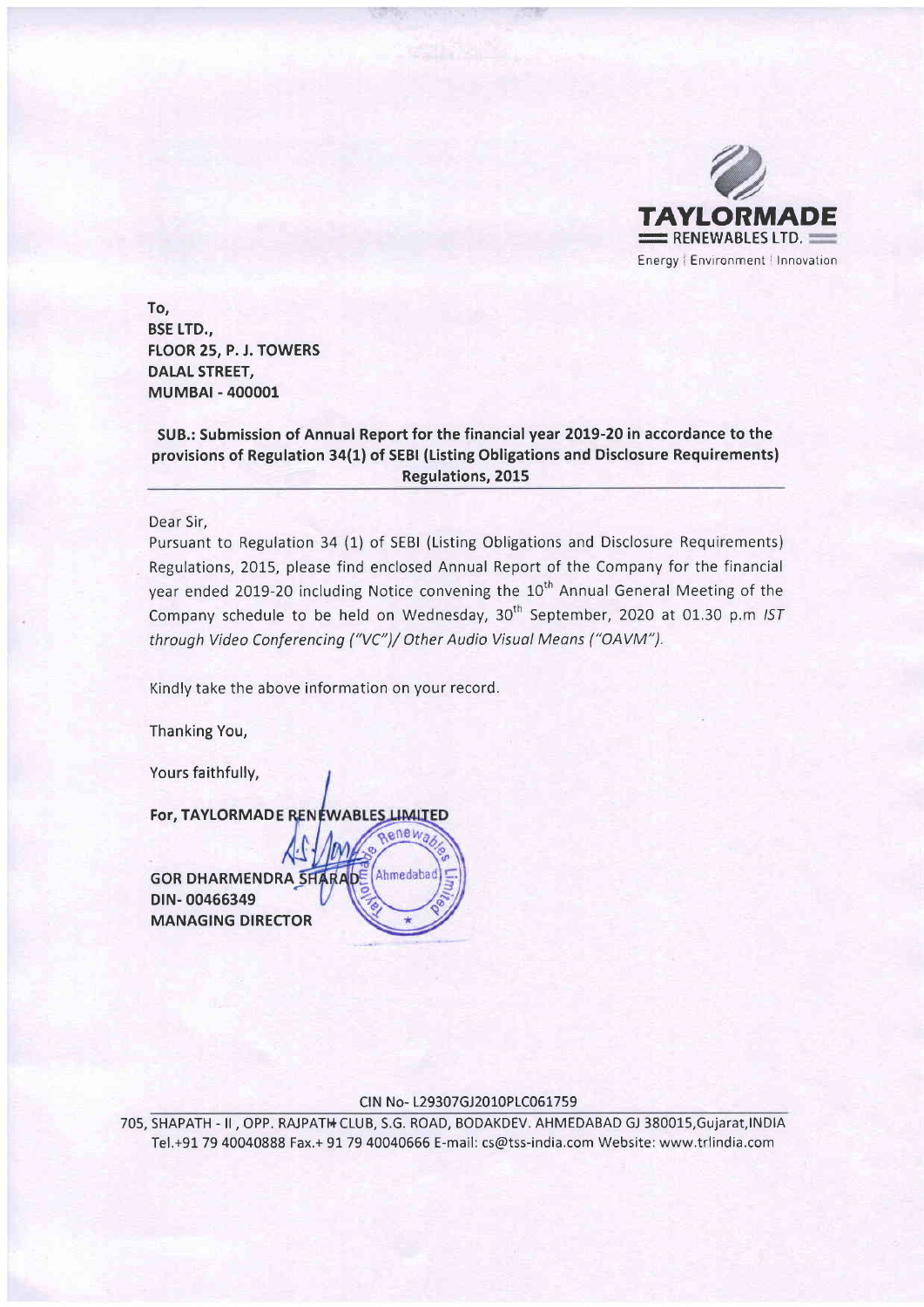

# *NOTICE*

*Notice is hereby given that the Tenth Annual General Meeting of the members will be held on Wednesday, September 30, 2020 at 01:30 p.m IST through Video Conferencing ("VC")/ Other Audio Visual Means ("OAVM") to transact the following business:*

**~~~~~~~~~~~~~~~~~~~~~~~~~~~~~~~~~~~~~~~~~~~~~~~~~~~~~~~~~~~~~~~~~~~~~~~~~~~~~~~~~~**

### **ORDINARY BUSINESS:**

## **1. APPROVAL OF ACCOUNTS:**

To consider and adopt the Statement of Profit & Loss for the Financial Year ended March 31, 2020 and the Balance Sheet as on that date and the Reports of the Directors and Auditors thereon

**2.** To appoint Shri GOR DHARMENDRA SHARAD, who retires by rotation as a Director and in this regard, to consider and if thought fit, to pass, with or without modification(s), the following resolution as an Ordinary Resolution:

"RESOLVED THAT in accordance with the provisions of Section 152 and other applicable provisions of the Companies Act, 2013, Shri GOR DHARMENDRA SHARAD (DIN: 00466349), who retires by rotation at this meeting be and is hereby appointed as a Director of the Company."

**3.** To Appoint Statutory Auditors from the conclusion of this Annual General Meeting until the conclusion of the Sixteenth Annual General Meeting and to fix their remuneration

**"RESOLVED THAT** pursuant to Sections 139, 142 of the Companies Act, 2013 ("Act") and other applicable provisions, if any, of the said Act and Companies (Audit and Auditors) Rules, 2014 made there under and other applicable rules, if any, under the said Act (including any statutory modification(s) or re-enactment thereof for the time being in force) M/s. MAAK Associates, Chartered Accountants (Registration No.135024W), be and is hereby appointed as the Statutory Auditors of the Company commencing from the conclusion of this Annual General Meeting till the conclusion of Sixteenth Annual General Meeting, at a remuneration to be fixed by the Audit Committee and/or Board of Directors of the Company, in addition to the re-imbursement of applicable taxes and actual out of pocket and travelling expenses incurred in connection with the audit and billed progressively"

**"RESOLVED FURTHER THAT** the Board of Directors of the Company be and is hereby authorized for and on behalf of the Company to take all necessary steps and to do all such acts, deeds, matters and things which may deem necessary in this behalf."

CIN No-L29307GJ2010PLC061759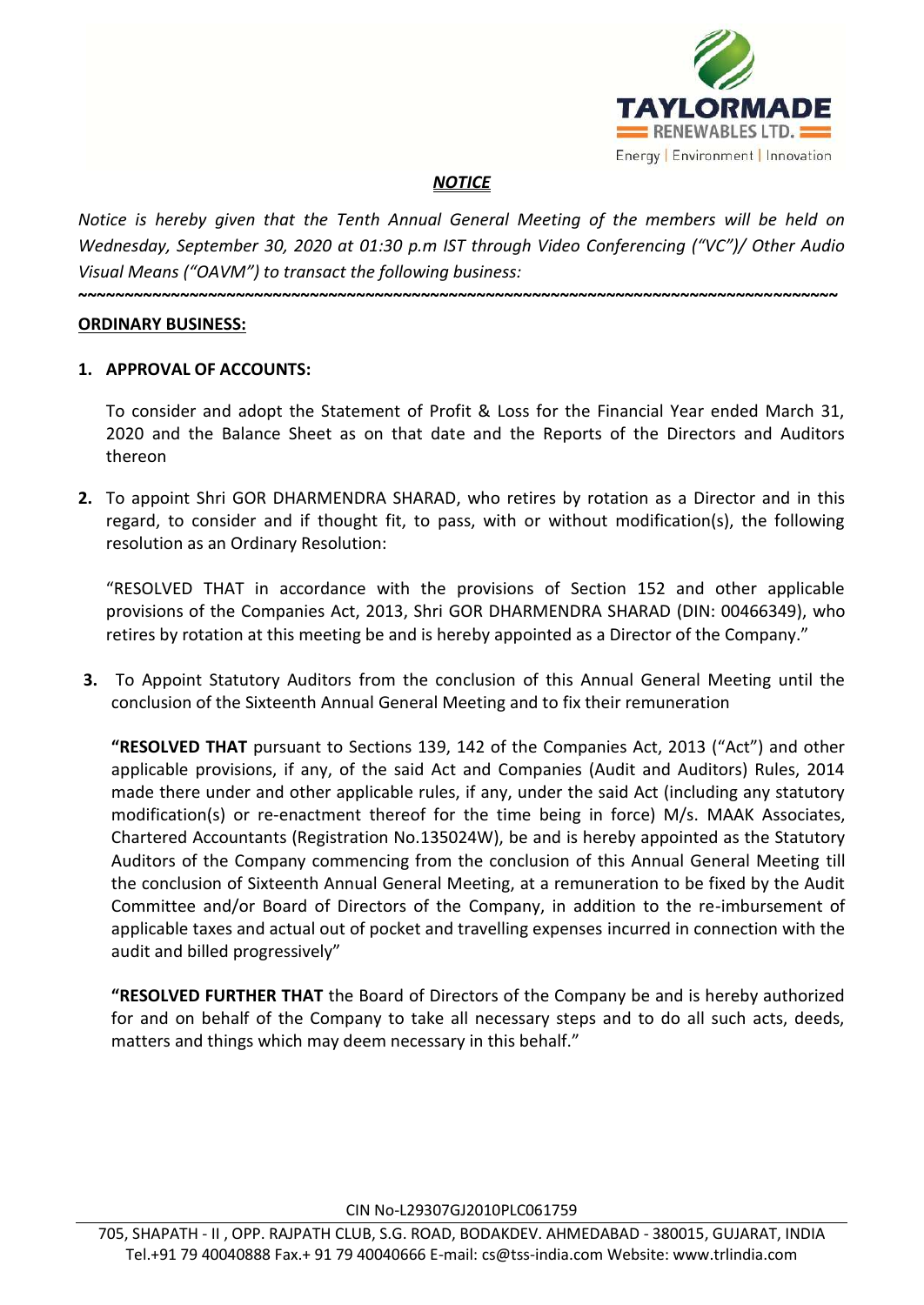

### **SPECIAL BUSINESS**

### **4. APPOINTMENT OF MR. PINAKEEN AMRUTLAL PATEL AS DIRECTOR**

To consider and, if thought fit, to pass with or without modification(s), the following resolution as **ordinary Resolution**:

"RESOLVED THAT pursuant to the provisions of Sections 149, 152 and any other applicable provisions of the Companies Act, 2013 and the rules made thereunder (including any statutory modification(s) or re-enactment thereof for the time being in force) Mr. PINAKEEN AMRUTLAL PATEL (DIN: 08766172), who was appointed as Additional Director on June 26, 2020 and in respect of whom the Company has received a notice in writing from a member proposing his candidature for the office of Director, subject to approval of member be and is hereby appointed as Director of the Company."

"RESOLVED FURTHER THAT Directors/Company Secretary of the Company, be and is hereby severally authorized to file necessary returns/forms to the Registrar of Companies and to do all such acts, deeds and things that may be necessary, proper, expedient or incidental for the purpose of giving effect to the aforesaid resolution."

> **BY ORDER OF THE BOARD, For, TAYLORMADE RENEWABLES LIMITED**

**Date : 30/08/2020 DIN- 00466349**

**Place : Ahmedabad GOR DHARMENDRA SHARAD MANAGING DIRECTOR**

CIN No-L29307GJ2010PLC061759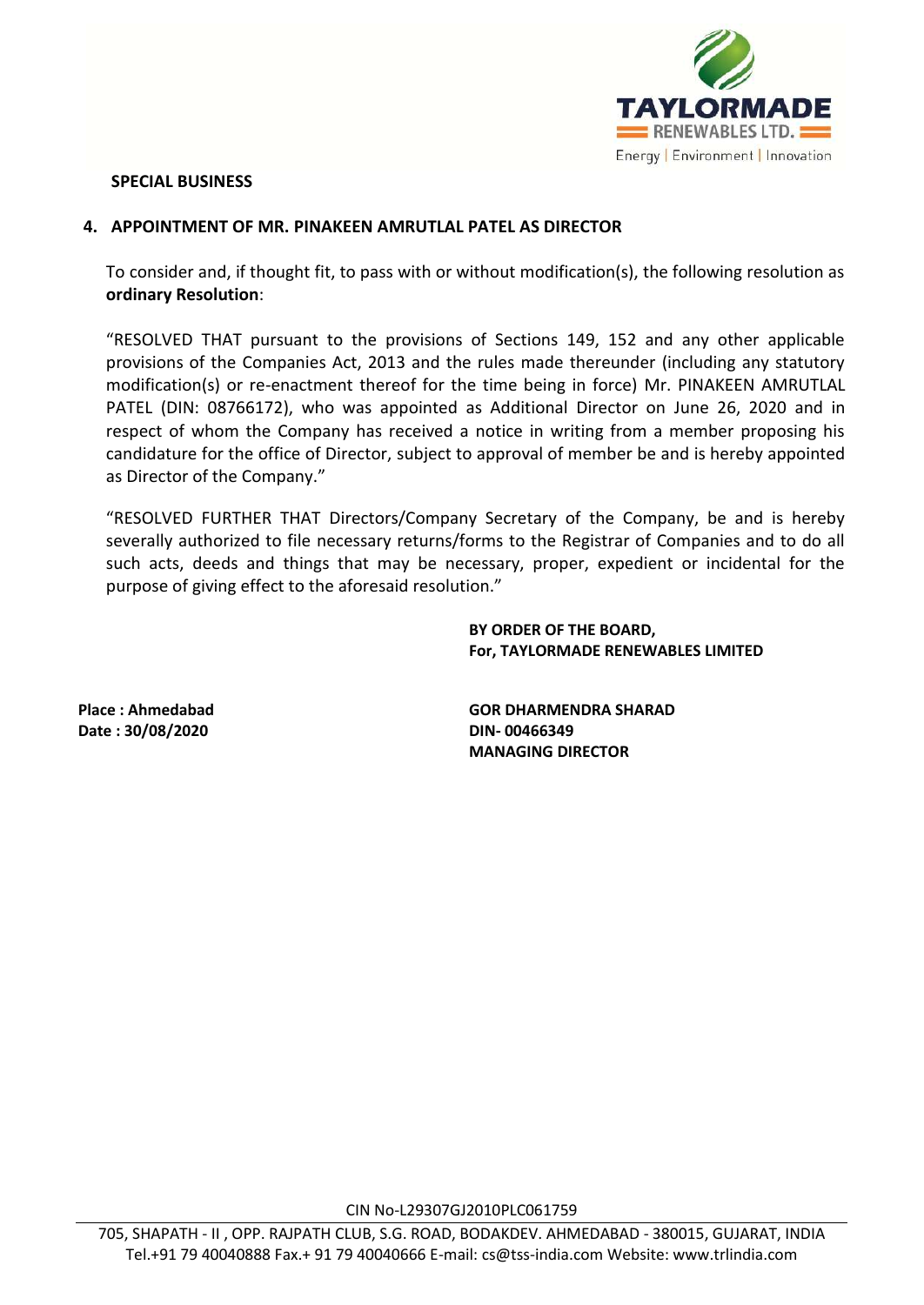

### **NOTES**

- 1. Pursuant to the provisions of Section 108 of the Companies Act, 2013 read with Rule 20 of the Companies (Management and Administration) Rules, 2014 (as amended) and Regulation 44 of SEBI (Listing Obligations & Disclosure Requirements) Regulations 2015 (as amended), and the Circulars issued by the Ministry of Corporate Affairs dated April 08, 2020, April 13, 2020 and May 05, 2020 the Company is providing facility of remote e-voting to its Members in respect of the business to be transacted at the EGM/AGM. For this purpose, the Company has entered into an agreement with Central Depository Services (India) Limited (CDSL) for facilitating voting through electronic means, as the authorized e-Voting's agency. The facility of casting votes by a member using remote e-voting as well as venue voting system on the date of the EGM/AGM will be provided by CDSL.
- 2. In view of the massive outbreak of the COVID-19 pandemic, social distancing is a norm to be followed, the Government of India, Ministry of Corporate Affairs allowed conducting Annual General Meeting through Video Conferencing (VC) or Other Audio Visual Means (OAVM) and dispended the personal presence of the members at the meeting. Accordingly, the Ministry of Corporate Affairs issued Circular No. 14/2020 dated April 08, 2020, Circular No. 17/2020 dated April 13, 2020 and Circular No. 20/2020 dated May 05, 2020 prescribing the procedures and manner of conducting the Annual General Meeting through VC/ OAVM. In terms of the said circulars, the  $10^{TH}$  Annual General Meeting (AGM) of the members will be held through VC/OAVM. Hence, members can attend and participate in the AGM through VC/OAVM only. The detailed procedure for participation in the meeting through VC/OAVM is as per note no.17 and available at the Company's website [www.trlindia.com](http://www.surajgroup.com/)
- 3. Pursuant to MCA Circular No. 14/2020 dated April 08, 2020, , the facility to appoint proxy to attend and cast vote for the members is not available for this AGM/EGM. However, in pursuance of Section 112 and Section 113 of the Companies Act, 2013, representatives of the members such as the President of India or the Governor of a State or body corporate can attend the AGM/EGM through VC/OAVM and cast their votes through e-voting
- 4. The Members can join the AGM through the VC/OAVM mode 15 minutes before and after the scheduled time of the commencement of the Meeting by following the procedure mentioned in the Notice. This will not include large Shareholders (Shareholders holding 2% or more shareholding), Promoters, Institutional Investors, Directors, Key Managerial Personnel, the Chairpersons of the Audit Committee, Nomination and Remuneration Committee and Stakeholders Relationship Committee, Auditors etc. who are allowed to attend the AGM without restriction on account of first come first served basis.
- 5. The attendance of the Members attending the AGM through VC/OAVM will be counted for the purpose of reckoning the quorum under Section 103 of the Companies Act, 2013.
- 6. The helpline number regarding any query / assistance for participation in the AGM through VC/ OAVM is 079-40040666.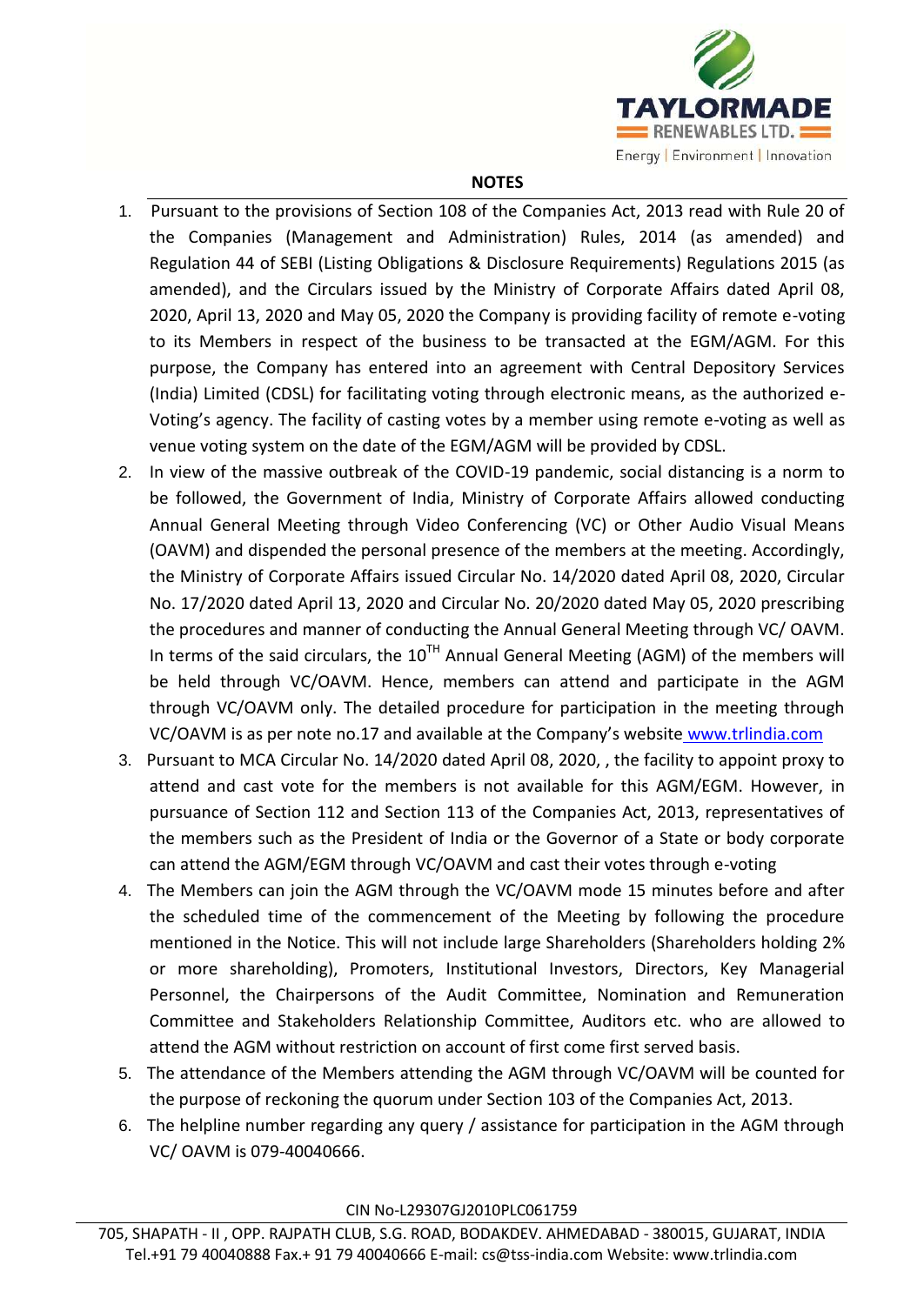

- 7. Information regarding appointment/re-appointment of Director(s) and Explanatory Statement in respect of special businesses to be transacted pursuant to Section 102 of the Companies Act, 2013 and/or Regulation 36(3) of the SEBI (Listing Obligations and Disclosure Requirements) Regulations, 2015 is annexed hereto.
- 8. In line with the aforesaid Ministry of Corporate Affairs (MCA) Circulars and SEBI Circular dated May 12, 2020, the Notice of AGM along with Annual Report 2019-20 is being sent only through electronic mode to those Members whose email addresses are registered with the Company/Depositories. Member may note that Notice and Annual Report 2019-20 has been uploaded on the website of the Company at www.trlindia.com The Notice can also be accessed from the websites of the Stock Exchanges i.e. BSE Limited at [www.bseindia.com](http://www.bseindia.com/)  and the AGM Notice is also available on the website of CDSL (agency for providing the Remote e-Voting facility) i.e. [www.evotingindia.com.](http://www.evotingindia.com/)
- 9. The Register of members and share transfer books of the Company will remain closed from Wednesday,  $23^{rd}$  September, 2020 to Wednesday,  $30^{th}$  September, 2020 (both days inclusive) for the purpose of Annual General Meeting.
- 10. Members seeking any information with regard to accounts are requested to write to the Company at least 10 days before the meeting so as to enable the management to keep the information ready.
- 11. Members holding the shares in physical mode are requested to notify immediately the change of their address and bank particulars to the R & T Agent of the Company. In case shares are held in dematerialized form, the information regarding change of address and bank particulars should be given to their respective Depository Participant.
- 12. In terms of Section 72 of the Act, nomination facility is available to individual Members holding shares in the physical mode. The Members who are desirous of availing this facility, may kindly write to Company's R & T Agent for nomination form by quoting their folio number.
- 13. The Register of Directors' and Key Managerial Personnel and their shareholding maintained under Section 170 of the Act, the Register of contracts or arrangements in which the Directors are interested under Section 189 of the Act and all other documents referred to in the Notice will be available for inspection in electronic mode.
- 14. Since the AGM will be held through VC / OAVM, the Route Map is not annexed in this Notice.

# **15. Process for those members whose email ids are not registered:**

- (i) For members holding shares in Physical mode please provide necessary details like Folio No., Name of shareholder by email to [cs@tss-india.com.](mailto:secretary@surajgroup.com)
- (ii) Members holding shares in Demat mode can get their e-mail id registered by contacting their respective Depository Participant or by email to [cs@tss-india.com.](mailto:secretary@surajgroup.com)

CIN No-L29307GJ2010PLC061759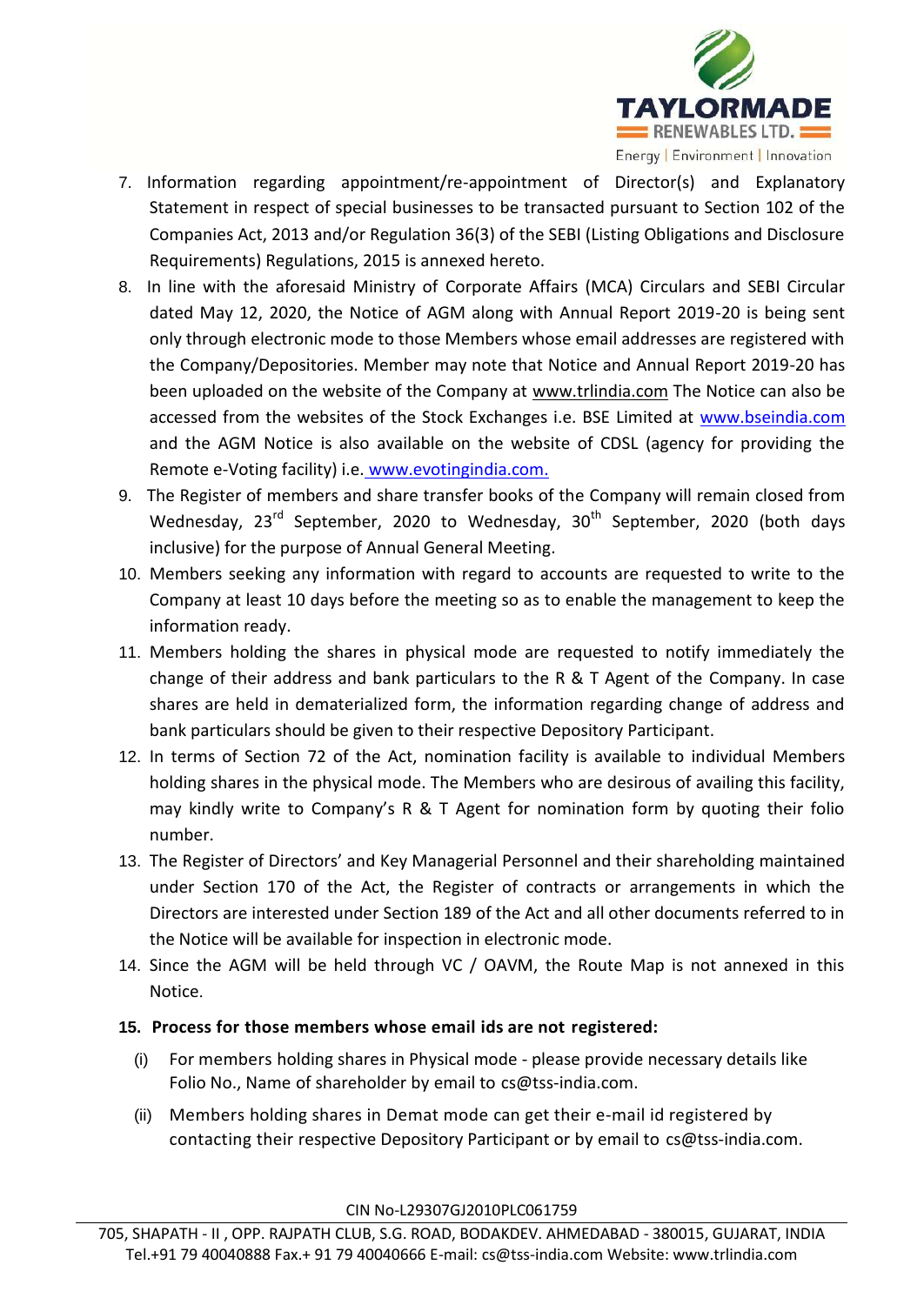

# **16. The instructions for shareholders voting electronically are as under:**

**Step 1:** The voting period begins on **27th September, 2020 at 09.00 a.m. and ends on 29th September, 2020 5.00 p.m.** During this period shareholders' of the Company, holding shares either in physical form or in dematerialized form, as on the cut-off date **Wednesday , 23rd September, 2020** may cast their vote electronically. The e-voting module shall be disabled by CDSL for voting thereafter.

**Step 2:** Shareholders who have already voted prior to the meeting date would not be entitled to vote at the meeting.

**Step 3:** The shareholders should log on to the e-voting website [www.evotingindia.com.](http://www.evotingindia.com/)

**Step 4:** Click on Shareholders.

**Step 5:** Now Enter your User ID

- a. For CDSL: 16 digits beneficiary ID,
- b. For NSDL: 8 Character DP ID followed by 8 Digits Client ID,
- c. Members holding shares in Physical Form should enter Folio Number registered with the Company.

Alternatively, if you are registered for CDSL's **EASI/EASIEST** e-services, you can log-in at [https://www.cdslindia.com](https://www.cdslindia.com/) from **[Login](file:///C:\Users\UTPAL\Downloads\Login�-�Myeasi)** - **My**e**asi** using your login credentials. Once you successfully log-in to CDSL's **EASI/EASIEST** e-services, click on **e-Voting** option and proceed directly to cast your vote electronically.

**Step 6:** Next enter the Image Verification as displayed and Click on Login.

Step 7: If you are holding shares in demat form and had logged on to www.evotingindia.com and voted on an earlier voting of any company, then your existing password is to be used.

**Step 8:** If you are a first time user follow the steps given below:

|                         | For Members holding shares in Demat Form and Physical Form                                |
|-------------------------|-------------------------------------------------------------------------------------------|
| <b>PAN</b>              | Enter your 10 digit alpha-numeric PAN issued by Income Tax Department<br>$\blacksquare$   |
|                         | (Applicable for both demat shareholders as well as physical shareholders)                 |
|                         | Members who have not updated their PAN with the Company/Depository<br>$\blacksquare$      |
|                         | Participant are requested to use the sequence number which is printed on                  |
|                         | Attendance Slip indicated in the PAN field.                                               |
| Dividend Bank           | Enter the Dividend Bank Details or Date of Birth (in dd/mm/yyyy format)<br>$\blacksquare$ |
| Details OR              | as recorded in your demat account or in the company records in order to                   |
| Date of<br><b>Birth</b> | login.                                                                                    |
| (DOB)                   | If both the details are not recorded with the depository or company<br>$\blacksquare$     |
|                         | please enter the member id / folio number in the Dividend Bank details                    |
|                         | field as (DOB) mentioned in instruction (iv).                                             |

**Step 9:** After entering these details appropriately, click on "SUBMIT" tab.

**Step10:** Members holding shares in physical form will then directly reach the Company selection screen. However, members holding shares in demat form will now reach 'Password

CIN No-L29307GJ2010PLC061759

705, SHAPATH - II , OPP. RAJPATH CLUB, S.G. ROAD, BODAKDEV. AHMEDABAD - 380015, GUJARAT, INDIA Tel.+91 79 40040888 Fax.+ 91 79 40040666 E-mail: cs@tss-india.com Website: www.trlindia.com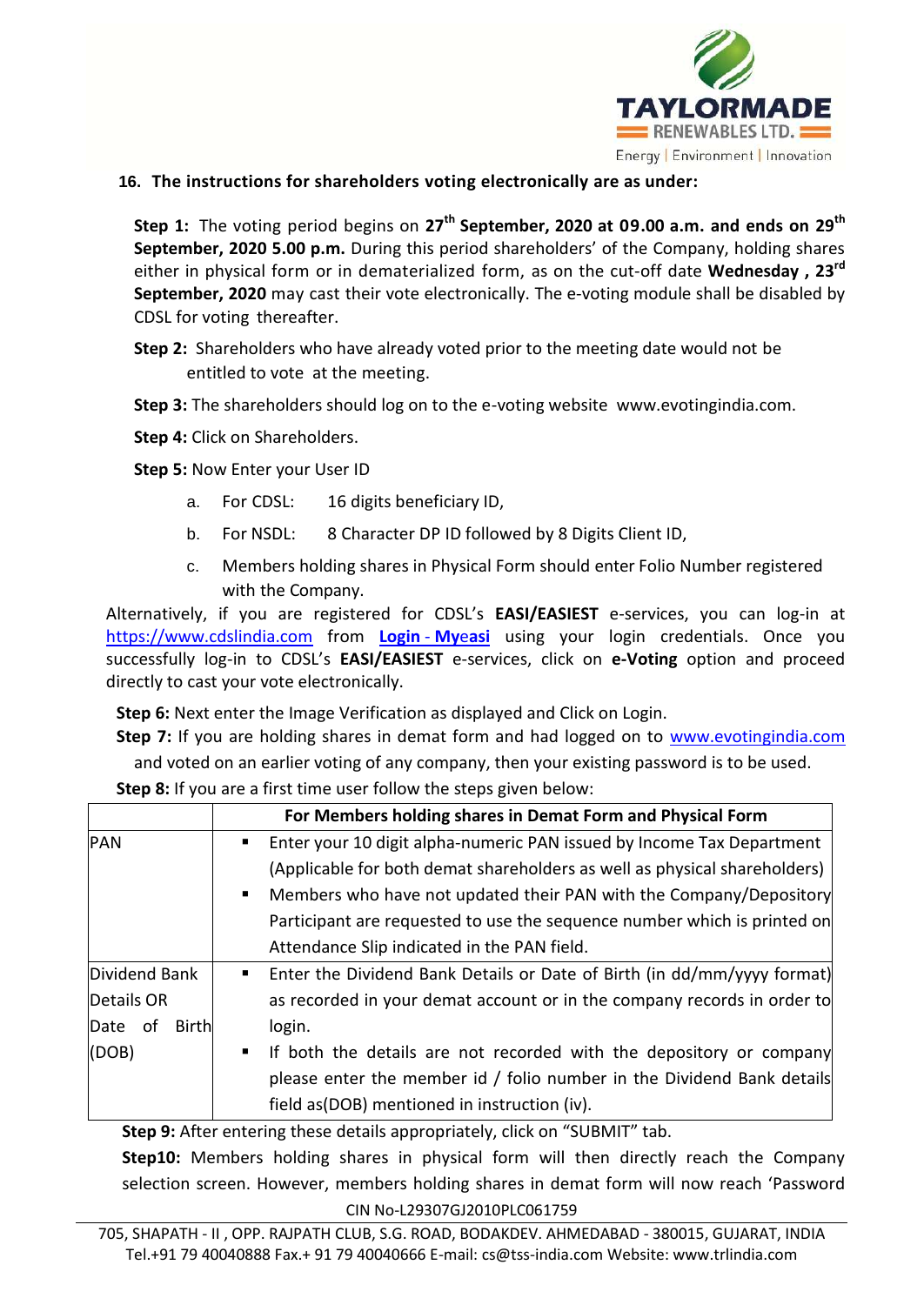

Creation' menu wherein they are required to mandatorily enter their login password in the new password field. Kindly note that this password is to be also used by the demat holders for voting for resolutions of any other company on which they are eligible to vote, provided that company opts for e-voting through CDSL platform. It is strongly recommended not to share your password with any other person and take utmost care to keep your password confidential.

**Step 11:** For Members holding shares in physical form, the details can be used only for e-voting on the resolutions contained in this Notice.

**Step 11:** Click on the EVSN for the relevant "TAYLORMADE RENEWABLES LIMITED" on which you choose to vote.

**Step 12:** On the voting page, you will see "RESOLUTION DESCRIPTION" and against the same the option "YES/NO" for voting. Select the option YES or NO as desired. The option YES implies that you assent to the Resolution and option NO implies that you dissent to the Resolution.

**Step 13:** Click on the "RESOLUTIONS FILE LINK" if you wish to view the entire Resolution details. **Step 14:** After selecting the resolution you have decided to vote on, click on "SUBMIT". A confirmation box will be displayed. If you wish to confirm your vote, click on "OK", else to change your vote, click on "CANCEL" and accordingly modify your vote.

**Step 15:** Once you "CONFIRM" your vote on the resolution, you will not be allowed to modify your vote.

**Step 16:** You can also take a print of the votes cast by clicking on "Click here to print" option on the Voting page.

**Step 17:** If a demat account holder has forgotten the login password then Enter the User ID and the image verification code and click on Forgot Password & enter the details as prompted by the system.

**Step 18:** Shareholders can also cast their vote using CDSL's mobile app m-Voting. The m-Voting app can be downloaded from Google Play Store. Apple and Windows phone users can download the app from the App Store and the Windows Phone Store respectively. Please follow the instructions as prompted by the mobile app while voting through your mobile.

# **PROCESS FOR THOSE SHAREHOLDERS WHOSE EMAIL ADDRESSES ARE NOT REGISTERED WITH THE DEPOSITORIES FOR OBTAINING LOGIN CREDENTIALS FOR E-VOTING FOR THE RESOLUTIONS PROPOSED IN THIS NOTICE:**

1. For Physical shareholders- please provide necessary details like Folio No., Name of shareholder, scanned copy of the share certificate (front and back), PAN (self attested scanned copy of PAN card), AADHAR (self attested scanned copy of Aadhar Card) by email to **Company/RTA email id.**

CIN No-L29307GJ2010PLC061759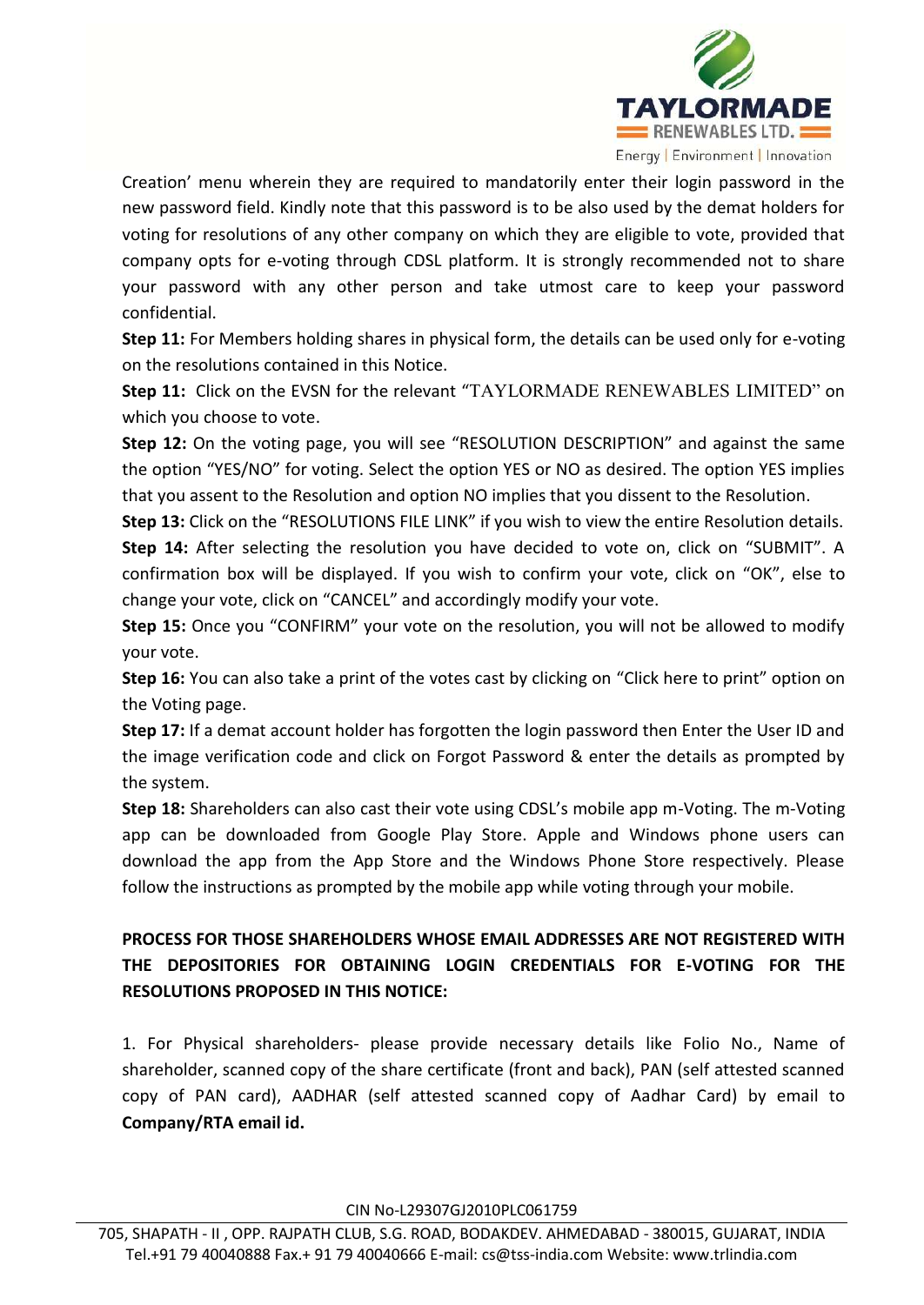

2. For Demat shareholders -, please provide Demat account details (CDSL-16 digit beneficiary ID or NSDL-16 digit DPID + CLID), Name, client master or copy of Consolidated Account statement, PAN (self attested scanned copy of PAN card), AADHAR (self attested scanned copy of Aadhar Card) to **Company/RTA email id.**

# **17. INSTRUCTIONS FOR MEMBERS FOR ATTENDING THE EGM/AGM THROUGH VC/OAVM ARE ASUNDER:**

- 1) Member will be provided with a facility to attend the EGM/AGM through VC/OAVM through the CDSL e-Voting system. Members may access the same at [https://www](https://ww/).evotingindia.com under shareholders/members login by using the remote e-voting credentials. The link for VC/OAVM will be available in shareholder/members login where the EVSN of Company will be displayed.
- 2) Members are encouraged to join the Meeting through Laptops for better experience.
- 3) Further Members will be required to allow Camera and use Internet with a good speed to avoid any disturbance during the meeting.
- 4) Please note that Participants Connecting from Mobile Devices or Tablets or through Laptop connecting via Mobile Hotspot may experience Audio/Video loss due to Fluctuation in their respective network. It is therefore recommended to use Stable Wi-Fi or LAN Connection to mitigate any kind of aforesaid glitches.
- 5) Shareholders who would like to express their views/ask questions during the meeting may register themselves as a speaker may send their request in advance at least 10 days before AGM mentioning their name, demat account number/folio number, email id, mobile number at [cs@tss-india.com.](mailto:secretary@surajgroup.com)
- 6) Shareholders who would like to express their views/have questions may send their questions in advance in advance at least 10 days before AGM mentioning their name demat account number/folio number, email id, mobile number at [cs@tss-india.com.](mailto:secretary@surajgroup.com)  The same will be replied by the company suitably.

Those shareholders who have registered themselves as a speaker will only be allowed to express their views/ask questions during the meeting.

# **The instructions for shareholders voting on the day of the AGM on e-voting system are as under:-**

- a. The procedure for e-Voting on the day of the AGM is same as the instructions mentioned above for remote e-voting.
- b. Only those Members/ shareholders, who will be present in the AGM through VC/OAVM facility and have not casted their vote on the Resolutions through remote e-Voting and are otherwise not barred from doing so, shall be eligible to vote through e-Voting system available in the AGM.
- c. If any Votes are casted by the members through the e-voting available during the AGM and if the same members have not participated in the meeting through VC/OAVM facility, then

### CIN No-L29307GJ2010PLC061759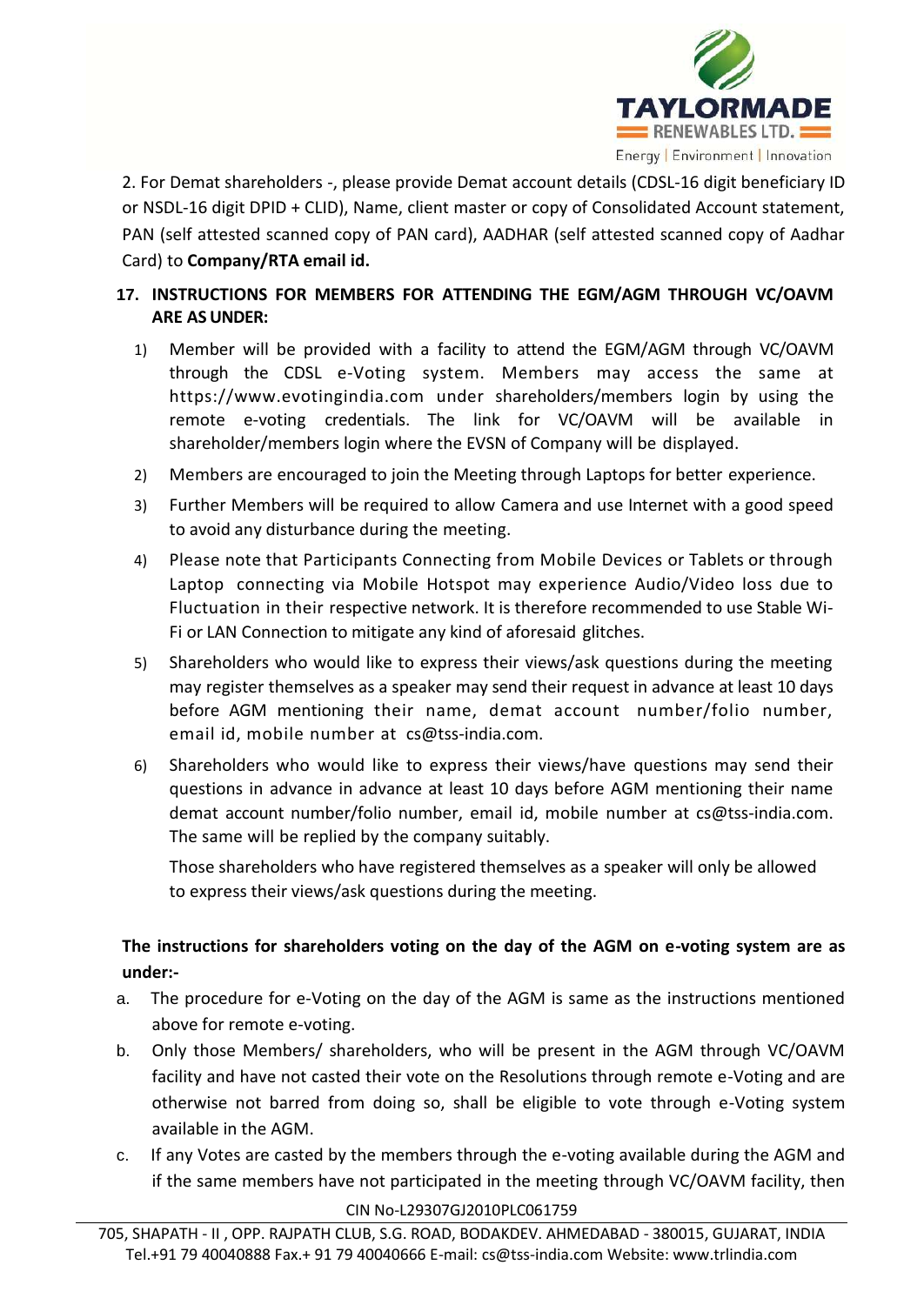

the votes casted by such members shall be considered invalid as the facility of e-voting during the meeting is available only to the members participating in the meeting.

d. Members who have voted through remote e-Voting will be eligible to attend the AGM. However, they will not be eligible to vote at the AGM

# **Note for Non – Individual Shareholders and Custodians**

- Non-Individual shareholders (i.e. other than Individuals, HUF, NRI etc.) and Custodian are required to log on to [www.evotingindia.com a](http://www.evotingindia.com/)nd register themselves as Corporates.
- A scanned copy of the Registration Form bearing the stamp and sign of the entity should be emailed to [helpdesk.evoting@cdslindia.com.](mailto:helpdesk.evoting@cdslindia.com)
- After receiving the login details, user would be able to link the account(s) for which they wish to vote on.
- The list of accounts linked in the login should be mailed to [helpdesk.evoting@cdslindia.com a](mailto:helpdesk.evoting@cdslindia.com)nd on approval of the accounts they would be able to cast their vote.
- A scanned copy of the Board Resolution and Power of Attorney (POA) which they have issued in favour of the Custodian, if any, should be uploaded in PDF format in the system for the scrutinizer to verify the same.
- Alternatively, Non Individual shareholders are required to send the relevant Board Resolution/ Authority letter etc. together with attested specimen signature of the duly authorized signatory who are authorized to vote, to the Scrutinizer and to the Company, if voted from individual tab & not uploaded same in the CDSL e-voting system for the scrutinizer to verify the same.

If you have any queries or issues regarding attending AGM & e-Voting from the e-Voting System, you may refer the Frequently Asked Questions ("FAQs") and e-voting manual available at [www.evotingindia.com](http://www.evotingindia.com/), under help section or write an email to [helpdesk.evoting@cdslindia.com](mailto:helpdesk.evoting@cdslindia.com) or contact Mr. Nitin Kunder (022- 23058738 ) or Mr. Mehboob Lakhani (022-23058543) or Mr. Rakesh Dalvi (022-23058542)/ 1800225533

All grievances connected with the facility for voting by electronic means may be addressed to Mr. Rakesh Dalvi, Manager, (CDSL, ) Central Depository Services (India) Limited, A Wing, 25th Floor, Marathon Futurex, Mafatlal Mill Compounds, N M Joshi Marg, Lower Parel (East), Mumbai - 400013 or send an email to [helpdesk.evoting@cdslindia.com](mailto:helpdesk.evoting@cdslindia.com) or call on 022- 23058542/43

# **Process and manner for members opting for voting through Electronic means:**

- (i) The Members whose names appear in the Register of Members / List of Beneficial Owners as on **Wednesday, 23rd September, 2020 (cut – off date)** are entitled to avail the facility of remote e-voting as well as voting at the AGM. Any recipient of the Notice, who has no voting rights as on the Cut-off date, shall treat this Notice as intimation only.
- CIN No-L29307GJ2010PLC061759 (ii) A person who has acquired the shares and has become a member of the Company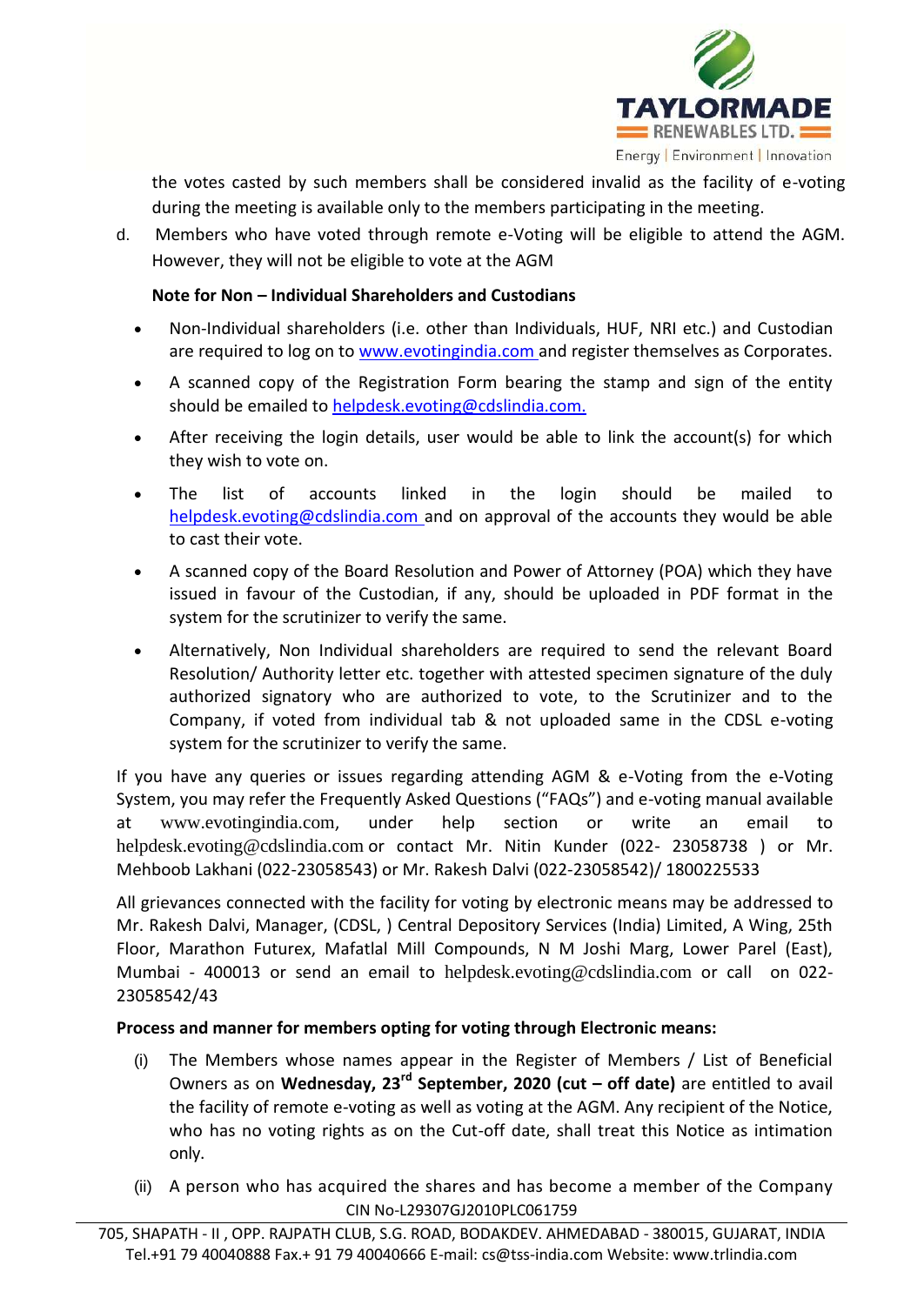

after the dispatch of the Notice of the AGM and prior to the Cut-off date i.e. **Wednesday, 23rd September, 2020**, shall be entitled to exercise his/her vote either electronically i.e. remote e-voting or through the Poll Paper at the AGM by following the procedure mentioned in this part.

- (iii) The remote e-voting will commence on **27th September, 2020 at 09.00 a.m. and ends at 29th September, 2020 at 5.00 p.m.** During this period shareholders' of the Company, holding shares either in physical form or in dematerialized form, as on the cut-off date **Wednesday, 23rd September, 2020**, may cast their vote electronically. The members will not be able to cast their vote electronically beyond the date and time mentioned above and the remote e-voting module shall be disabled for voting by CDSL thereafter. The e-voting module shall be disabled by CDSL for voting thereafter.
- (iv) Once the vote on a resolution is cast by the member, he/she shall not be allowed to change it subsequently or cast the vote again.
- (v) The voting rights of the members shall be in proportion to their share in the paid up equity share capital of the Company as on the Cut-off date i.e. **Wednesday, 23rd September, 2020**.
- (vi) The Company has appointed Ms. Ankita Surana, Proprietor of Ankita Surana & Associates, Practising Company Secretary (Membership No. FCS: 14739; CP No: 37182), to act as the Scrutinizer for conducting the remote e-voting process in a fair and transparent manner.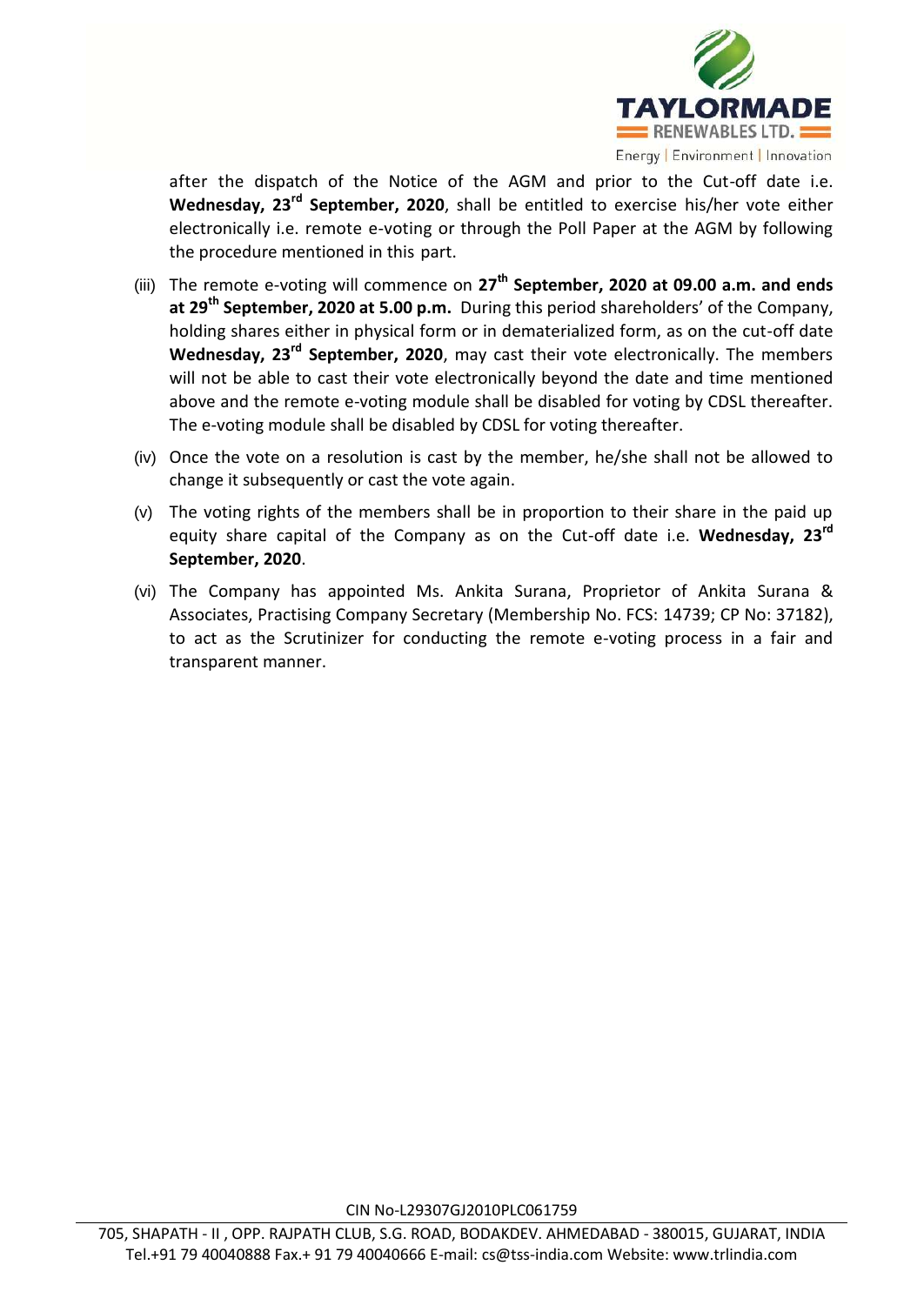

# **EXPLANATORY STATEMENT PURSUANT TO SECTION 102 OF THE COMPANIES ACT, 2013:**

THE FOLLOWING STATEMENT SETS OUT ALL MATERIAL FACTS RELATING TO SPECIAL BUSINESS MENTIONED IN THE ACCOMPANYING NOTICE:

# **ITEAM NO.3**

# **TO APPOINT STATUTORY AUDITORS**

In terms of Section 139 of the Companies Act, 2013 ("the Act"), and the Companies (Audit and Auditors) Rules, 2014, made there under, the present Statutory Auditors of the Company, M/s. VIPUL I. SUTHAR & CO., Chartered Accountants (Registration No. 129104W), will hold office until the conclusion of the ensuing Annual General Meeting and will not seek re-appointment. The Company is required to appoint another Auditor for a period of five years to hold office from the conclusion of this Annual General Meeting till the conclusion of the sixteenth Annual General Meeting.

The Board of Directors had recommended the appointment of M/s. MAAK Associates, Chartered Accountants, (Registration No.135024W), as the Statutory Auditors of the Company for approval of the members. The proposed Auditors shall hold office for a period of five consecutive terms from the conclusion of the this Annual General Meeting till the conclusion of Sixteenth Annual General Meeting of the Company.

M/s. MAAK Associates, Chartered Accountants, have consented to the aforesaid appointment and confirmed that their appointment, if made, will be within the limits specified under Section 141(3)(g) of the Companies Act, 2013. They have further confirmed that they are not disqualified to be appointed as the Statutory Auditors in terms of the Companies Act, 2013 and the rules made there under.

Pursuant to Section 139 of the Companies Act, 2013, approval of the members is required for appointment of the Statutory Auditors and fixing their remuneration by means of an ordinary resolution. Accordingly, approval of the members is sought for appointment of M/s. MAAK Associates, Chartered Accountants as the Statutory Auditors of the Company and to fix their remuneration

None of the Directors, Key Managerial Personnel or their relatives are concerned or interested in the resolution

The Board recommends the resolution set forth in Item no.3 for the approval of the members.

CIN No-L29307GJ2010PLC061759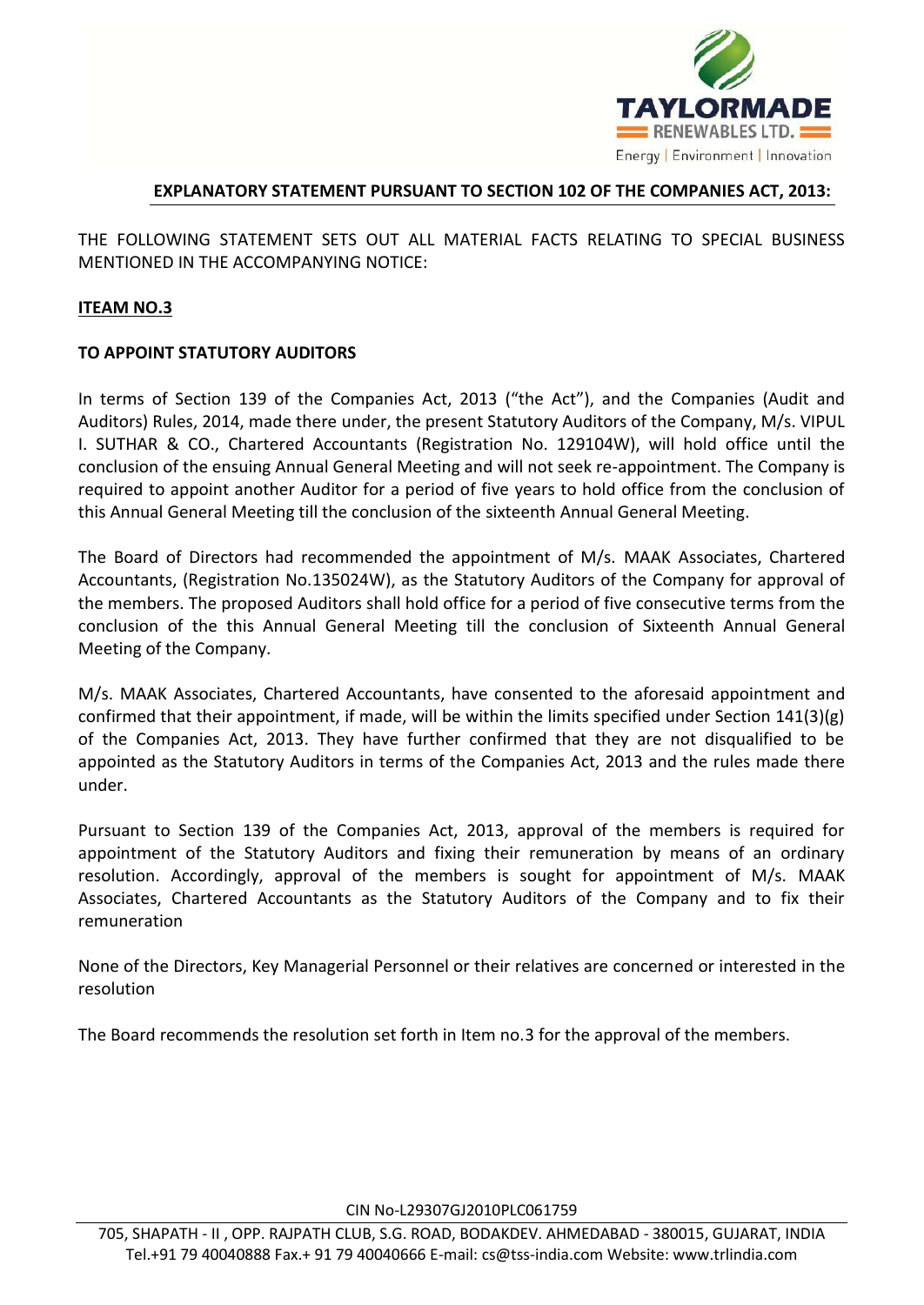

# **ITEAM NO.4**

### **APPOINTMENT OF MR. PINAKEEN AMRUTLAL PATEL AS DIRECTOR**

Board of directors of the Company though resolution passed by their meeting of June 26, 2020 has appointed as Additional Director (Independent Director) of the Company and Mr. PINAKEEN AMRUTLAL PATEL holds office of the Director till the conclusion of next Annual General Meeting.

Accordingly, in terms of the requirements of the provisions of Companies Act, 2013 approval of the members of the Company is required for regularization of Mr. PINAKEEN AMRUTLAL PATELas Director of the Company.

Brief profile of Mr. PINAKEEN AMRUTLAL PATEL is given below for reference of the member: Mr. He is young & dynamic personality with excellent academic record. He is professional with good experience of Management skill & handling team. He is undergoing his P.H.D thesis and will also support R & D Activity of the Company

None of the Directors and Key Managerial Personnel of the Company and their relatives except Mr. PINAKEEN AMRUTLAL PATEL is concerned or interested, financial or otherwise, in the resolution.

The Board recommends the resolution set forth in Item no.4 for the approval of the members.

**By the order of the board, For, TAYLORMADE RENEWABLES LIMITED**

**Date : 30/08/2020 DIN- 00466349**

**Place : Ahmedabad GOR DHARMENDRA SHARAD MANAGING DIRECTOR**

CIN No-L29307GJ2010PLC061759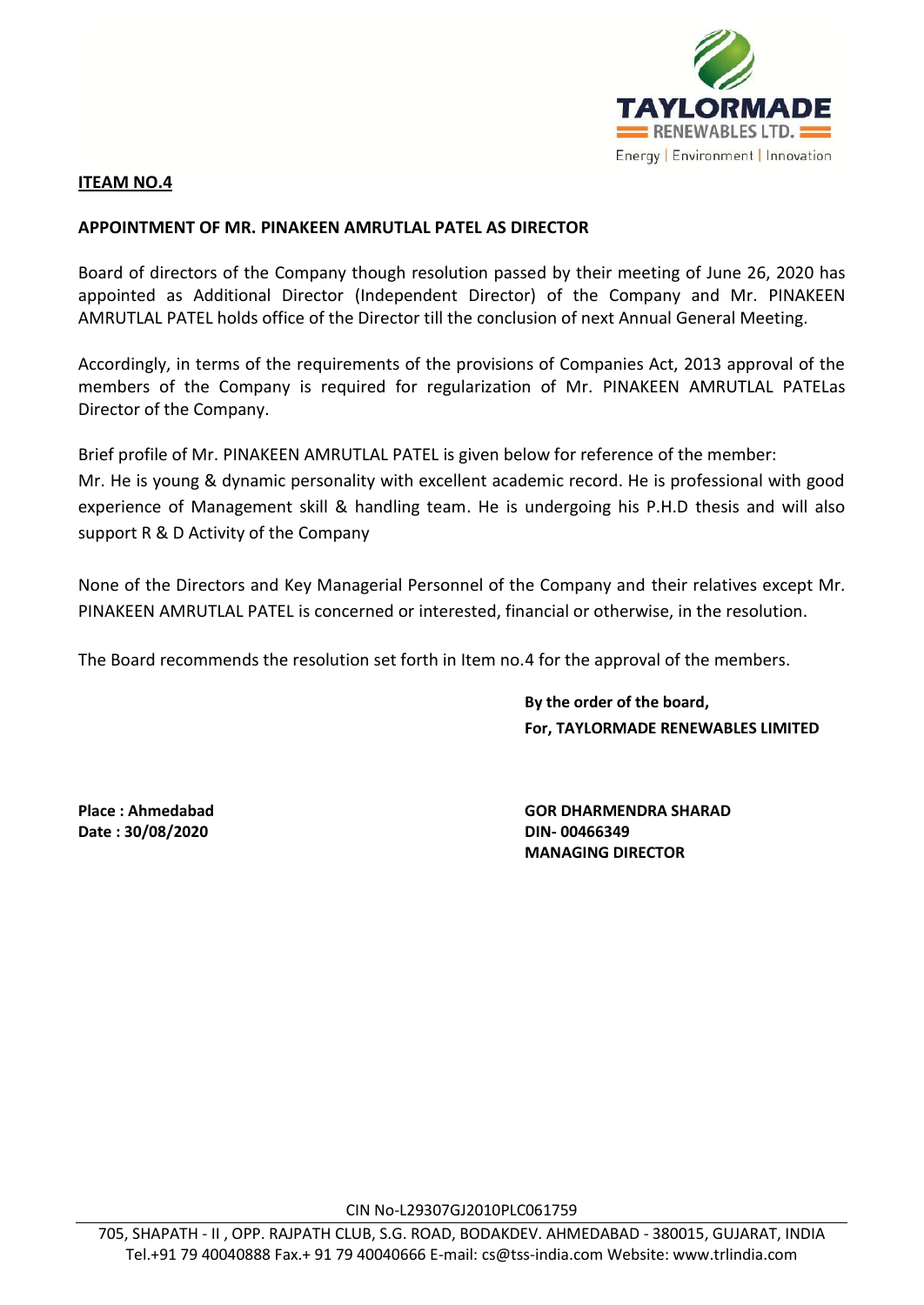

# **DIRECTORS' REPORT**

To, The Members, **TAYLORMADE RENEWABLES LIMITED (FORMERLY KNOWN AS TAYLORMADE RENEWABLES PRIVATE LIMITED & TAYLORMADE SOLAR SOLUTIONS PRIVATE LIMITED)** AHMEDABAD

Your Directors have pleasure in presenting their 10<sup>th</sup> (Tenth) Report on the business and operations of your Company together with the Audited Statement of Accounts and the Auditors' Report of your company for the financial year ended March 31, 2020.

### **FINANCIAL HIGHLIGHTS:**

|                                                     |             | (Amount in Lakhs) |
|-----------------------------------------------------|-------------|-------------------|
| <b>PARTICULARS</b>                                  | 2019-20     | $2018 - 2019$     |
| <b>Total Operational Income</b>                     | 349.36      | 2522.34           |
| Other Income                                        | 8.51        | 3.79              |
| Total Income                                        | 357.87      | 2526.13           |
| Profit / (Loss) before Tax                          | 20.59       | 161.36            |
| Less: Income Tax                                    | 4.69        | 45.90             |
| Less: Differed Tax Liability / (Assets)             | 3.24        | $-5.22$           |
| Profit / (Loss) after Tax                           | 12.64       | 120.68            |
| Add: Balance brought forward from the Previous year | 985.80      | 1396.32           |
| Add: Share application money                        | 0.00        | 0.00              |
| Add: Share premium Reserve                          | 0.00        | 0.00              |
| <b>Profit available for Appropriation</b>           | 998.45      | 1517.00           |
| Less: Profit utilized for issue of Bonus Shares     | $\mathbf 0$ | 0                 |
| Less: Proposed Dividend                             | 0           | 0                 |
| Less: Transfer to Share Capital                     | 0           | 324.00            |
| Less: Access Share Application Money Paid Back      | $\mathbf 0$ | 207.20            |
| <b>Balance carried to Balance Sheet</b>             | 998.45      | 985.80            |

During the year under review, performance of your company as under: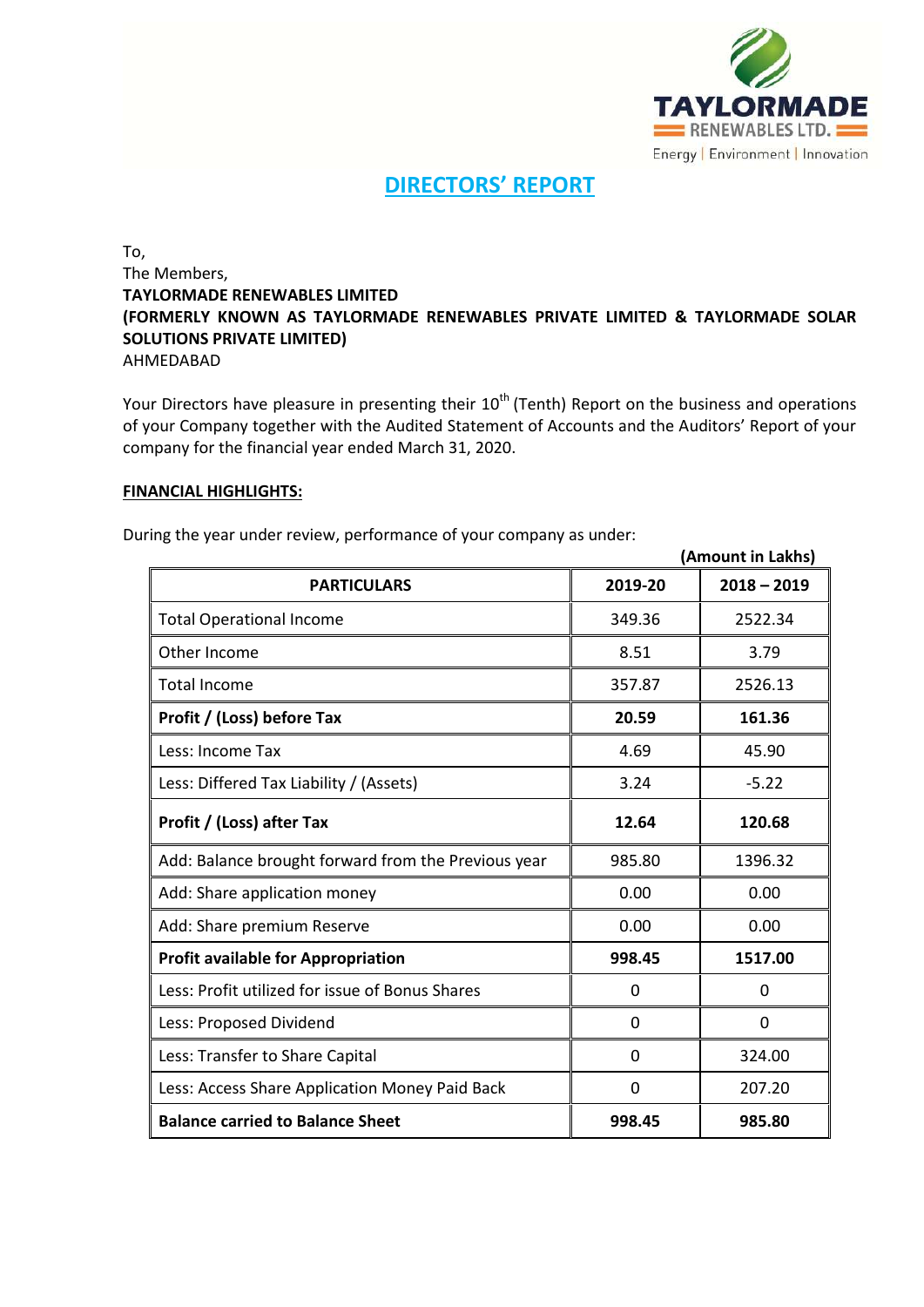

### **STATE OF COMPANY'S AFFAIRS AND FUTURE OUTLOOK:**

Total turnover for the financial year ended March 31, 2020 has Rs.349.36 Lakh. The Company has incurred the Profit before Tax of Rs.20.59 Lakh.

Your Directors assures you that they would grab all business opportunities that could be seized from the market for the overall development of our business and foresee bright prospects of the Company in the years to come.

We seek long-term relationship with clients while addressing their requirements. Our customer centric approach has resulted in high levels of client satisfaction and retention.

### **MANAGEMENT DISCUSSION AND ANALYSIS REPORT:**

As required under Regulation 34 of the SEBI (Listing Obligations and Disclosure Requirements) Regulations, 2015, the Management Discussion and Analysis Report is enclosed as a part of this report

#### **CHANGES IN NATURE OF BUSINESS**

There has been no Change in the nature of the business of the Company done during the year.

#### **DIVIDEND:**

With a view to conserve funds for future expansion and modernization requirements, your Directors intend to plough back the profit and do not recommend any Dividend for the current financial year.

### **DEPOSITS:**

The Company has not accepted any deposit within the meaning of Deposit pursuant to the Companies (Acceptance of Deposits) Rules, 2014.

#### **MATERIAL CHANGES AND COMMITMENTS:**

There is no other material change and commitment affecting the financial position of the Company which have occurred in the previous financial year i.e. March 31, 2020 and hence not reported.

### **BOARD MEETINGS:**

The Director of Company met at Regular interval with the gap between two meeting not exceeding 120 days to take a view of the Company's Polices and strategies apart from the Board Matters. The Notice of the Board Meeting was given well in advance to all the Directors of the Company.

During the year under the review, The Board of Director met six 6 times and meetings of the Board of Directors were held on following dates

| Sr.       | Date Of Board                     | Sr.       | Date Of Board                   |
|-----------|-----------------------------------|-----------|---------------------------------|
| <b>No</b> | <b>Meeting</b>                    | <b>No</b> | <b>Meeting</b>                  |
|           | 30 <sup>th</sup> May, 2019        |           | $19th$ June 2019                |
| 3         | 30 <sup>th</sup> August, 2019     |           | 13 <sup>th</sup> September 2019 |
|           | $13^{\text{th}}$<br>November 2019 |           | $7th$ March, 2020               |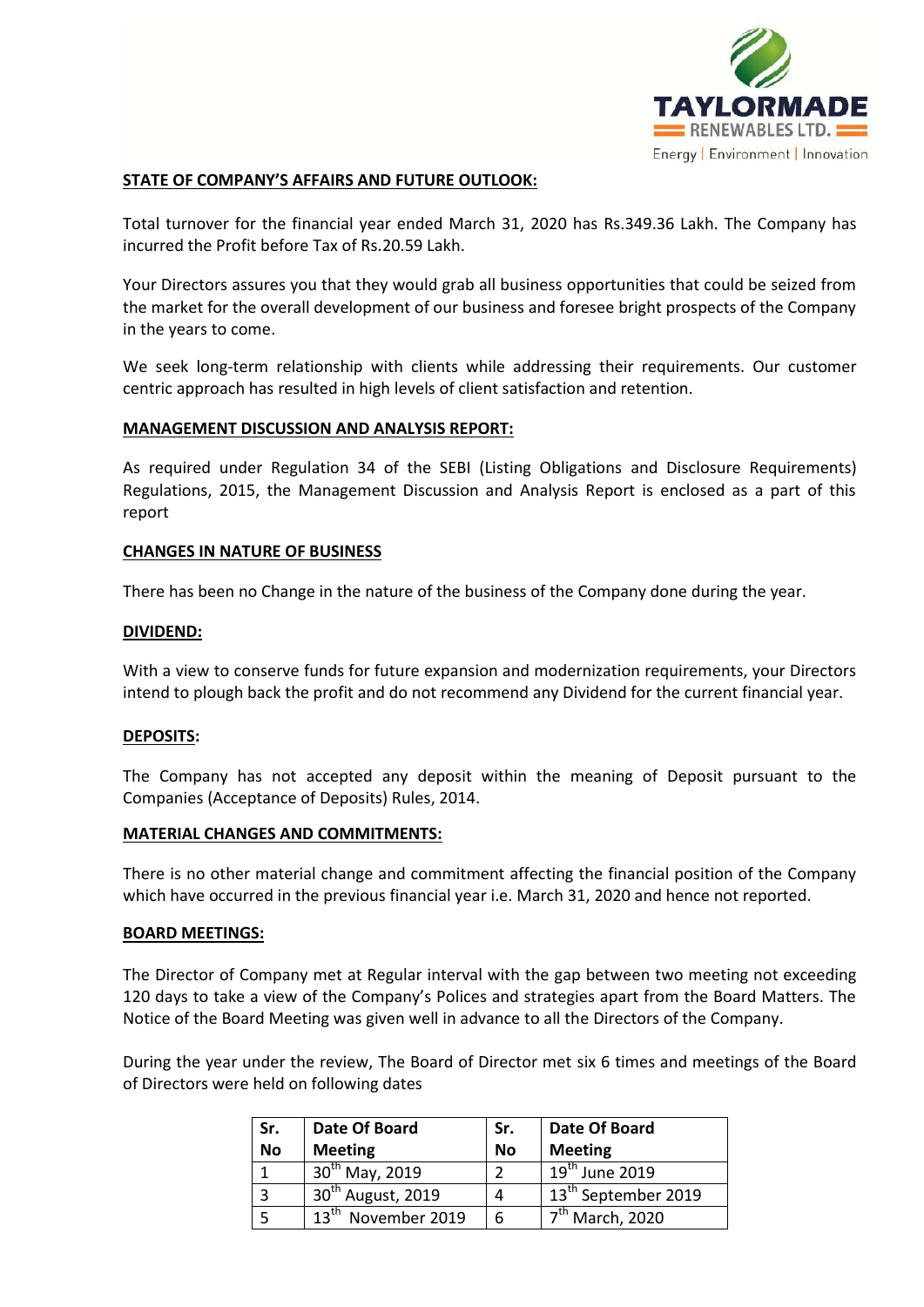

### **DIRECTORS' RESPONSIBILITY STATEMENT:**

- i. Your Directors have followed the applicable accounting standards along with proper explanation relating to material departure, if any, while preparing the annual accounts;
- ii. Your Directors have selected such accounting policies and applied them consistently and made judgments and estimates that are reasonable and prudent so as to give true and fair view of the state of affairs of the Company at the end of financial year and of the Loss of the Company for the period;
- iii. Your Directors have taken proper and sufficient care for the maintenance of adequate accounting records in accordance with the provisions of this Act for safeguarding the assets of the Company and for preventing and detecting fraud and other irregularities;
- iv. Your Directors have prepared the annual accounts on a going concern basis.
- v. They have laid down internal financial controls with reference to financial statements in the company were operating effectively.
- vi. The Directors have devised proper system to ensure compliance with the provisions of all applicable laws and that such systems were adequate and operating effectively.

# **EXTRACT OF THE ANNUAL RETURN U/S 92(3) OF THE ACT AS PER FORM MGT-9:**

Extract of the Annual Return as per Form MGT-9 pursuant to the provisions of Section 92 read with Rule 12 of the Companies (Management and administration) Rules, 2014 for the Financial Year 2019- 20 has been enclosed with this report as **Annexure-I.**

## **AUDITORS:**

In terms of Section 139 of the Companies Act, 2013 ("the Act"), and the Companies (Audit and Auditors) Rules, 2014, made there under, the present Statutory Auditors of the Company, M/s. VIPUL I. SUTHAR & CO., Chartered Accountants (Registration No. 129104W), will hold office until the conclusion of the ensuing Annual General Meeting and will not seek re-appointment. The Company is required to appoint another Auditor for a period of five years to hold office from the conclusion of this Annual General Meeting till the conclusion of the sixteenth Annual General Meeting.

The Board of Directors had recommended the appointment of M/s. MAAK Associates, Chartered Accountants, (Registration No.135024W), as the Statutory Auditors of the Company for approval of the members. The proposed Auditors shall hold office for a period of five consecutive terms from the conclusion of the this Annual General Meeting till the conclusion of Sixteenth Annual General Meeting of the Company.

The Report given by the Auditors on the financial statements of the Company is a part of the Annual Report. The notes to the accounts referred to in the Auditor's Report are self-explanatory and therefore do not call for any further comments.

# **EXPLANATION(S) / COMMENT(S) ON QUALIFICATION(S) / RESERVATION(S) / ADVERSE REMARK(S)/DISCLAIMER BY STATUTORY AUDITOR IN THEIR RESPECTIVE REPORT**

There is neither any qualification/reservation/adverse remark nor any disclaimer by statutory Auditors in their report and accordingly no explanation/comment is required.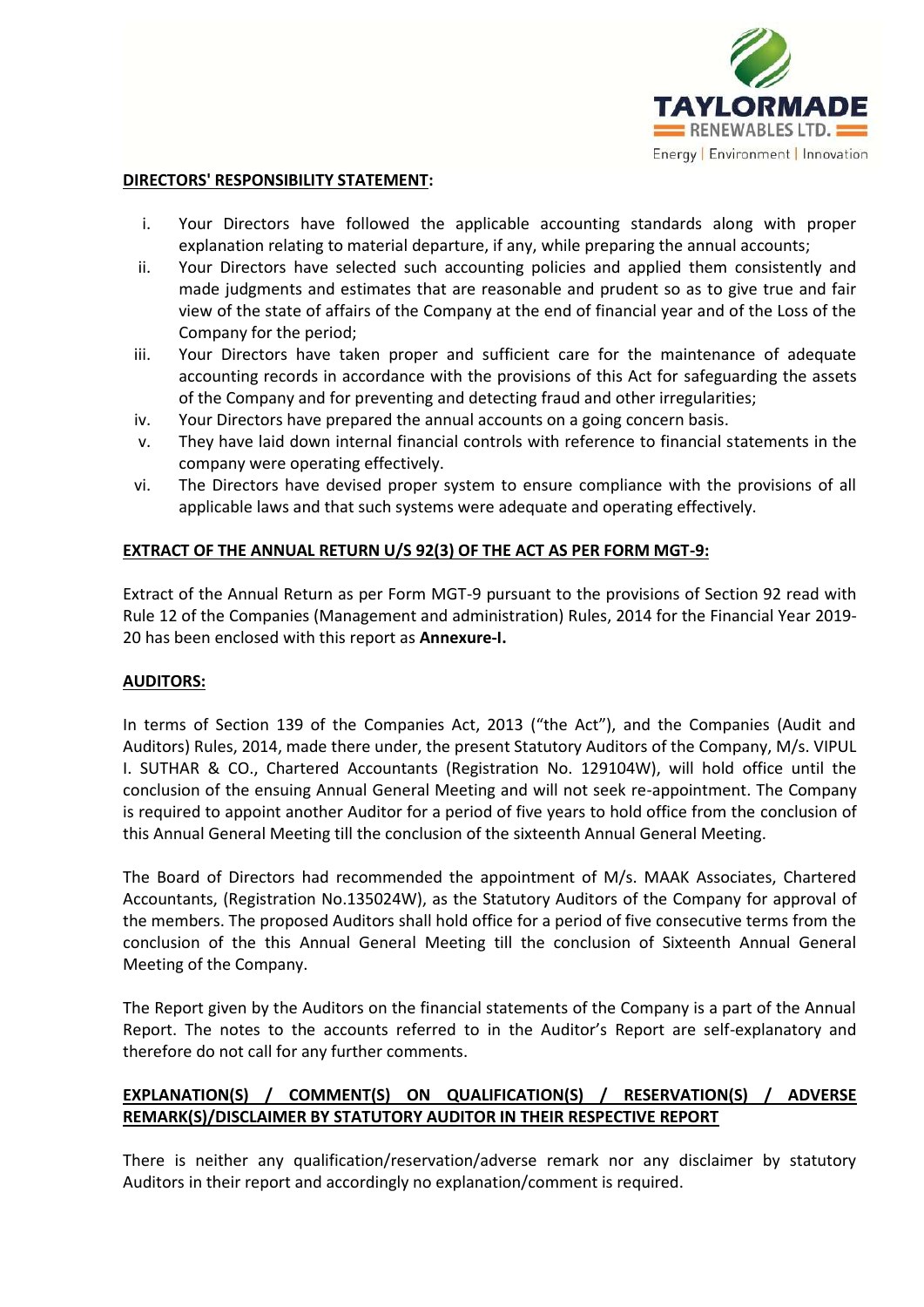

### **SECRETARIAL AUDITOR:**

As per the provisions of Section 204 read with Section 134(3) of the Companies Act, 2013, our Company needs to obtain Secretarial Audit Report from Practicing Company Secretary and therefore, M/s Ankita Surana & associates, Company Secretaries, had been appointed to issue Secretarial Audit Report for the period ended on 31st March 2020.

Secretarial Audit Report issued by Ms. Ankita Surana, Company Secretaries in Form MR-3, attached and marked as "**Annexure II**", for the period under review forms part of this report. The said report does not contain observation or qualification.

### **COST AUDITORS:**

As per the Cost Audit Orders, Cost Audit is not applicable to the Company's products.

### **AUDIT COMMITTEE:**

Audit Committee in compliance with the Provision of section 177 of Companies Act, 2013, Consisting of the Following.

| 1. BHAUMIK RAJESHKUMAR MODI    |  |
|--------------------------------|--|
| 2. HARINARAYANA TIRUMALACHETTY |  |

3. AVANI SAMIR PATEL Member

**Chairman** Member (Upto 28.02.2020)

## **NOMINATION AND REMUNERATION COMMITTEE**

Nomination and remuneration Committee in compliance with the Provision of section 178 of Companies Act, 2013, Consisting of the Following

| 1. BHAUMIK RAJESHKUMAR MODI    | Chairman                 |
|--------------------------------|--------------------------|
| 2. HARINARAYANA TIRUMALACHETTY | Member (upto 28.02.2020) |
| 3. AVANI SAMIR PATEL           | Member                   |

## **STAKEHOLDER RELATIONSHIP COMMITTEE**

Stakeholder's Relationship Committee in compliance with the Provision of section 178 of Companies Act, 2013, consisting of the Following

- 1. Ms. Avani Samir Patel Chairperson
- 2. Mr. Dharmendra sharad Gor Member
- 3. Mr. Shah Jayesh Niranjanbhai Member

## **CORPORATE SOCIAL RESPONSIBILITY COMMITTEE**

Corporate Social Responsibility Committee in compliance with the Provision of section 135 of Companies Act, 2013, consisting of the Following. However the criteria of Section 135 of Companies Act, 2013 not attract, Hence CSR Report is not Part of this Report

- 1. Mr. Harinarayana Tirumalachetty Chairman ( Upto 28.02.2020)
- 2. Mr. Dharmendra sharad Gor Member
- 3. Mr. Jayesh Niranjanbhai Shah Member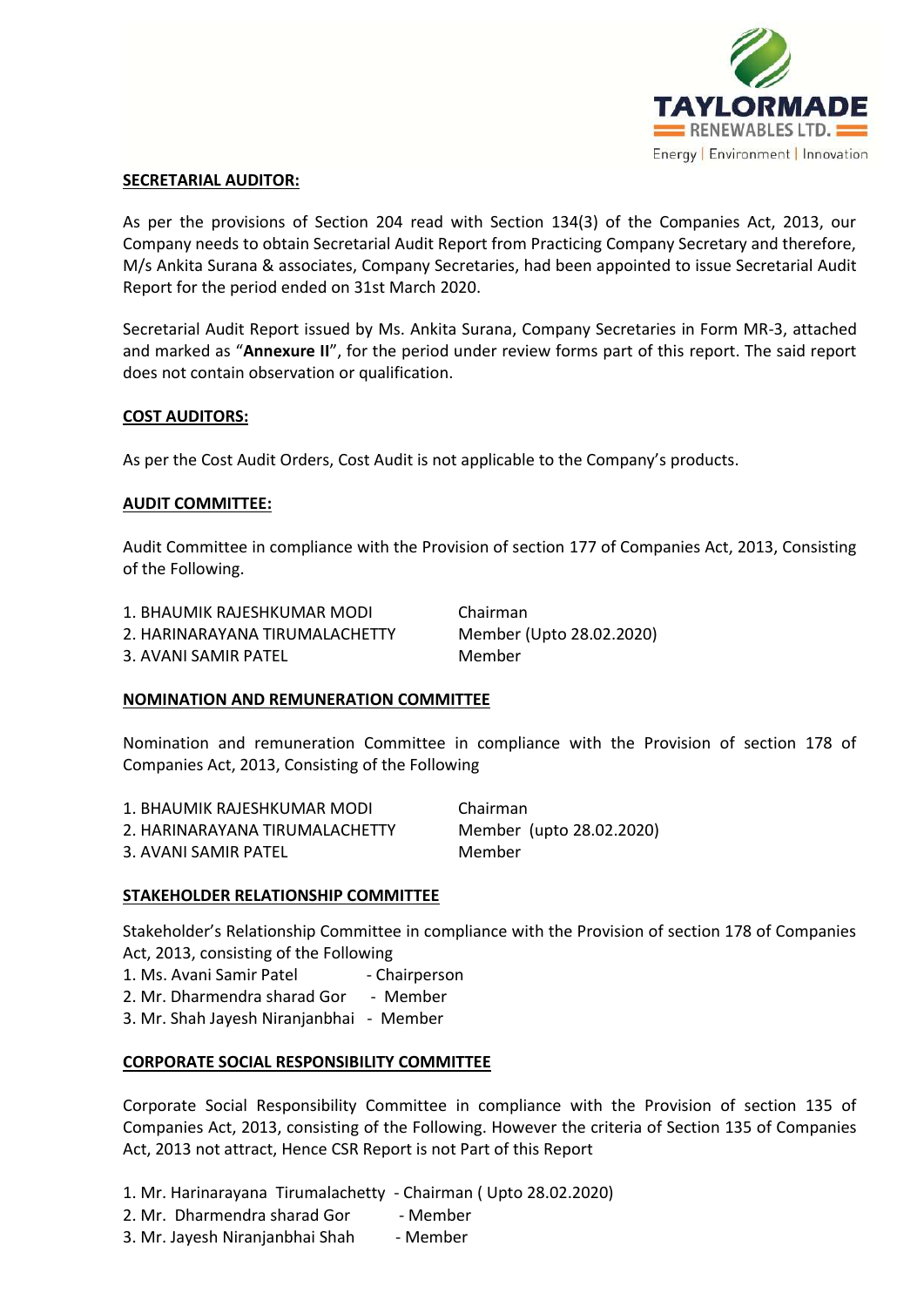

### **CONSERVATION OF ENERGY, TECHNOLOGY ABSORPTION AND FOREIGN EXCHANGE OUTGO:**

The details of Energy, Technology, Absorption, Foreign Exchange Earnings and Outgo are as under:

### **a) Conservation of Energy:**

Your Company is engaged in dealing of Manufacturing of items based on solar energy and energy conversion measures are not much affecting the Company. However, an endeavor has been made to ensure the optimal utilization of energy, avoid wastage and conserve energy.

| Steps taken for conservation                                               |  |  | No specific measures were taken |       |
|----------------------------------------------------------------------------|--|--|---------------------------------|-------|
| Steps taken for utilizing alternate sources of energy                      |  |  |                                 | I NIL |
| Capital<br>investment on energy conservation $\parallel$ NIL<br>equipments |  |  |                                 |       |

### **b) Technology Absorption:**

| Efforts made for technology absorption                                       | No Research and development was<br>carried out during the year under<br>report |
|------------------------------------------------------------------------------|--------------------------------------------------------------------------------|
| Benefits derived                                                             | Not Applicable                                                                 |
| Expenditure on Research & Development, if any                                | Capital & Revenue Expenditure -<br><b>NIL</b>                                  |
| Details of technology imported, if any                                       | Not Applicable                                                                 |
| Year of import                                                               | Not Applicable                                                                 |
| Whether imported technology fully absorbed                                   | Not Applicable                                                                 |
| Areas where absorption of imported technology has<br>not taken place, if any | Not Applicable                                                                 |

### **c) Foreign Exchange Earnings / Outgo:**

The company has not made any foreign exchange earnings and outgoing Attention of members is drawn to the disclosure of transactions of foreign currency transaction set out in Standalone Financial Statements, forming part of the Annual Report.

### **VIGIL MECHANISM**

In pursuant to the provisions of section 177(9) & (10) of the Companies Act, 2013, a Vigil Mechanism for directors and employees to report genuine concerns has been established.

### **TRANSFER OF UNCLAIMED DIVIDEND TO INVESTOR EDUCTION AND PROTECTION FUND:**

Since the Company has not declared dividend during the year, provisions of Section 125(2) of the Companies Act, 2013 does not apply.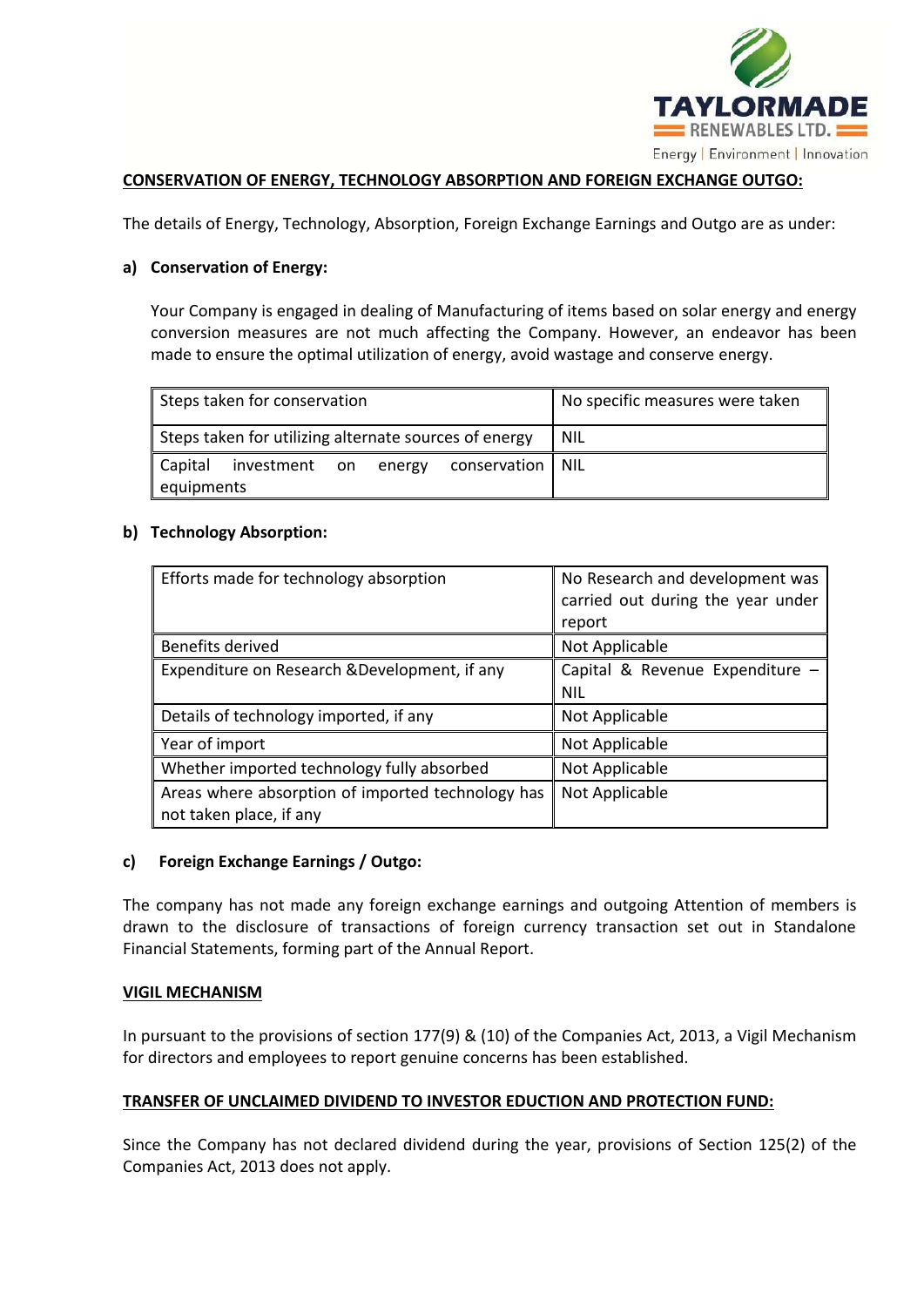

# **STATEMENT ON THE DECLARATION GIVEN BY INDEPENDENT DIRECTOR PURSUANT TO SECTION 149(6) OF THE ACT**

The independent Directors of the Company, MR. BHAUMIK RAJESHKUMAR MODI and Mr. PINAKEEN AMRUTLAL PATEL have confirmed to the Board that they meet the criteria of independence as specified under Section 149(6) of the Companies Act, 2013 and they qualify to be independent directors. They have also confirmed that they meet the requirements of independent Director as mentioned under Regulation 16(1) (b) of SEBI ( LODR) Regulation, 2015.

### **DIRECTORS AND KEY MANAGERIAL PERSONNEL:**

The Board of Directors of your company has various executive and non-executive directors including Independent Directors who have wide and varied experience in different disciplines of corporate functioning. There has been an altogether transformation in the composition of Board of Directors and recruitment of Key managerial personnel in the Company as detailed hereunder:

| Name of Director / Key      | <b>Designation</b>          | Date of Appointment /     |
|-----------------------------|-----------------------------|---------------------------|
| <b>Managerial personnel</b> |                             | Cessation                 |
|                             |                             | / Change in Designation   |
| Mr. HARINARAYANA            | INDEPENDENT DIRECTOR        | 28.02.2020(CESSATION)     |
| <b>TIRUMALACHETTY</b>       |                             |                           |
| MR. BHAUMIK RAJESHKUMAR     | <b>INDEPENDENT DIRECTOR</b> | 30.09.2019 (Regularise as |
| <b>MODI</b>                 |                             | Director)                 |
| MS. MANIKA MISRA            | <b>COMPANY SECRETARY</b>    | 19.06.2019 (Appointment)  |

In accordance with the provisions of Section 152 of the Companies Act, 2013 and Articles of Association of the Company, Mr.GOR DHARMENDRA SHARAD (DIN-00466349) retires by rotation at the ensuing Annual General Meeting and being eligible in terms of Section 164 of the Act offers himself for re-appointment.

All Independent Directors have given declarations that they meet the criteria of independence as laid down under Section 149(6) of the Companies Act, 2013

## **EVALUATION OF BOARD, COMMITTEES AND DIRECTORS:**

Pursuant to the provisions of the Act and the corporate governance requirements as prescribed by Securities and Exchange Board of India (Listing Obligations and Disclosure Requirements), Regulations 2015, the Board had carried out performance evaluation of its own, the Board Committees and of the Independent directors.

Independent Directors at a separate meeting evaluated performance of the Non-Independent Directors, Board as a whole and of the Chairman of the Board.

The following were the Evaluation Criteria:

(a) For Independent Directors:

- Knowledge and Skills
- Professional conduct
- Duties, Role and functions
- (b) For Executive Directors:
- Performance as Team Leader/Member.
- Evaluating Business Opportunity and analysis of Risk Reward Scenarios
- Key set Goals and achievements
- Professional Conduct, Integrity
- Sharing of Information with the Board

The Directors expressed their satisfaction with the evaluation process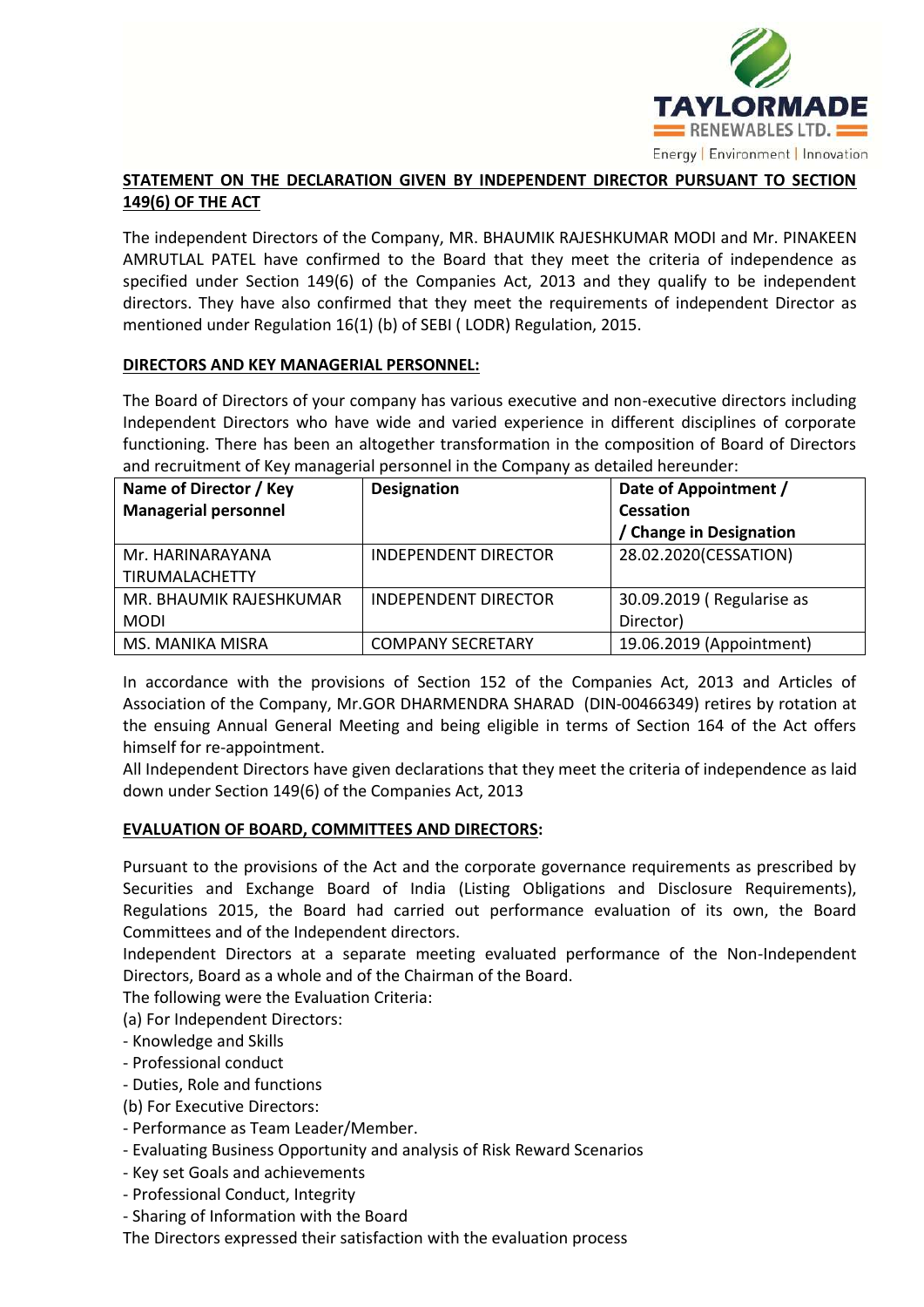

### **ADEQUACY OF INTERNAL FINANCIAL CONTROLS WITH REFERENCE TO THE FINANCIAL STATEMENTS**

The Company has in place proper and adequate internal control systems commensurate with the nature of its business, size and complexity of its operations. Internal control systems comprising of policies and procedures are designed to ensure liability of financial reporting, timely feedback on achievement of operational and strategic goals, compliance with policies, procedure, applicable laws and regulations

### **PARTICULARS OF LOANS, GUARANTEES OR INVESTMENT U/S 186 OF THE COMPANIES ACT 2013**

Details of Loans, Guarantees and Investments covered under the provisions of the Act are given in the notes to the Financial Statements.

# **PARTICULARS OF CONTRACTS OR ARRANGEMENTS WITH RELATED PARTICULARS REFERRED TO IN SECTION 188(1) OF THE COMPANIES ACT 2013**

During the Year under review, Contracts or Arrangements entered into with the Related party, as define under section 2(76) of the Companies Act,2013 were in ordinary course of Business and on arm's length basis. Detail of the Transaction pursuant to compliance of section 134(3) (h) of the Companies Act, 2013 and Rule 8(2) of the Companies (Accounts) Rules,2014 are discloser of transaction set out in note number 13 Of financial statements forming part of this report

# **STATEMENT INDICATING DEVELOPMENT AND IMPLEMENTATION OF A RISK MANAGEMNET POLICY FOR THE COMPANY**

The Company has in place, a mechanism to identify, assess, monitor and mitigate various risk towards the key business objectives of the company. Major risks identified by the business and function are systematically addressed through mitigation actions on a continuing basis

### **REMUNERATION RATIO OF DIRECTORS/KEY MANAGERIAL PERSONNEL(KMP)/ EMPLOYEES**

The information required pursuant to Section 197 read with Rule 5 of The Companies (Appointment and Remuneration of Managerial Personnel) Rules, 2014 and Companies (Particulars of Employees) Rules, 1975, in respect of employees of the Company and Directors is furnished hereunder

| Sr.<br>No.     | Name                                            | <b>Designation</b>       | Remuneration<br>paid FY 2019-20.<br>`.in Lakh | Remuneration<br>paid FY 2018-19.<br>`.in Lakh | in<br><b>Increase</b><br>remuneration<br>from previous<br>year `.in<br>Lakh |
|----------------|-------------------------------------------------|--------------------------|-----------------------------------------------|-----------------------------------------------|-----------------------------------------------------------------------------|
| I1             | <b>GOR DHARMENDRA</b><br>SHARAD                 | <b>Managing Director</b> | 7.00                                          | 7.67                                          | $-0.67$                                                                     |
| $\overline{2}$ | <b>SHAH JAYESH</b><br>NIRANJANBHAI              | Whole time Director      | 3.37                                          | 2.33                                          | 1.04                                                                        |
| ß              | Manika Misra                                    | CS                       | 1.00                                          | 0.00                                          | 1.00                                                                        |
| 4              | <b>HARSH GOR</b>                                | <b>CFO</b>               | 3.60                                          | 3.75                                          | $-0.15$                                                                     |
| 5.             | <b>GOR</b><br><b>NEERA</b><br><b>DHARMENDRA</b> | Director                 | 3.81                                          | 2.00                                          | 1.81                                                                        |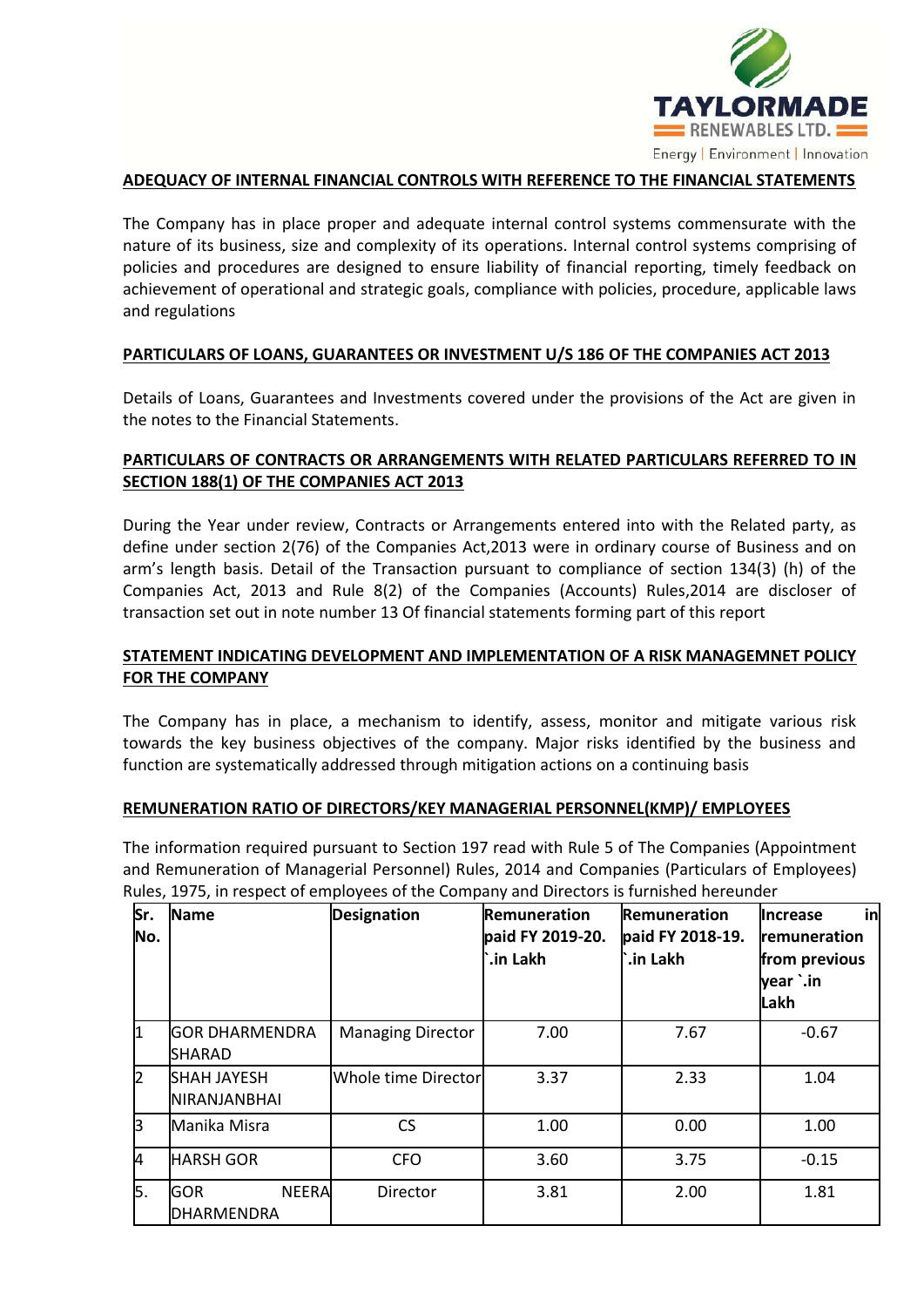

### **ACKNOWLEDGEMENT:**

We thank our customers, vendors, shareholders and bankers for their continued support during the year. We place on record our deep sense of appreciation of the contribution made by the employees at all levels. Our consistent growth was made possible by their hard work, solidarity, co-operation and support.

We thank Government of India, State Governments and various Government and port authorities for their support and look forward to their continuous support in the future.

**For & on behalf of Board of Directors,**

| <b>GOR DHARMENDRA</b> | <b>GOR NEERA</b>  |
|-----------------------|-------------------|
| <b>SHARAD</b>         | <b>DHARMENDRA</b> |
| <b>DIRECTOR</b>       | <b>DIRECTOR</b>   |
| DIN: 00466349         | DIN: 00482807     |

**DATE : 30/08/2020 PLACE : AHMEDABAD**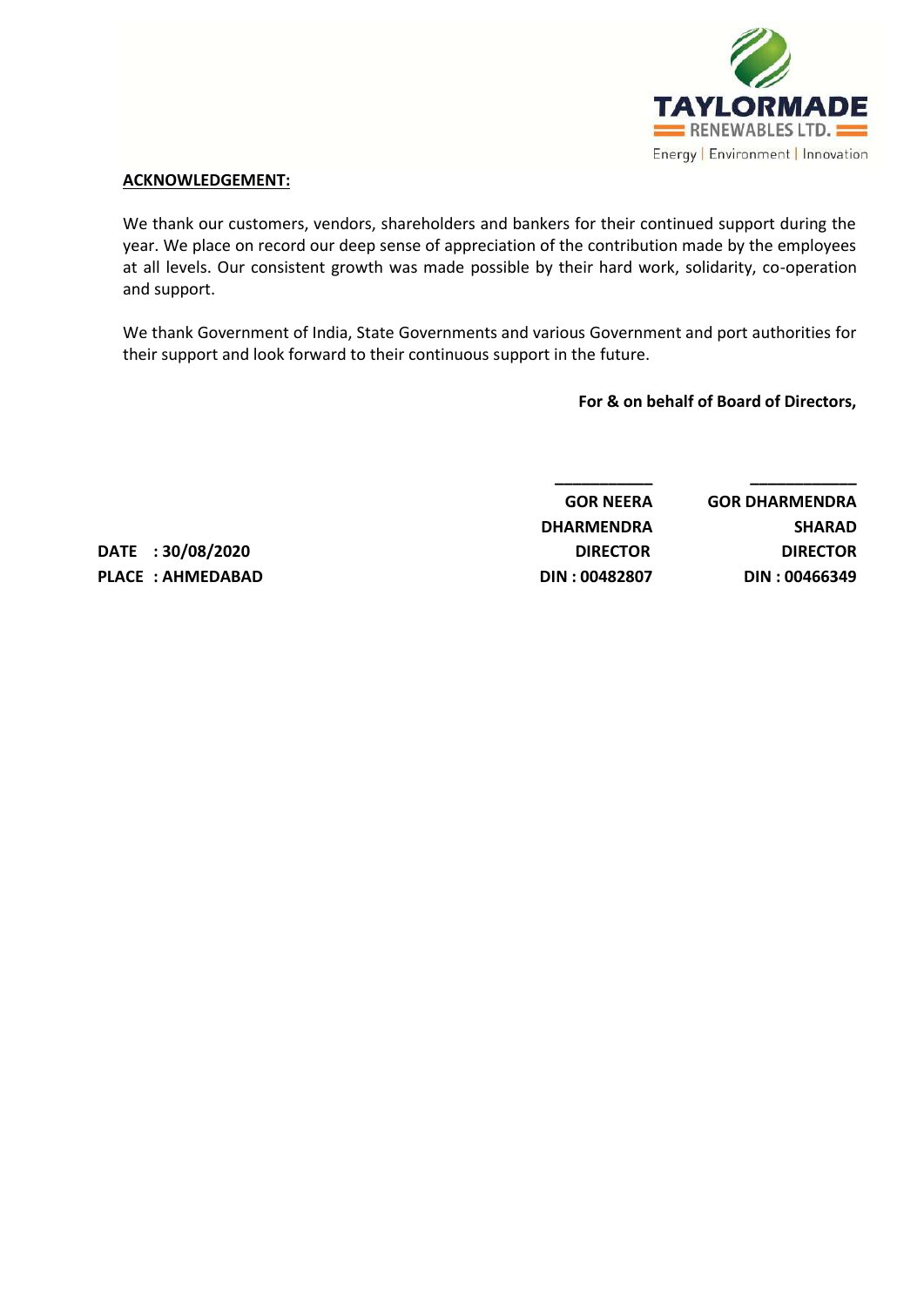

# **MANAGEMENT DISCUSSIONS AND ANALYSIS REPORT**

## **Industry Structure and Development:**

India has emerged as the fastest growing market when it comes to Renewable Energy. Taylormade Renewables Limited ("The Company") is India's one of leading Company in Providing Renewable Energy. Solar Concentrators and CPC collectors for thermal, Dish and Box Cookers, Eco Chullas and Biomass Gasifiers, Solar CPC, PV cells and modules from Linuo-Ritter, Solar Dryers.The day to day management of the Company is looked by the Executive Director assisted by a team of competent technical & commercial professionals.

### **Financial Performance:**

The company's overall operational performance has been average during the financial year 2018-19; Total turnover for the financial year ended March 31, 2020 has 2020 has Rs.349.36 Lakh. The Company has incurred the Profit before Tax of Rs.20.59 Lakh.

### **Opportunities, Threats, Risks and Concerns:**

As is normal and prevalent for any business, the Company is likely to face competition from large scale imports. There can be risks inherent in meeting unforeseen situation, not uncommon in the industry. Changes in technology may render our current technologies obsolete or require us to make substantial capital investments. Company is fully aware of these challenges and is geared to meet them. Company also recognizes the risks associated with business and would take adequate measures to address the associated risks and concerns. Some of these factors include competition from multinational Companies, duty free imports by customers against export obligations.

## **Internal Control Systems and their Adequacy:**

Management has put in place effective Internal Control Systems to provide reasonable assurance for:

- Safeguarding Assets and their usage.
- Maintenance of Proper Accounting Records and
- Adequacy and Reliability of the information used for carrying on Business Operations. Key elements of the Internal Control Systems are as follows:
- I. Existence of Authority Manuals and periodical updating of the same for all Functions.
- II. Existence of clearly defined organizational structure and authority.
- III. Existence of corporate policies for Financial Reporting and Accounting.
- IV. Existence of Management information system updated from time to time as may be required.
- V. Existence of Annual Budgets and Long Term Business Plans.
- VI. Existence of Internal Audit System.
- VII. Periodical review of opportunities and risk factors depending on the Global / Domestic Scenario and to undertake measures as may be necessary.

Regular reports on the business development, future plans and projections are given to the Board of Directors. Internal Audit Reports are regularly circulated for perusal of Senior Management for appropriate action as required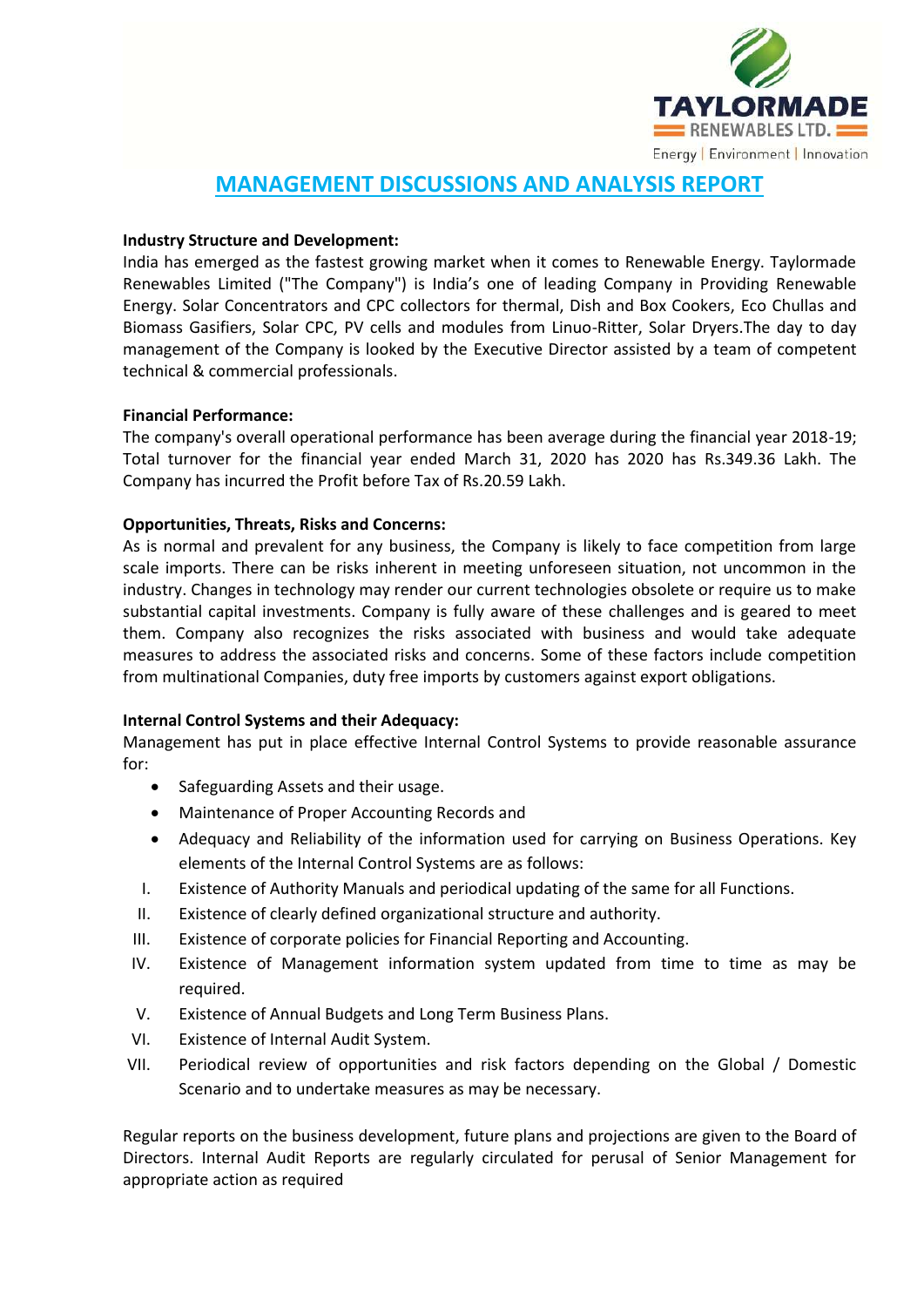

### **Human Resource/Industrial Relations:**

Human Resources Development, in all its aspects like training in safety and social values is under constant focus of the management. Relations between the management & the employees at all levels remained healthy & cordial throughout the year. The Management and the employees are dedicated to achieve the corporate objectives and the targets set before the company.

### **Business outlook:**

Considering the continued shortages in electricity generation in the country, low levels of per capita energy consumption, significant growth projections for the Indian economy over the long term and Government efforts to inch closer to developed economy, it is felt that the power infrastructure sector will be a significant beneficiary. Thrust in rural electrification, renewable energy with special focus on Solar Energy and Decentralized Distributed Generation (DDG) will, inter-alia, increase the penetration of electricity in the country thereby driving the demand further. With the timely interventions by the Government of India in addressing the issues affecting the power industry adversely, the outlook for the sector is quite optimistic with ample market opportunities available for financial products.

In India, it seems to be Positive attitude towards renewable energy. The effort was to increase the share of renewable energy in total electricity consumption in the country. To bring momentum to the initiative, purchase obligation of Renewable Energy Certificates (RECs) was made mandatory on the State utilities. The mechanism enables sale and purchase of renewable energy component across the State boundaries without being linked to carbon credits.

With the depleting fossil fuels and the attendant environmental hazards associated with coal-fired Thermal Power Plants, priority is shifting towards harnessing Renewable Energy sources. Mechanisms are being devised for utilizing Renewable Energy sources with special thrust on development of solar energy

### **Cautionary Statement:**

Statements in the Management Discussion and Analysis and Directors Report describing the Company's strengths, strategies, projections and estimates, are forward-looking statements and progressive within the meaning of applicable laws and regulations. Actual results may vary from those expressed or implied, depending upon economic conditions, Government Policies and other incidental factors. Readers are cautioned not to place undue reliance on the forward looking statements.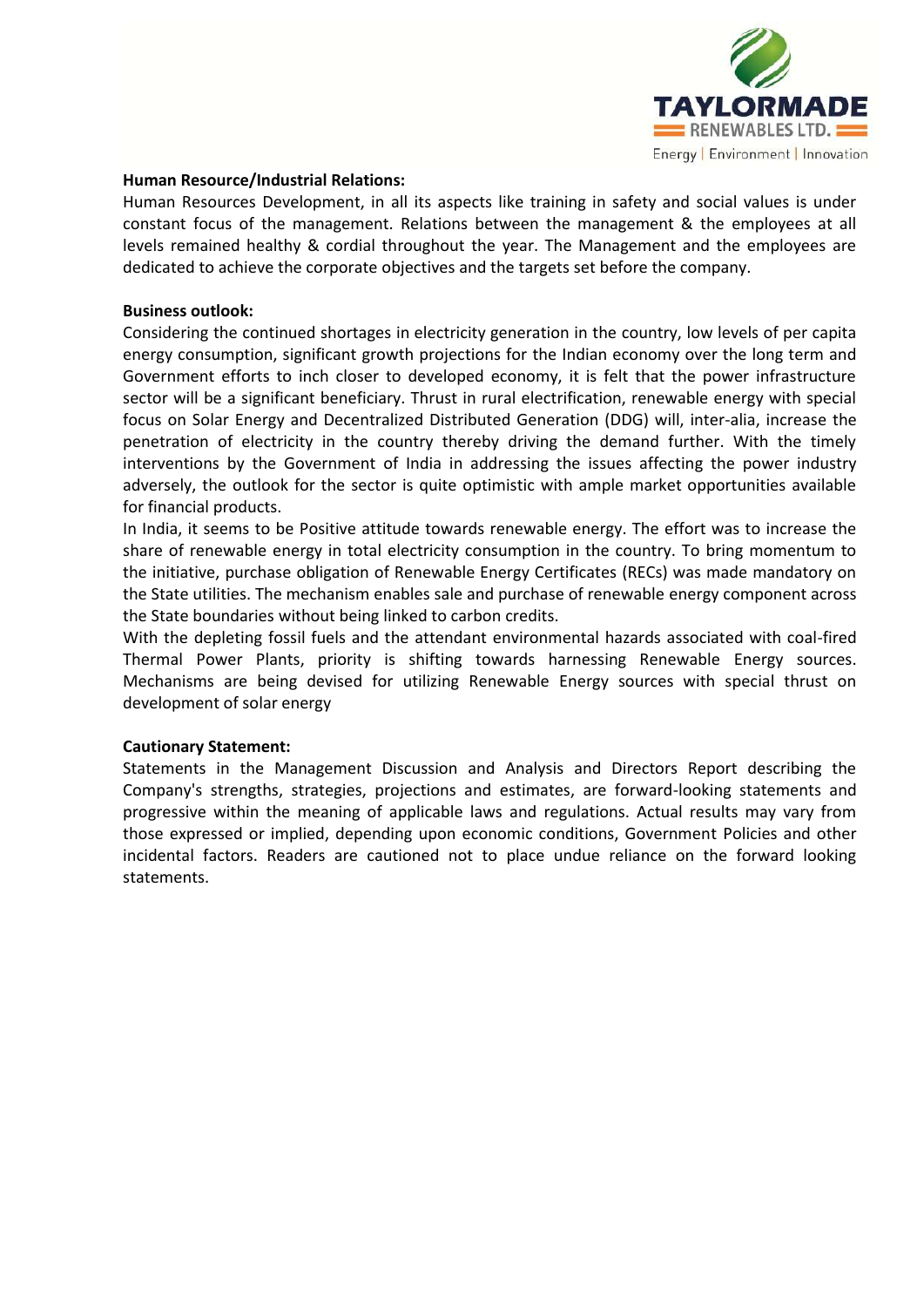

# *ANNEXURE* – *I TO THE DIRCTORS REPORT*

# **FORM NO. MGT 9**

*Pursuant to Section 92 (3) of the Companies Act, 2013 and rule 12(1) of the Company (Management & Administration ) Rules, 2014.*

# **EXTRACT OF ANNUAL RETURN**

**As on the financial year ended on 31/03/2020**

### **I REGISTRATION & OTHER DETAILS :**

|     | <b>CIN</b>                                            | U29307GJ2010PLC061759                                       |
|-----|-------------------------------------------------------|-------------------------------------------------------------|
| iί  | <b>Registration Date</b>                              | 28-Jul-10                                                   |
| iii | <b>Name of the Company</b>                            | <b>TAYLORMADE RENEWABLES LIMITED</b>                        |
| iv  | <b>Category of the Company</b>                        | <b>Limited Company</b>                                      |
|     | <b>Sub-Category of the Company</b>                    | Company Limited by shares                                   |
| V   | Address of the Registered office & contact details    |                                                             |
|     | <b>Address</b>                                        | C/O 705, SHAPATH - II, OPP. RAJPATH CLUB, S.G. ROAD,        |
|     |                                                       | BODAKDEV, AHMEDABAD, Gujarat-380054                         |
|     | Town / City                                           | AHMEDABAD                                                   |
|     | <b>State</b>                                          | Gujarat - 380054                                            |
|     | <b>Country Name</b>                                   | India                                                       |
|     | <b>Telephone (with STD Code)</b>                      | 079-40040888/666                                            |
|     | <b>Fax Number</b>                                     |                                                             |
|     | <b>Email Address</b>                                  | cs@tss-india.com                                            |
|     | Website, if any                                       | www.tss-india.com                                           |
| vi  | <b>Whether listed company</b>                         | <b>No</b>                                                   |
| vii | Name and Address of Registrar & Transfer Agents (RTA) |                                                             |
|     | <b>Name of RTA</b>                                    | <b>BIGSHARE SERVICES PRIVATE LIMITED</b>                    |
|     | <b>Address</b>                                        | A-802, Smudra Complex, Near Klassic Gold Hotel, Girish Cold |
|     |                                                       | Drinks, Of C.G. Road, Navrangpura                           |
|     | Town / City                                           | Ahmedabad                                                   |
|     | <b>State</b>                                          | <b>GUJARAT</b>                                              |
|     | <b>Pin Code</b>                                       | 380009                                                      |
|     | <b>Telephone</b>                                      | N.A.                                                        |
|     | <b>Fax Number</b>                                     | N.A.                                                        |
|     | <b>Email Address</b>                                  | N.A.                                                        |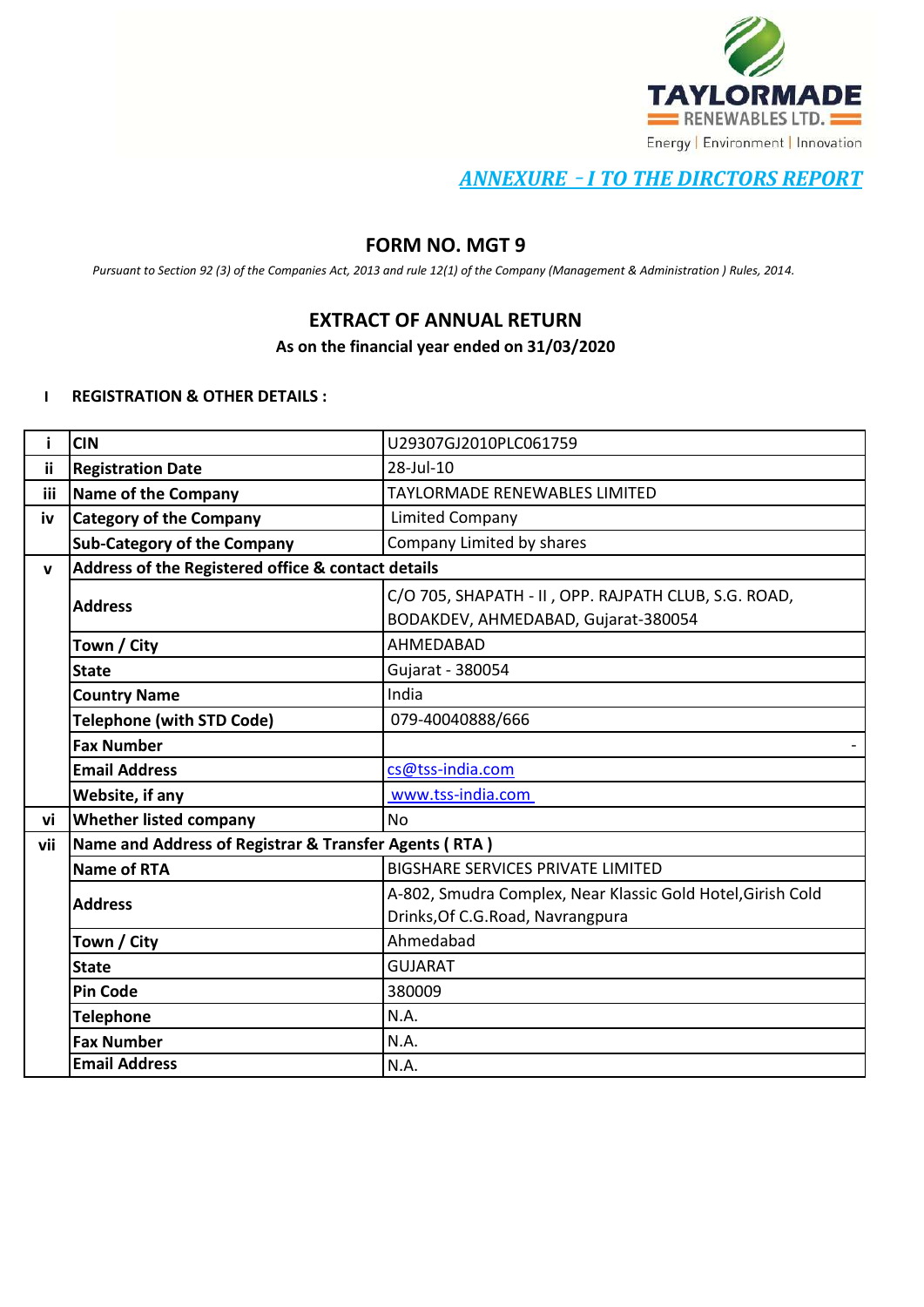

# **II. PRINCIPAL BUSINESS ACTIVITY OF THE COMPANY :**

All the business activities contributing 10 % or more of the total turnover

1

| SI. | Name and Description of main products / services | NIC Code of the Product / | % to total turnover |
|-----|--------------------------------------------------|---------------------------|---------------------|
| No. |                                                  | service *                 | of the company #    |
|     | Manufacturing of items based on solar energy     | 28150                     | 100%                |

\* As per National Product Classification for Services Sector – Ministry of Statistics and Programme Implementation #

*On the basis of Gross Turnover*

# **III. PARTICULARS OF HOLDING, SUBSIDIARY AND ASSOCIATE COMPANIES :**

|            | No. of Companies for which information is being<br>filled |                | N. A.                                       |                        |                                         |  |  |  |  |  |
|------------|-----------------------------------------------------------|----------------|---------------------------------------------|------------------------|-----------------------------------------|--|--|--|--|--|
| Sr.<br>No. | <b>Name and Address of Company</b>                        | <b>CIN/GLN</b> | <b>Holding</b><br>/Subsidiary<br>/Associate | % of<br>shares<br>held | <b>Applicab</b><br>le<br><b>Section</b> |  |  |  |  |  |
|            | The Company has no Holding, Subsidiary or Associate       |                |                                             |                        |                                         |  |  |  |  |  |
|            | Company.                                                  |                |                                             |                        |                                         |  |  |  |  |  |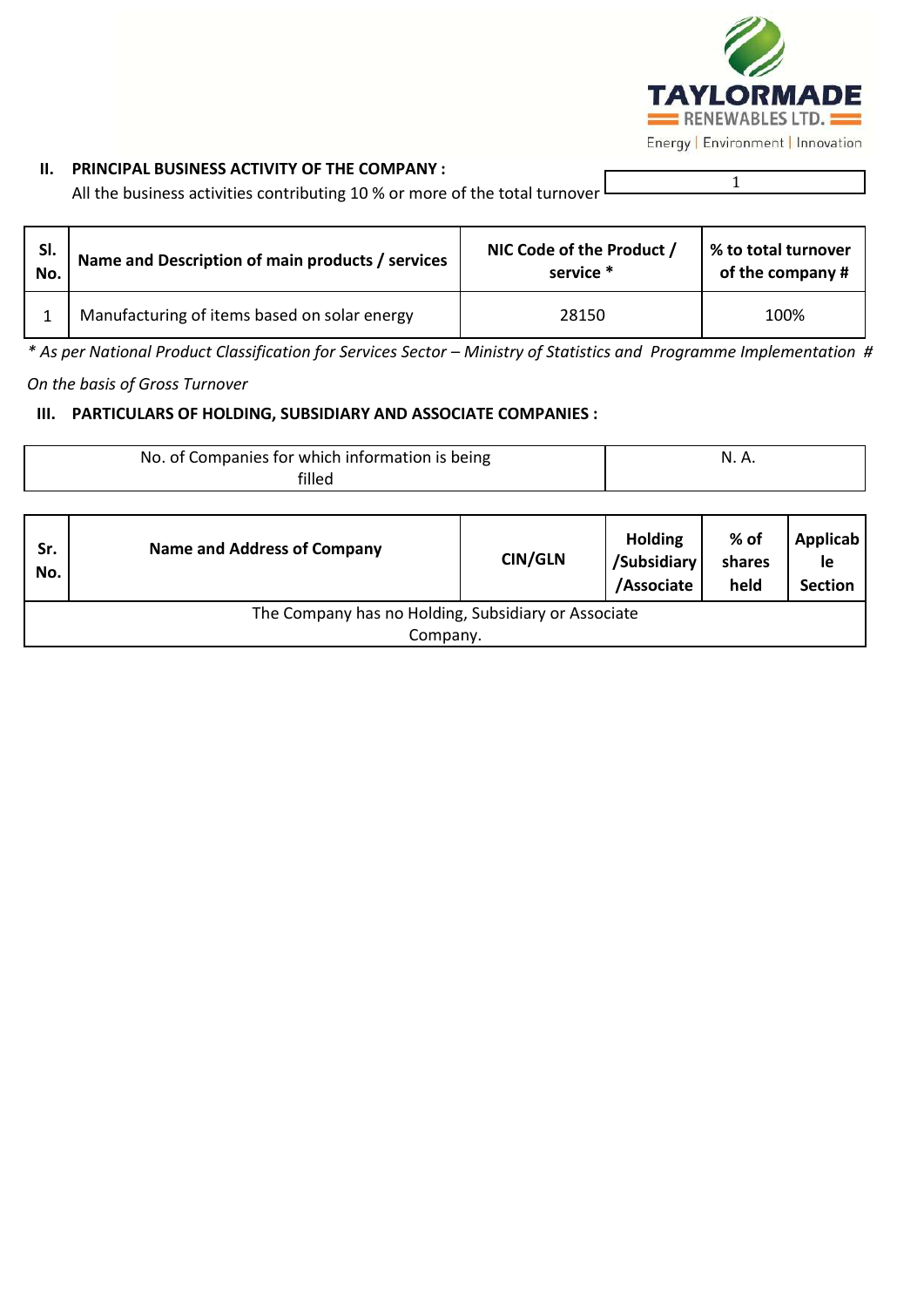

# **IV. SHARE HOLDING PATTERN (Equity Share Capital Breakup as percentage of Total Equity)**

# **i. Category-wise Share Holding**

| <b>Category of</b>                                  | No. of Shares held at the beginning of the year |                 |              |                             | No. of Shares held at the end of the year | % Change        |              |                             |                    |
|-----------------------------------------------------|-------------------------------------------------|-----------------|--------------|-----------------------------|-------------------------------------------|-----------------|--------------|-----------------------------|--------------------|
| <b>Shareholders</b>                                 | Demat                                           | <b>Physical</b> | <b>Total</b> | % of Total<br><b>Shares</b> | Demat                                     | <b>Physical</b> | <b>Total</b> | % of Total<br><b>Shares</b> | during the<br>year |
| A. Promoters                                        |                                                 |                 |              |                             |                                           |                 |              |                             |                    |
| $(1)$ Indian                                        |                                                 |                 |              |                             |                                           |                 |              |                             |                    |
| a) Individual/HUF                                   | 58,31,544                                       |                 | 58,31,544    | 59.36%                      | 58,83,544                                 |                 | 58,83,544    | 59.88%                      | 0.52%              |
| b) Central Govt                                     |                                                 |                 |              | 0.00%                       |                                           |                 |              | $0.00\%$                    | 0.00%              |
| c) State Govt(s)                                    |                                                 |                 |              | 0.00%                       |                                           |                 |              | 0.00%                       | 0.00%              |
| d) Bodies Corp.                                     |                                                 |                 |              | 0.00%                       |                                           |                 |              | $0.00\%$                    | 0.00%              |
| e) Banks / FI                                       |                                                 |                 |              | 0.00%                       |                                           |                 |              | 0.00%                       | 0.00%              |
| f) Any other                                        |                                                 |                 |              | 0.00%                       |                                           |                 |              | 0.00%                       | 0.00%              |
|                                                     |                                                 |                 |              |                             |                                           |                 |              |                             |                    |
| (2) Foreign                                         |                                                 |                 |              |                             |                                           |                 |              |                             |                    |
| a) NRI - Individual/                                |                                                 |                 |              | 0.00%                       |                                           |                 |              | 0.00%                       | 0.00%              |
| b) Other - Individual/                              |                                                 |                 |              | 0.00%                       |                                           |                 |              | 0.00%                       | 0.00%              |
| c) Bodies Corp.                                     |                                                 |                 |              | 0.00%                       |                                           |                 |              | 0.00%                       | 0.00%              |
| d) Banks / FI                                       |                                                 |                 |              | 0.00%                       |                                           |                 |              | 0.00%                       | 0.00%              |
| e) Any Others                                       |                                                 |                 |              | 0.00%                       |                                           |                 |              | 0.00%                       | 0.00%              |
| <b>Total shareholding of</b><br><b>Promoter (A)</b> | 58,31,544                                       |                 | 58,31,544    | 59.36%                      | 58,83,544                                 |                 | 58,83,544    | 59.88%                      | 0.52%              |
|                                                     |                                                 |                 |              |                             |                                           |                 |              |                             |                    |
| <b>B. Public Shareholding</b>                       |                                                 |                 |              |                             |                                           |                 |              |                             |                    |
| 1. Institutions                                     |                                                 |                 |              |                             |                                           |                 |              |                             |                    |
| a) Mutual Funds                                     |                                                 |                 |              | 0.00%                       |                                           |                 |              | 0.00%                       | 0.00%              |
| b) Banks / FI                                       |                                                 |                 |              | 0.00%                       |                                           |                 |              | 0.00%                       | 0.00%              |
| c) Central Govt                                     |                                                 |                 |              | 0.00%                       |                                           |                 |              | 0.00%                       | 0.00%              |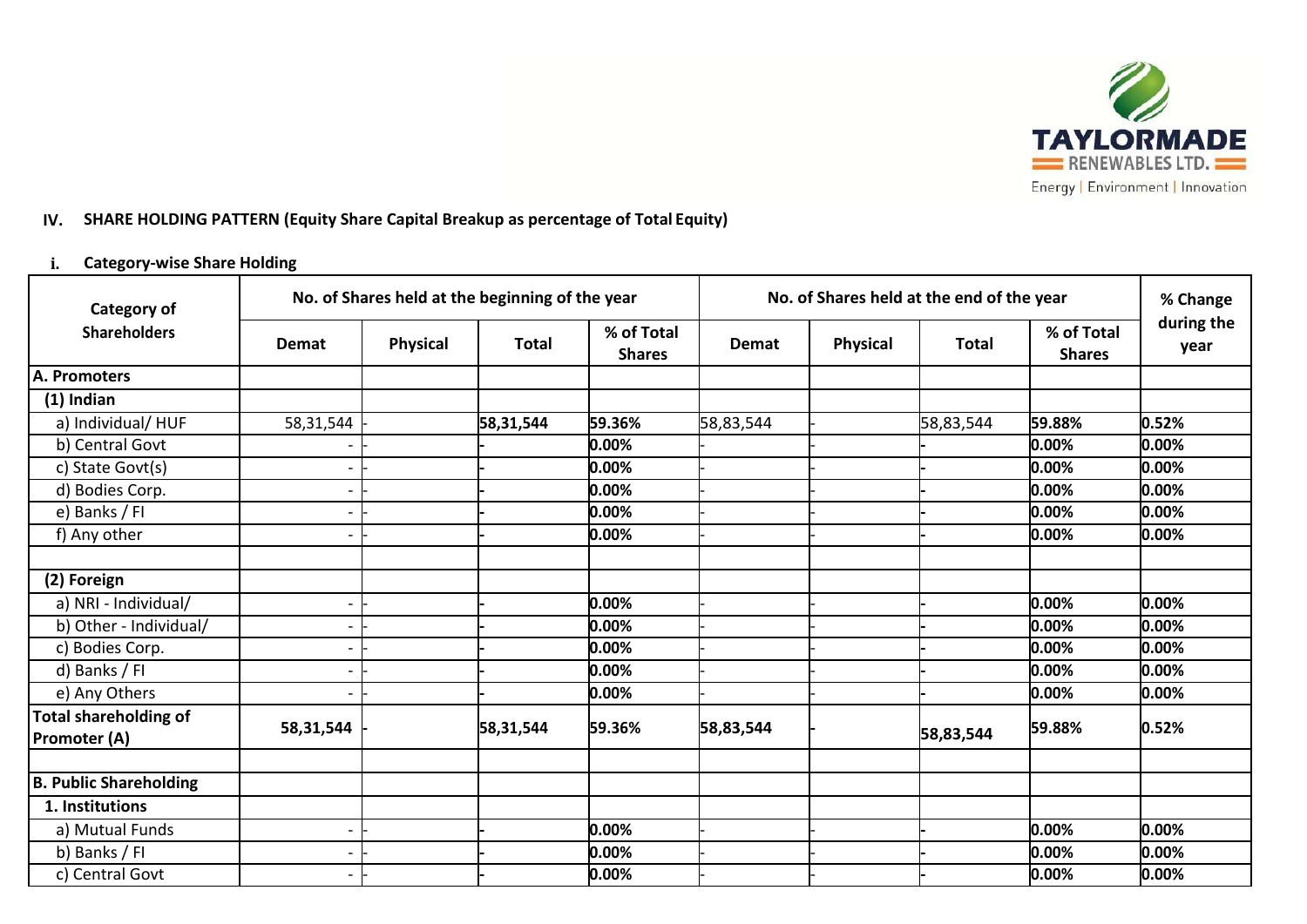

Energy | Environment | Innovation

| d) State Govt(s)         |           |           | 0.00%   |           |           | 0.00%    | 0.00% |
|--------------------------|-----------|-----------|---------|-----------|-----------|----------|-------|
| e) Venture Capital Funds |           |           | 0.00%   |           |           | $0.00\%$ | 0.00% |
| f) Insurance Companies   |           |           | 0.00%   |           |           | 0.00%    | 0.00% |
| $g)$ FIIs                |           |           | 0.00%   |           |           | 0.00%    | 0.00% |
| h) Foreign Venture       |           |           | 0.00%   |           |           | 0.00%    |       |
| Capital Funds            |           |           |         |           |           |          | 0.00% |
| i) Others (specify)      |           |           | 0.00%   |           |           | 0.00%    | 0.00% |
| Sub-total $(B)(1)$ :-    |           |           | 0.00%   |           |           | 0.00%    | 0.00% |
|                          |           |           |         |           |           |          |       |
| 2. Non-Institutions      |           |           |         |           |           |          |       |
| a) Bodies Corp.          |           |           |         |           |           |          |       |
| i) Indian                | 16,49,713 | 1649713   | 16.790% | 20,25,713 | 20,25,713 | 20.61%   | 3.82% |
| ii) Overseas             |           |           | 0.00%   |           |           | 0.00%    | 0.00% |
| b) Individuals           |           |           |         |           |           |          |       |
| i) Individual            | 3,28,500  | 3,28,500  | 3.34%   | 2,92,500  | 2,92,500  | 2.97%    | 0.37% |
| shareholders holding     |           |           |         |           |           |          |       |
| nominal share capital    |           |           |         |           |           |          |       |
| upto Rs. 2 lakh          |           |           |         |           |           |          |       |
| ii) Individual           | 19,79,091 | 19,79,091 | 20.14%  | 15,07,091 | 15,07,091 | 15.34%   | 4.8%  |
| shareholders holding     |           |           |         |           |           |          |       |
| nominal share capital in |           |           |         |           |           |          |       |
| excess of Rs 2 lakh      |           |           |         |           |           |          |       |
| c) Others (specify)      |           |           | 0.00%   |           |           | 0.00%    | 0.00% |
| <b>NRI</b>               | 8,000     | 8,000     | 0.08%   | 8,000     | 8,000     | 0.08%    | 0.08% |
| <b>Clearing Members</b>  | 28,000    | 28,000    | 0.28%   | 64,000    | 28,000    | 0.65%    | 0.37% |
| <b>HUF</b>               |           |           | 0.00    | 44,000    | 44,000    | 0.44%    | 0.44% |
| Sub-total $(B)(2)$ :-    | 39,93,304 | 39,93,304 | 40.64%  | 39,41,304 | 39,41,304 | 40.12%   | 0.52% |
|                          |           |           |         |           |           |          |       |
|                          |           |           |         |           |           |          |       |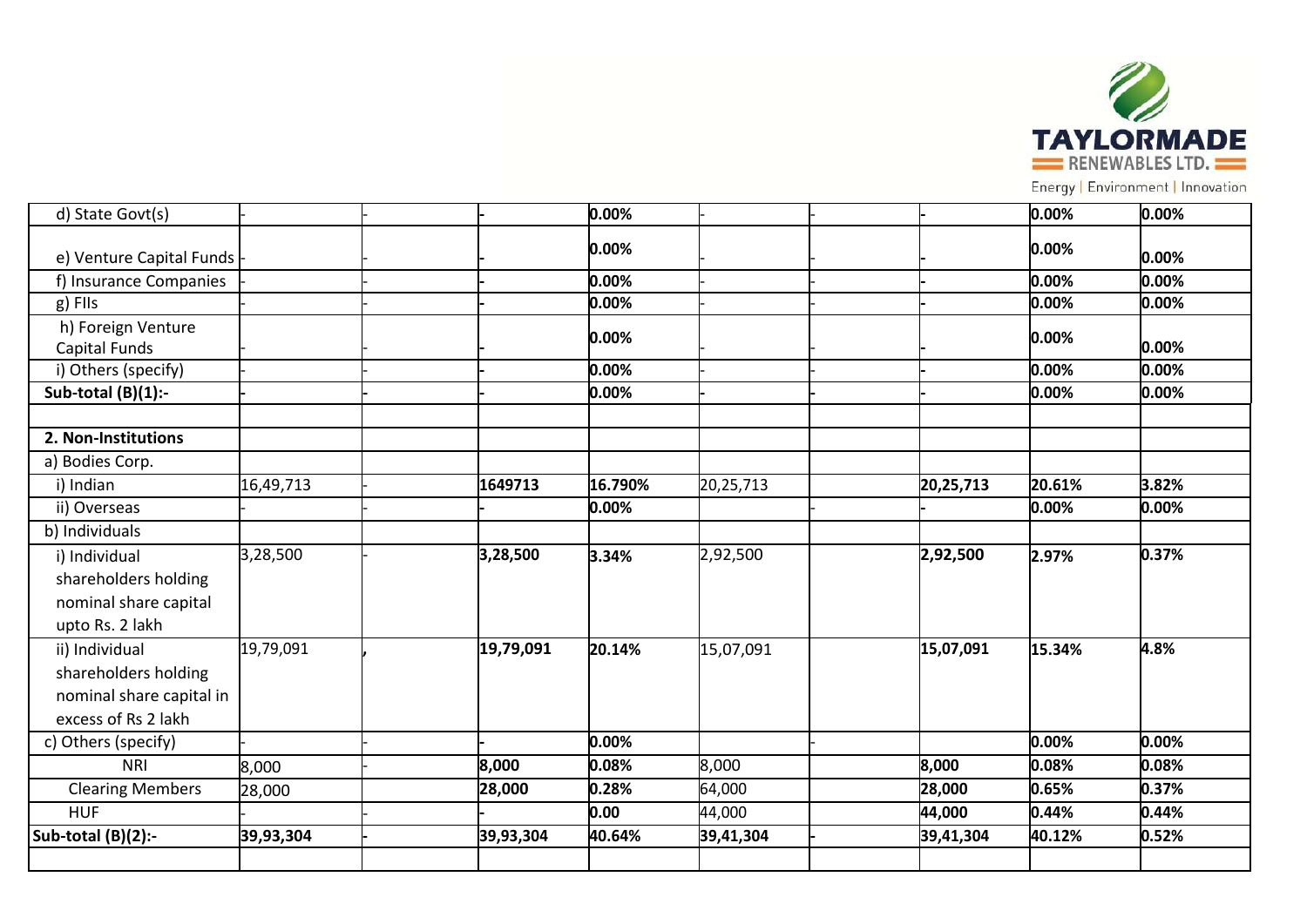

Energy | Environment | Innovation

| <b>Total Public Shareholding</b><br>$ (B)=(B)(1)+(B)(2)$ | 39,93,304 | 39,93,304 | 40.64%  | 39,41,304 | 39,41,304 | 40.12%  | 0.52%    |
|----------------------------------------------------------|-----------|-----------|---------|-----------|-----------|---------|----------|
|                                                          |           |           |         |           |           |         |          |
| <b>C. Shares held by Custodian</b><br>for GDRs & ADRs    |           |           | 0.00%   |           |           | 0.00%   | 0.00%    |
|                                                          |           |           |         |           |           |         |          |
| <b>Grand Total (A+B+C)</b>                               | 98,24,848 | 98,24,848 | 100.00% | 98,24,848 | 98,24,848 | 100.00% | $0.00\%$ |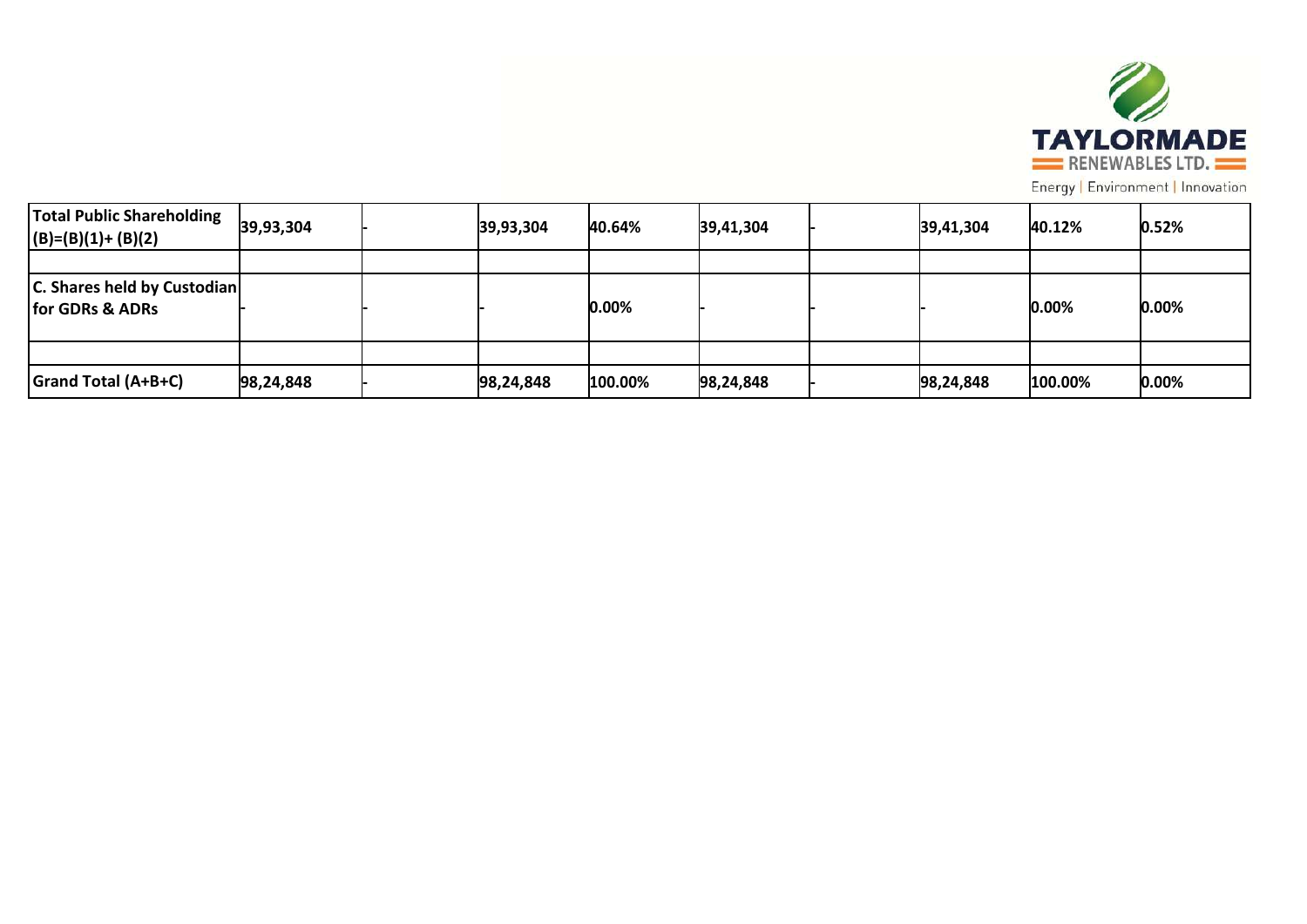

# **ii Shareholding of Promoters**

|            |                              | Shareholding at the beginning of the year |                                        |                                                              | Share holding at the end of the year | % change in                                          |                                                              |                                        |
|------------|------------------------------|-------------------------------------------|----------------------------------------|--------------------------------------------------------------|--------------------------------------|------------------------------------------------------|--------------------------------------------------------------|----------------------------------------|
| Sr.<br>No. | <b>Shareholder's Name</b>    | <b>No. of Shares</b>                      | % of total<br>Shares of the<br>company | % of Shares<br>Pledged /<br>encumbered<br>to total<br>shares |                                      | % of total<br>No. of Shares Shares of the<br>company | % of Shares<br>Pledged /<br>encumbered<br>to total<br>shares | share<br>holding<br>during the<br>year |
|            | <b>GOR DHARMENDRA SHARAD</b> | 52,49,271                                 | 53.43%                                 | $0.00\%$                                                     | 53,01,271                            | 53.95%                                               | $0.00\%$                                                     | 0.52%                                  |
|            | <b>GOR NEERA DHARMENDRA</b>  | 3,76,116                                  | 3.83%                                  | $0.00\%$                                                     | 3,76,116                             | 3.83%                                                | $0.00\%$                                                     | 0%                                     |
|            | SHAH JAYESH NIRANJANBHAI     | 26,127                                    | 0.27%                                  | $0.00\%$                                                     | 26,127                               | 0.27%                                                | $0.00\%$                                                     | 0%                                     |
| 4.         | <b>HARSH DHARMENDRA GOR</b>  | 1,80,030                                  | 1.83%                                  | 0%                                                           | 180030                               | 1.83%                                                | 0.00%                                                        | 0%                                     |
|            | <b>TOTAL</b>                 | 56,51,514                                 | 59.36%                                 | 0.00%                                                        | 58,83,544                            | 61.71%                                               | 0.00%                                                        | 0.52%                                  |

**iii Change in Promoters' Shareholding ( please specify, if there is no change)**

| Sr. | <b>Shareholder's Name</b>       | Shareholding at the<br>beginning of the year |                             | Change in Shareholding during the Year | Share holding at the end<br>of the year |          |                      |                             |
|-----|---------------------------------|----------------------------------------------|-----------------------------|----------------------------------------|-----------------------------------------|----------|----------------------|-----------------------------|
| No. |                                 | <b>No. of Shares</b>                         | % of total<br><b>Shares</b> | Increase /<br><b>Decrease</b>          | Reason                                  | % change | <b>No. of Shares</b> | % of total<br><b>Shares</b> |
|     | <b>GOR DHARMENDRA SHARAD</b>    | 52,49,271                                    | 53.43%                      | 52,000                                 | Acquisition/Purchase 0.52%              |          | 53,01,271            | 53.95%                      |
|     | <b>GOR NEERA DHARMENDRA</b>     | 3,76,116                                     | 3.83%                       |                                        |                                         | 0%       | 3,76,116             | 3.83%                       |
|     | <b>SHAH JAYESH NIRANJANBHAI</b> | 26127                                        | 0.27%                       |                                        |                                         | 0%       | 26,127               | 0.27%                       |
| 4.  | <b>HARSH DHARMENDRA GOR</b>     | 1,80,030                                     | 1.83%                       |                                        |                                         | 0%       | 1,80,030             | 1.83%                       |
|     | TOTAL                           | 56,51,514                                    | 57.52%                      | $---$                                  | ----                                    | 0.52%    | 58,83,544            | 59.88%                      |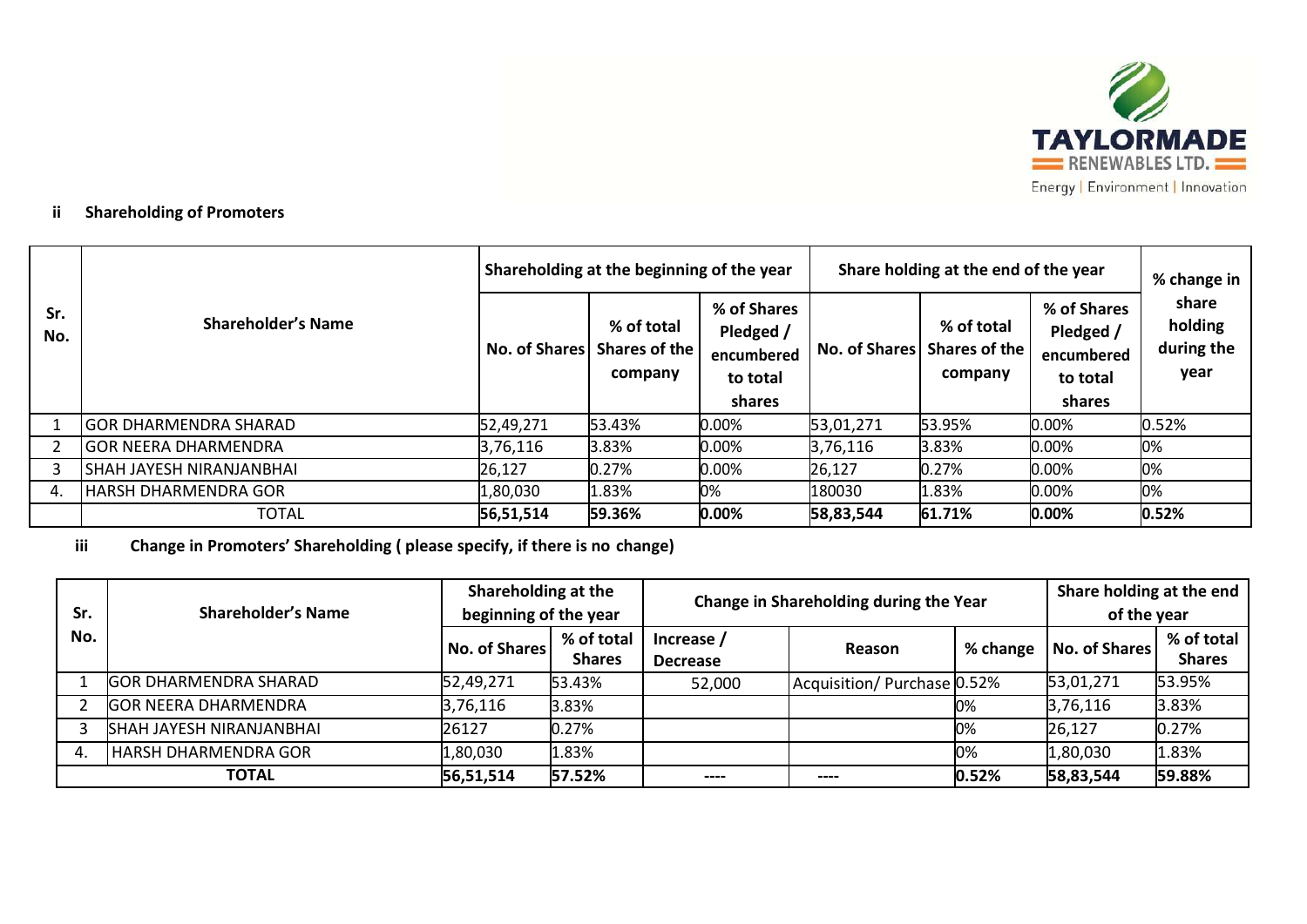

| SR. No | For Each of the Top 10 Shareholders          | Shareholding at the end of the year |                                  |  |  |  |
|--------|----------------------------------------------|-------------------------------------|----------------------------------|--|--|--|
|        |                                              | <b>No. of Shares</b>                | % of total shares of the company |  |  |  |
|        | 1 WAYS VINIMAY PRIVATE LIMITED               | 1164000.00                          | 11.85%                           |  |  |  |
|        | <b>2 R CHANDRASEKAR</b>                      | 400000.00                           | 4.07%                            |  |  |  |
|        | 3 K SUNDARI                                  | 336000.00                           | 3.42%                            |  |  |  |
|        | 4 SURYANSH INFRASTRUCTURE PRIVATE LIMITED    | 332000.00                           | 3.38%                            |  |  |  |
|        | 5 IL AND FS SECURITIES SERVICES LIMITED      | 175000.00                           | 1.78%                            |  |  |  |
|        | 6 C UMAMAHESWARI                             | 144000.00                           | 1.47%                            |  |  |  |
|        | 7 PATEL SAMIR S                              | 117030.00                           | 1.19%                            |  |  |  |
|        | 8 HITEN RATILAL ABHANI                       | 108001.00                           | 1.10%                            |  |  |  |
|        | 9 HIRENKUMAR SHANTILAL POPAT                 | 100000.00                           | 1.02%                            |  |  |  |
|        | 10 SHRI CLUB AND HOSPITALITY PRIVATE LIMITED | 100000.00                           | 1.02%                            |  |  |  |

# iv Shareholding Pattern of top ten Shareholders (other than Directors, Promoters and Holders of GDRs and ADRs):

# **v Shareholding of Directors and Key Managerial Personnel:**

|        |                                 | Shareholding at the end of the year |                                  |  |  |
|--------|---------------------------------|-------------------------------------|----------------------------------|--|--|
| SR. No | For Each of the Directors & KMP | <b>No. of Shares</b>                | % of total shares of the company |  |  |
|        | 1 GOR DHARMENDRA SHARAD         | 5301271.00                          | 53.95%                           |  |  |
|        | 2 GOR NEERA DHARMENDRA          | 376116.00                           | 3.83%                            |  |  |
|        | 3 SHAH JAYESH NIRANJANBHAI      | 26127.00                            | 0.27%                            |  |  |
|        | 4 AVANI SAMIR PATEL             | 38030.00                            | 0.39%                            |  |  |
|        | 5 PINAKEEN AMRUTLAL PATEL       | 0.00                                | $0.00\%$                         |  |  |
|        | 6 HARSH GOR DHARMENDRA          | 180030.00                           | 1.83%                            |  |  |
|        | 7 BHAUMIK RAJESHKUMAR MODI      | 0.00                                | 0.00%                            |  |  |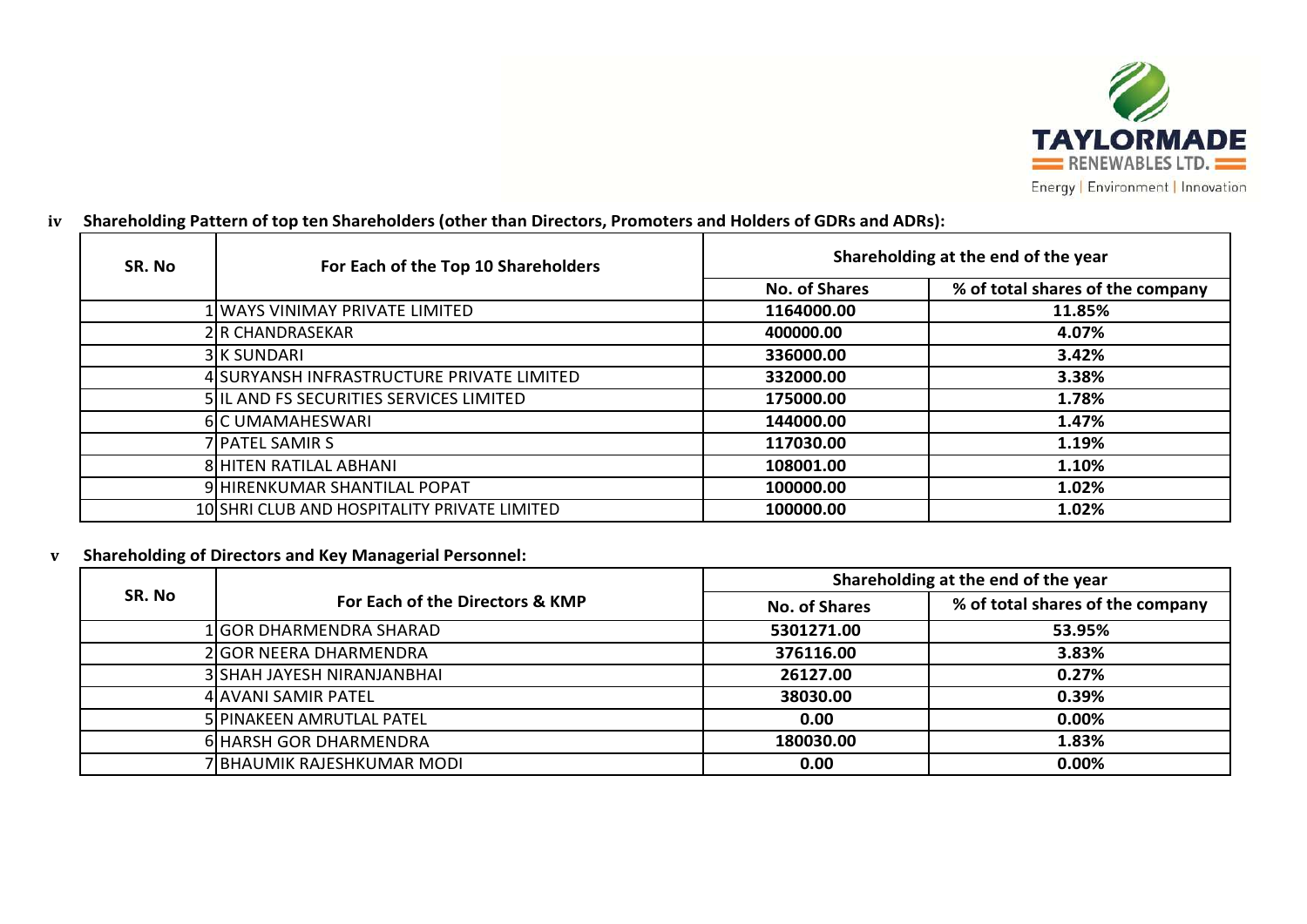

### **V INDEBTEDNESS**

# **Indebtedness of the Company including interest outstanding/accrued but not due for payment**

| Indebtedness at the beginning of<br><b>Secured Loans excluding</b> |                                | <b>Unsecured Loans</b> | <b>Deposits</b> | <b>Total Indebtness</b> |
|--------------------------------------------------------------------|--------------------------------|------------------------|-----------------|-------------------------|
| the financial year                                                 | deposits                       |                        |                 |                         |
| i) Principal Amount                                                | 97,01,893                      |                        |                 | 97,01,893               |
| ii) Interest due but not paid                                      |                                |                        |                 |                         |
| iii) Interest accrued but not due                                  |                                |                        |                 |                         |
| Total (i+ii+iii)                                                   | 97,01,893                      |                        |                 | 97,01,893               |
| Change in Indebtedness during                                      | <b>Secured Loans excluding</b> | <b>Unsecured Loans</b> | <b>Deposits</b> | <b>Total Indebtness</b> |
| the financial year                                                 | deposits                       |                        |                 |                         |
| * Addition                                                         | (2,96,86,121)                  |                        |                 | (2,96,86,121)           |
| * Reduction                                                        |                                |                        |                 |                         |
| <b>Net Change</b>                                                  | (2,96,86,121)                  |                        |                 | (2,96,86,121)           |
| Indebtedness at the end of the                                     | <b>Secured Loans excluding</b> | <b>Unsecured Loans</b> |                 |                         |
| financial year                                                     | deposits                       |                        | <b>Deposits</b> | <b>Total Indebtness</b> |
| i) Principal Amount                                                | 3,93,88,014                    |                        |                 | 3,93,88,014             |
| ii) Interest due but not paid                                      |                                |                        |                 |                         |
| iii) Interest accrued but not due                                  |                                |                        |                 |                         |
| Total (i+ii+iii)                                                   | 3,93,88,014                    |                        |                 | 3,93,88,014             |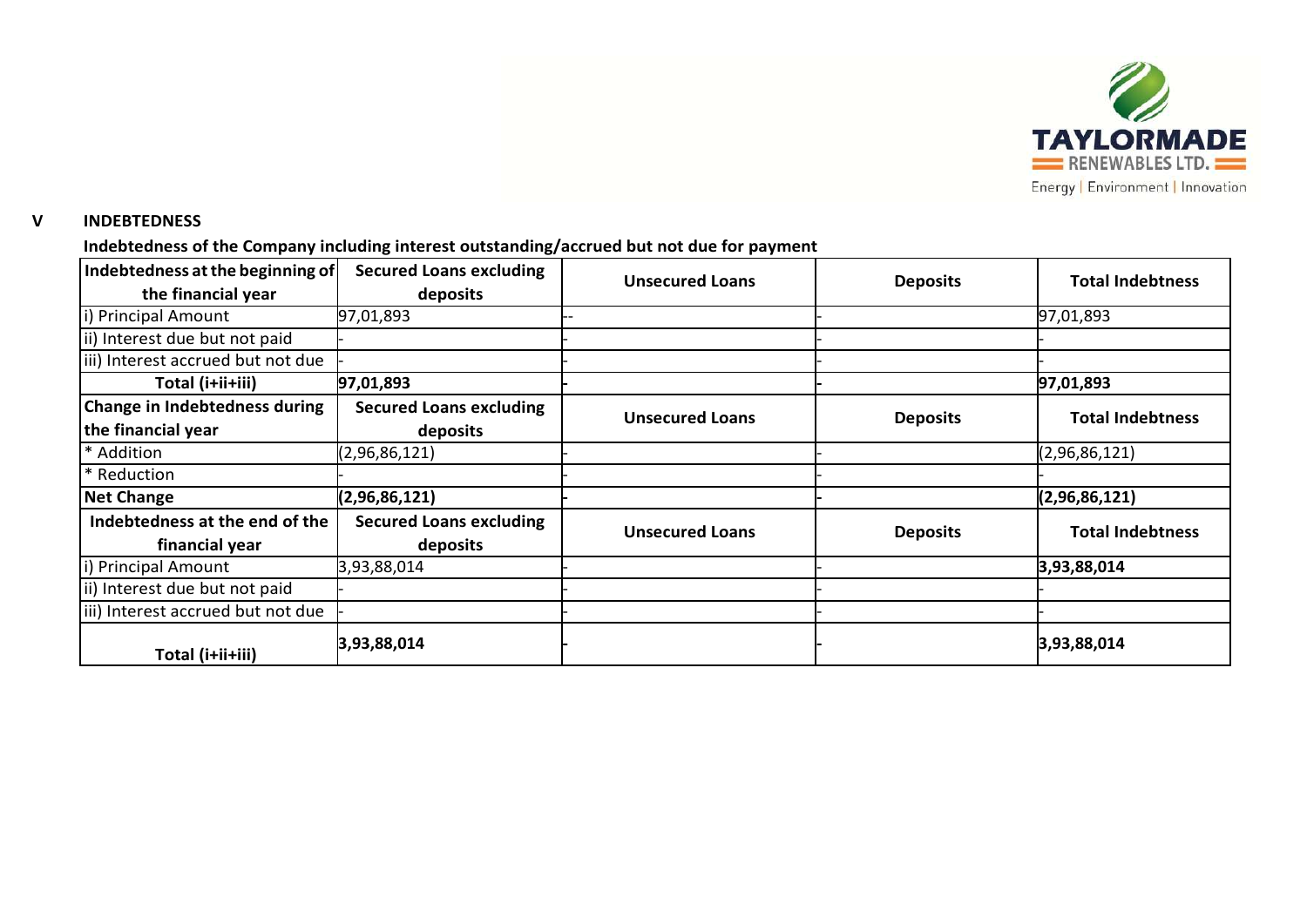

# **VI. REMUNERATION OF DIRECTORS AND KEY MANAGERIAL PERSONNEL**

### **A. Remuneration to Managing Director, Whole Time Directors and/or Manager:**

### **(AMOUNT IN LAKHS)**

|                |                                                            |                                                   |                                                  | Name of MD / WTD / Manager                              |                                              |                               |
|----------------|------------------------------------------------------------|---------------------------------------------------|--------------------------------------------------|---------------------------------------------------------|----------------------------------------------|-------------------------------|
| Sr.<br>No.     | <b>Particulars of</b><br>Remuneration                      | <b>GOR</b><br><b>DHARMEND</b><br><b>RA SHARAD</b> | <b>GOR NEERA</b><br><b>DHARMEND</b><br><b>RA</b> | <b>SHAH</b><br><b>JAYESH</b><br><b>NIRANJANBH</b><br>AI | <b>AVANI</b><br><b>SAMIR</b><br><b>PATEL</b> | <b>Total</b><br><b>Amount</b> |
| $\mathbf{1}$   | Gross salary                                               | 7.00                                              | 3.81                                             | 3.37                                                    |                                              | 14.18                         |
|                | (a) Salary as per<br>provisions                            |                                                   |                                                  |                                                         |                                              |                               |
|                | contained in section 17(1)<br>of the Income-tax Act, 1961  |                                                   |                                                  |                                                         |                                              |                               |
|                | (b) Value of perquisites u/s<br>17(2) Income-tax Act, 1961 |                                                   |                                                  |                                                         |                                              |                               |
|                | (c) Profits in lieu of salary                              |                                                   |                                                  |                                                         |                                              |                               |
|                | under section 17(3)                                        |                                                   |                                                  |                                                         |                                              |                               |
|                | Income-tax Act, 1961                                       |                                                   |                                                  |                                                         |                                              |                               |
| $\overline{2}$ | <b>Stock Option</b>                                        |                                                   |                                                  |                                                         |                                              |                               |
| 3              | <b>Sweat Equity</b><br>Commission                          |                                                   |                                                  |                                                         |                                              |                               |
| $\overline{4}$ |                                                            |                                                   |                                                  |                                                         |                                              |                               |
|                | - as % of profit<br>- others, specify                      |                                                   |                                                  |                                                         |                                              |                               |
| 5              | Others, please specify                                     |                                                   |                                                  |                                                         |                                              |                               |
|                | Total (A)                                                  | 7.00                                              | 3.81                                             | 3.37                                                    |                                              | 14.18                         |
|                | Ceiling as per the Act                                     |                                                   |                                                  |                                                         |                                              |                               |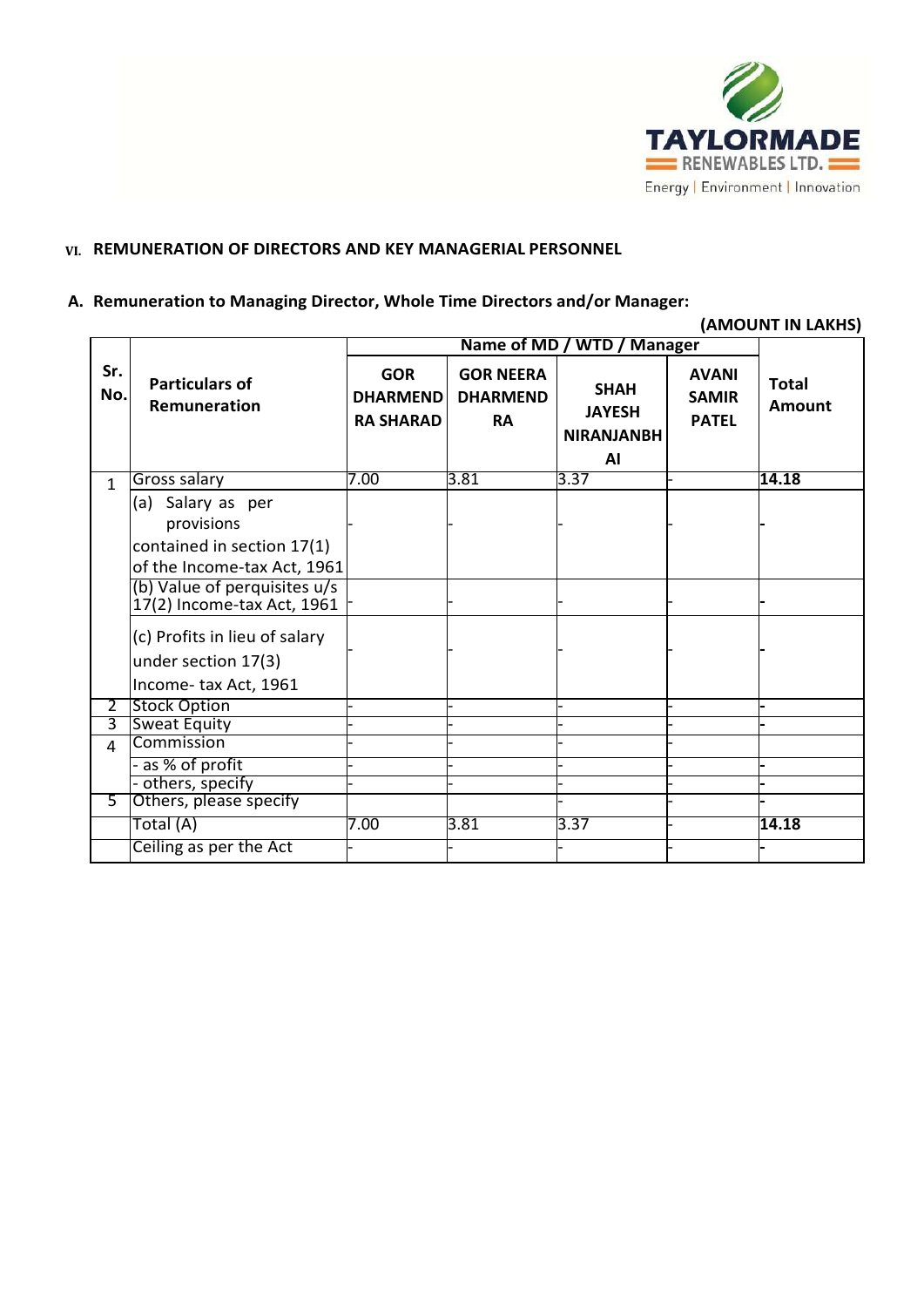

# **B. Remuneration to other Directors: NOT GIVEN**

| Sr.          | <b>Particulars of Remuneration</b>            |  | Total Amount |  |  |
|--------------|-----------------------------------------------|--|--------------|--|--|
| No.          |                                               |  |              |  |  |
| l1           | <b>Independent Directors</b>                  |  |              |  |  |
|              | Fee for attending board<br>committee meetings |  |              |  |  |
|              | Commission                                    |  |              |  |  |
|              | Others, please specify                        |  |              |  |  |
|              | Total $(1)$                                   |  |              |  |  |
| $\mathbf{2}$ | <b>Other Non-Executive</b>                    |  |              |  |  |
|              | <b>Directors</b>                              |  |              |  |  |
|              | Fee for attending board<br>committee meetings |  |              |  |  |
|              | Commission                                    |  |              |  |  |
|              | Others, please specify                        |  |              |  |  |
|              | Total (2)                                     |  |              |  |  |
|              | Total $(B)=(1+2)$                             |  |              |  |  |
|              | <b>Total Managerial</b><br>Remuneration       |  |              |  |  |
|              | Overall Ceiling as per the Act                |  |              |  |  |

## **C. REMUNERATION TO KEY MANAGERIAL PERSONNEL OTHER THAN MD / MANAGER / WTD: NOT GIVEN**

|                |                                                                                           |            | <b>Key Managerial Personnel</b> |            |  |              |  |  |  |
|----------------|-------------------------------------------------------------------------------------------|------------|---------------------------------|------------|--|--------------|--|--|--|
| Sr.l<br>No.    | <b>Particulars of Remuneration</b>                                                        | <b>CEO</b> | <b>Company</b><br>Secretary     | <b>CFO</b> |  | <b>Total</b> |  |  |  |
| $\overline{1}$ | Gross salary                                                                              |            | 1.00                            | 3.60       |  | 4.6          |  |  |  |
|                | (a) Salary as per provisions<br>contained in section 17(1) of<br>the Income-tax Act, 1961 |            |                                 |            |  |              |  |  |  |
|                | (b) Value of perquisites u/s<br>17(2) Income-tax Act, 1961                                |            |                                 |            |  |              |  |  |  |
|                | (c) Profits in lieu of salary<br>under section 17(3) Income-<br>tax Act, 1961             |            |                                 |            |  |              |  |  |  |
| $\overline{2}$ | <b>Stock Option</b>                                                                       |            |                                 |            |  |              |  |  |  |
| 3              | <b>Sweat Equity</b>                                                                       |            |                                 |            |  |              |  |  |  |
| $\overline{4}$ | Commission                                                                                |            |                                 |            |  |              |  |  |  |
|                | - as % of profit                                                                          |            |                                 |            |  |              |  |  |  |
|                | - others, specify                                                                         |            |                                 |            |  |              |  |  |  |
| 5              | Others, please specify                                                                    |            |                                 |            |  |              |  |  |  |
|                | Total                                                                                     |            | 1.00                            | 3.60       |  | 4.6          |  |  |  |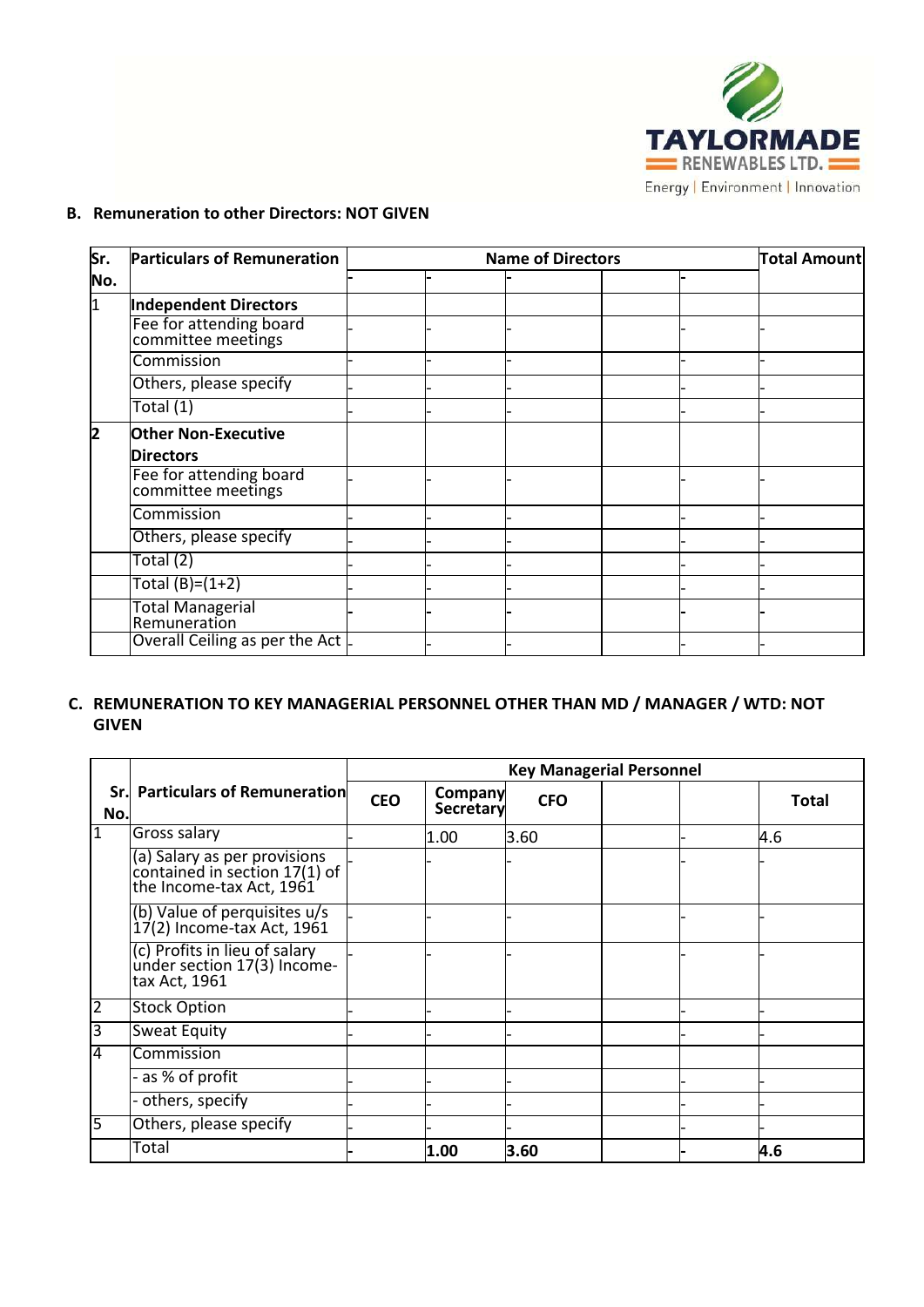

# **VII. PENALTIES / PUNISHMENT/ COMPOUNDING OF OFFENCES: NONE**

|                                     | <b>Section</b><br>оf |              | Details of Penalty / Authority             |               |                       |
|-------------------------------------|----------------------|--------------|--------------------------------------------|---------------|-----------------------|
| <b>Type</b>                         | the.                 | <b>Brief</b> | Punishment                                 | /[RD / NCLT/  | Appeal made,          |
|                                     |                      |              | <b>Companies Descript Compounding fees</b> | <b>COURT]</b> | if any (give Details) |
|                                     | Act                  | lion         | imposed                                    |               |                       |
| A. COMPANY                          |                      |              |                                            |               |                       |
| Penalty                             |                      |              |                                            | -             |                       |
| Punishment                          |                      |              |                                            |               |                       |
| Compounding                         |                      |              |                                            |               |                       |
| <b>B. DIRECTORS</b>                 |                      |              |                                            |               |                       |
| Penalty                             |                      |              |                                            | -             |                       |
| Punishment                          |                      |              |                                            |               |                       |
| Compounding                         |                      |              |                                            | -             |                       |
| <b>C. OTHER OFFICERS IN DEFAULT</b> |                      |              |                                            |               |                       |
| Penalty                             |                      |              |                                            |               |                       |
| Punishment                          |                      |              |                                            |               |                       |
| Compounding                         |                      |              |                                            |               |                       |

# **For, TAYLORMADE RENEWABLES LIMITED**

| <b>GOR NEERA</b>  | <b>GOR DHARMENDRA</b> |
|-------------------|-----------------------|
| <b>DHARMENDRA</b> | <b>SHARAD</b>         |
| <b>DIRECTOR</b>   | <b>DIRECTOR</b>       |
| DIN: 00482807     | DIN: 00466349         |

**Date :30/08/2020 Place :AHMEDABAD**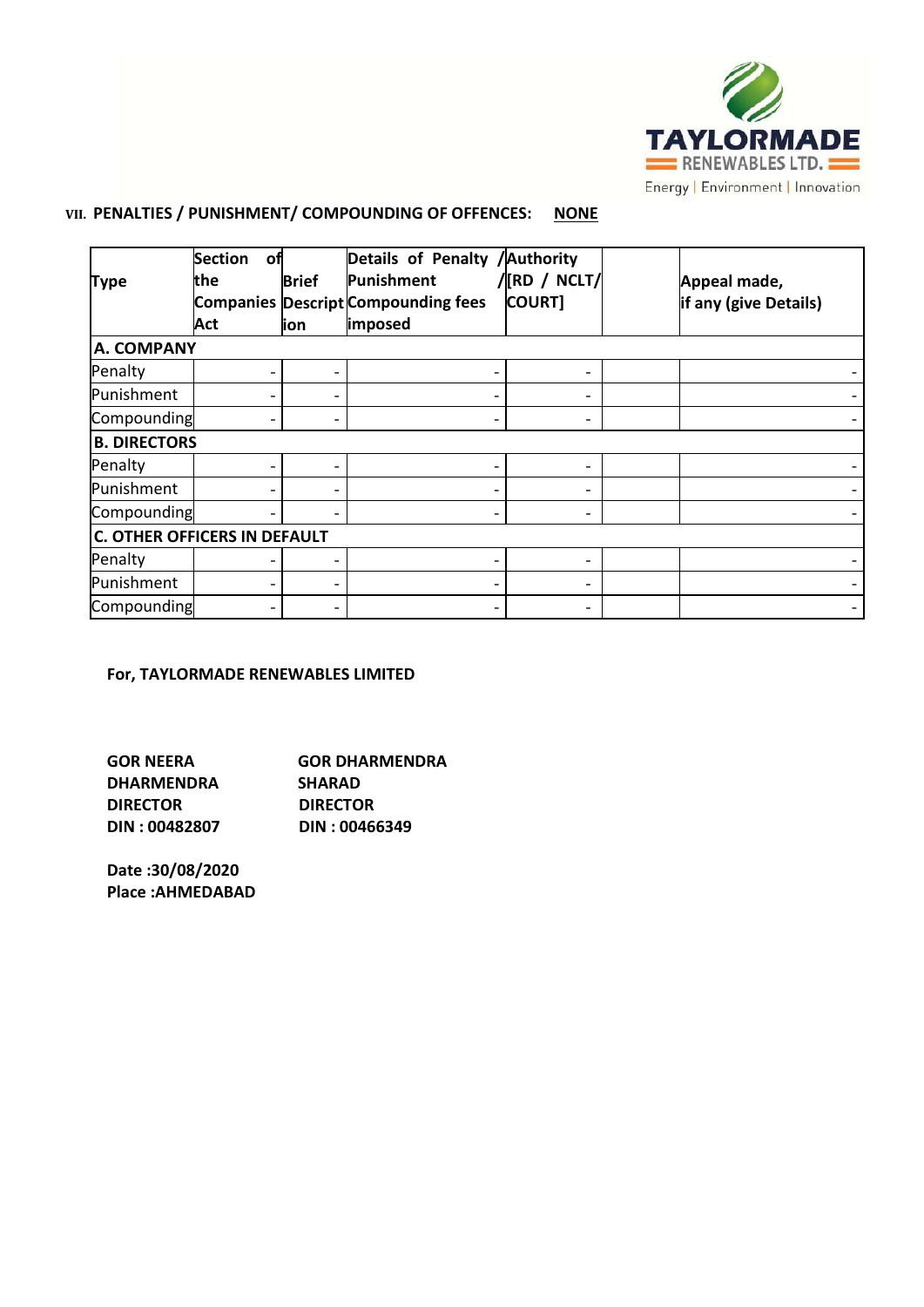

*ANNEXURE* – *II TO THE DIRCTORS REPORT*

# **FORM NO. MR-3 SECRETARIAL AUDIT REPORT FOR THE FINANCIAL YEAR ENDED 31ST MARCH, 2020** *[Pursuant to section 204(1) of the Companies Act, 2013 and rule No. 9 of the Companies (Appointment and Remuneration of Managerial Personnel) Rules, 2014]*

# **To, The Members, TAYLORMADE RENEWABLES LIMITED**

I have conducted the secretarial audit of the compliance of applicable statutory provisions and the adherence to good corporate practices by TAYLORMADE RENEWABLES LIMITED (hereinafter called the Company) (CIN: L29307GJ2010PLC061759) having its registered office at 705, SHAPATH - II , OPP. RAJPATH CLUB, S.G. ROAD, BODAKDEV. AHMEDABAD -380015. Secretarial Audit was conducted in a manner that provided me a reasonable basis for evaluating the corporate conducts/statutory compliances and expressing my opinion thereon.

Based on my verification of the Company's books, papers, minute books, forms and returns filed and other records maintained by the Company and also the information provided by the Company, its officers, agents and authorized representatives during the conduct of secretarial audit, I hereby report that in my opinion, the Company has, during the audit period covering the financial year ended on 31st March, 2020 complied with the statutory provisions listed hereunder and also that the Company has proper Board processes and compliance mechanism in place to the extent, in the manner and subject to the reporting made hereinafter:

I have examined the books, papers, minute books, forms and returns filed and other records maintained by TAYLORMADE RENEWABLES LIMITED (the Company) for the financial year ended on 31st March, 2020 according to the provisions of:

- **I.** The Companies Act, 2013 (the Act) and the rules made thereunder;
- **II.** The Securities Contracts (Regulation) Act, 1956 ('SCRA') and the rules made thereunder;
- **III.** The Depositories Act, 1996 and the Regulations and Bye-laws framed thereunder;
- **IV.** Foreign Exchange Management Act, 1999 and the rules and regulations made thereunder to the extent of Foreign Direct Investment, Overseas Direct Investment and External Commercial Borrowings;
- **V.** The following Regulations and Guidelines prescribed under the Securities and Exchange Board of India Act, 1992 ('SEBI Act'):-

(a) The Securities and Exchange Board of India (Substantial Acquisition of Shares and Takeovers) Regulations, 2011;

(b) The Securities and Exchange Board of India (Prohibition of Insider Trading) Regulations, 1992;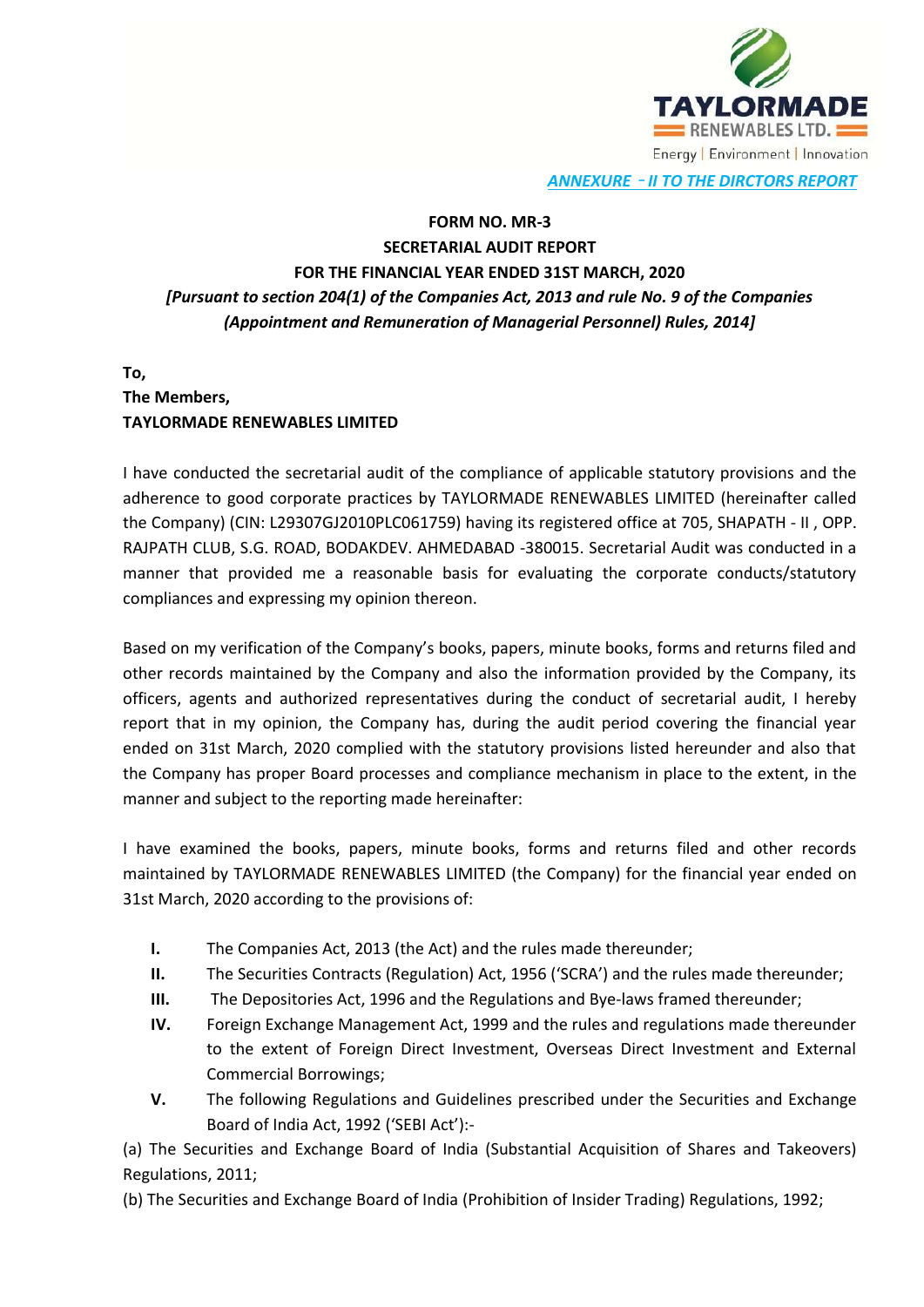

(c) The Securities and Exchange Board of India (Issue of Capital and Disclosure Requirements) Regulations, 2009;

(d) The Securities and Exchange Board of India (Employee Stock Option Scheme and Employee Stock Purchase Scheme) Guidelines, 1999;

(e) The Securities and Exchange Board of India (Issue and Listing of Debt Securities) Regulations, 2008;

(f) The Securities and Exchange Board of India (Registrars to an Issue and Share Transfer Agents) Regulations, 1993 regarding the Companies Act and dealing with client;

(g) The Securities and Exchange Board of India (Delisting of Equity Shares) Regulations, 2009; and

(h) The Securities and Exchange Board of India (Buyback of Securities) Regulations, 1998;

(i) Securities and Exchange Board of India (Listing Obligations and Disclosure Requirements) Regulations, 2015;

I have also examined compliance with the applicable clauses of the following:

(i) Secretarial Standards issued by The Institute of Company Secretaries of India.

(ii) The Listing Agreements entered into by the Company with Bombay Stock Exchange.

(iii) Securities and Exchange Board of India (Listing Obligations and Disclosure Requirements) Regulations, 2015;

During the period under review the Company has complied with the provisions of the Act, Rules, Regulations,

Guidelines, Standards, etc. mentioned above subject to the observations noted against each legislation:

In respect of laws specifically applicable to the Company, We have relied on information produced by the management of the Company during the course of our audit and the reporting is limited to that extent

I further report that The Board of Directors of the Company is duly constituted with proper balance of Executive Directors, Non-Executive Directors and Independent Directors. The changes in composition of Board of Directors that took place during the period under review were carried out in compliance with provisions of the Act.

Adequate notice is given to all directors to schedule the Board Meetings, agenda and detailed notes on agenda were sent at least seven days in advance, and a system exists for seeking and obtaining further information and clarifications on the agenda items before the meeting and for meaningful participation at the meeting.

All decisions of the board were unanimous and the same was captured and recorded as part of the minutes.

I further report that there is scope to improve the systems and processes in the company and operations of the company to monitor and ensure compliance with applicable laws, rules, regulations and guidelines;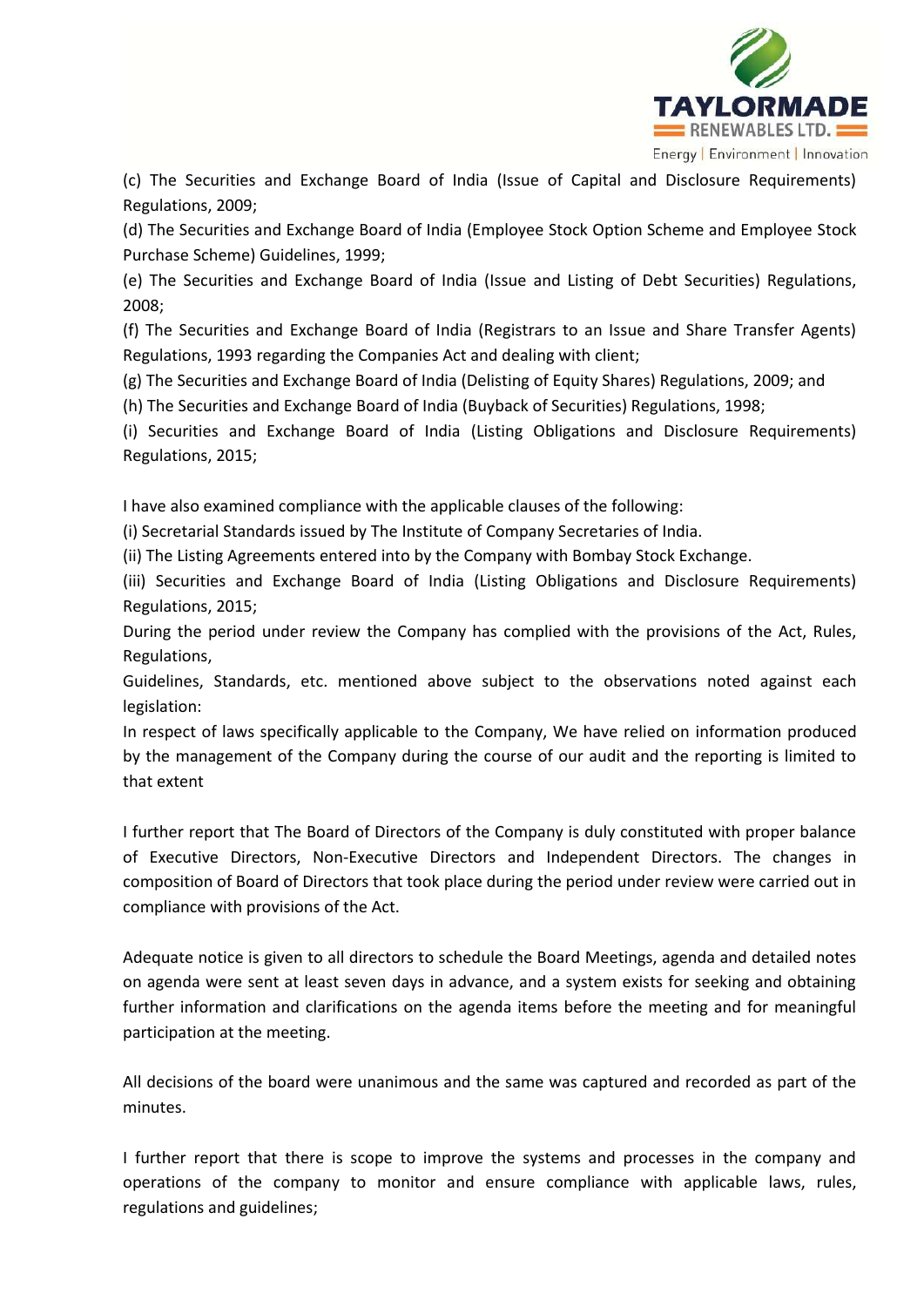

I further report that during the audit period, except as stated hereunder the Company has no other major / specific events, actions having a major bearing on the Company's affairs in pursuance of the above referred laws, rules, regulations, guidelines, standards, etc. referred to above viz.

i. Public/Right/Preferential issue of shares / debentures/sweat equity etc.

ii. Redemption / buy-back of securities

iii. Merger / amalgamation / reconstruction etc.

iv. Foreign technical collaborations.

**Place: Ahmedabad For , ANKITA SURANA & ASSOCIATES Date: 30th August, 2020 COMPANY SECRETARIES**

> **ANKITA SURANA COP: 14739 ACS: A37182 UDIN: A037182B000627805**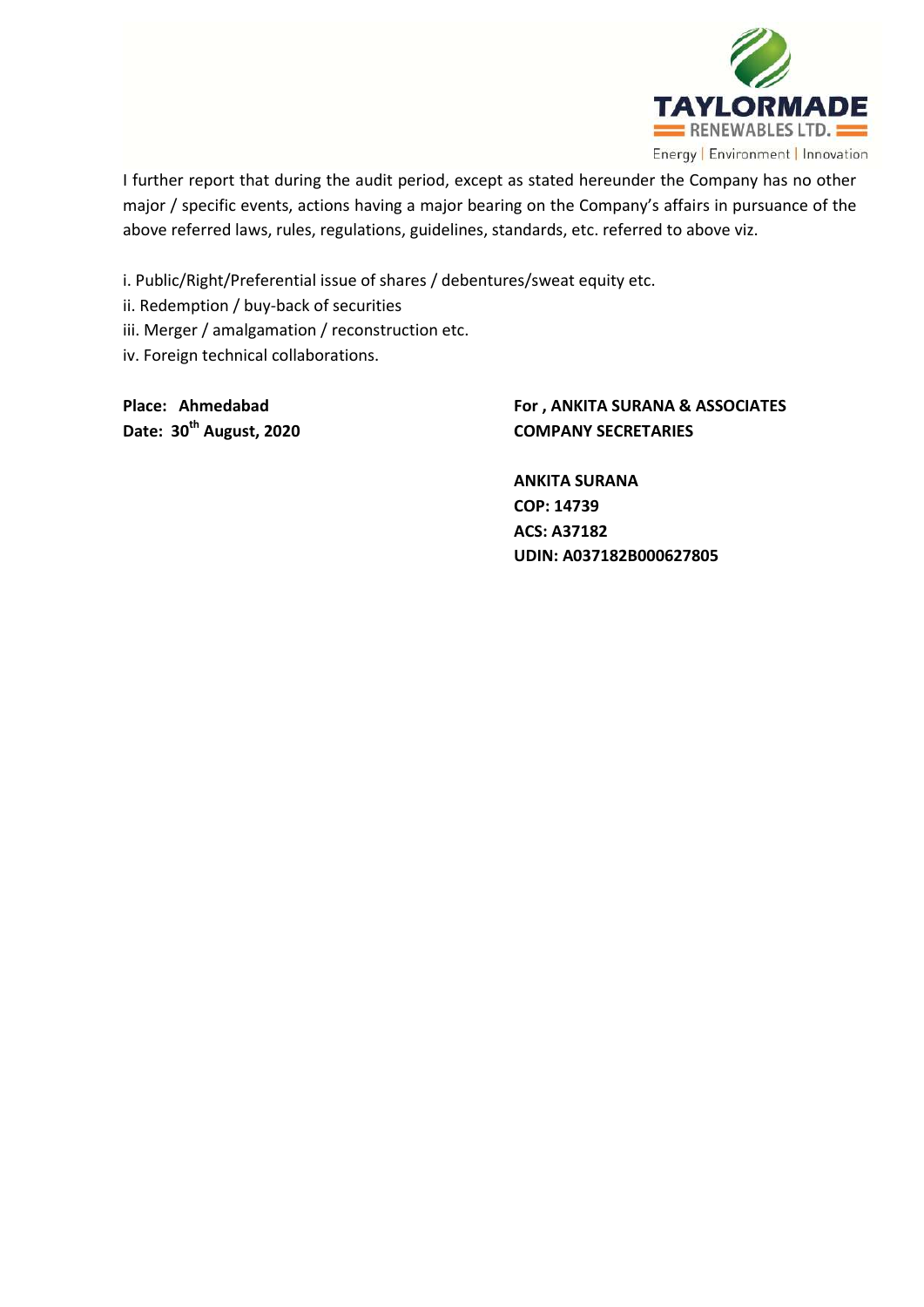

#### **ANNEXURE**

### **To,**

## **The Members,**

# **TAYLORMADE RENEWABLES LIMITED**

### **Our report of even date is to be read along with this letter.**

- 1. The Management of the company is responsible for maintenance of secretarial records, devise proper system to ensure compliance with the provisions of all applicable laws and regulations and to ensure that the systems are adequate and operate effectively.
- 2. Our responsibility is to express an opinion on these secretarial records and procedures followed by the company with respect to Secretarial Compliances.
- 3. We have followed the audit practices and process as were appropriate to obtain reasonable assurance about the correctness of the contents of the Secretarial records. The verification was done on test basis to ensure that correct facts are reflected in secretarial records. We believe that the processes and practices, we followed provide a reasonable basis for our opinion.
- 4. We have not verified the correctness and appropriateness of financial records and Books of Accounts of the company.
- 5. Wherever required, we have obtained the Management representation about the compliance of laws, rules and regulations and happening of events etc.
- 6. The compliance of the provisions of corporate and other applicable laws, rules, regulations, standards is the responsibility of management. Our examination was limited to the verification of procedures on test basis.
- 7. The secretarial Audit Report is neither an assurance as to the future viability of the company nor of the efficacy of effectiveness with which the management has conducted the affairs of the company.

**Date: 30th August, 2020 COMPANY SECRETARIES**

**Place: Ahmedabad For , ANKITA SURANA & ASSOCIATES**

**ANKITA SURANA COP: 14739 ACS: A37182 UDIN: A037182B000627805**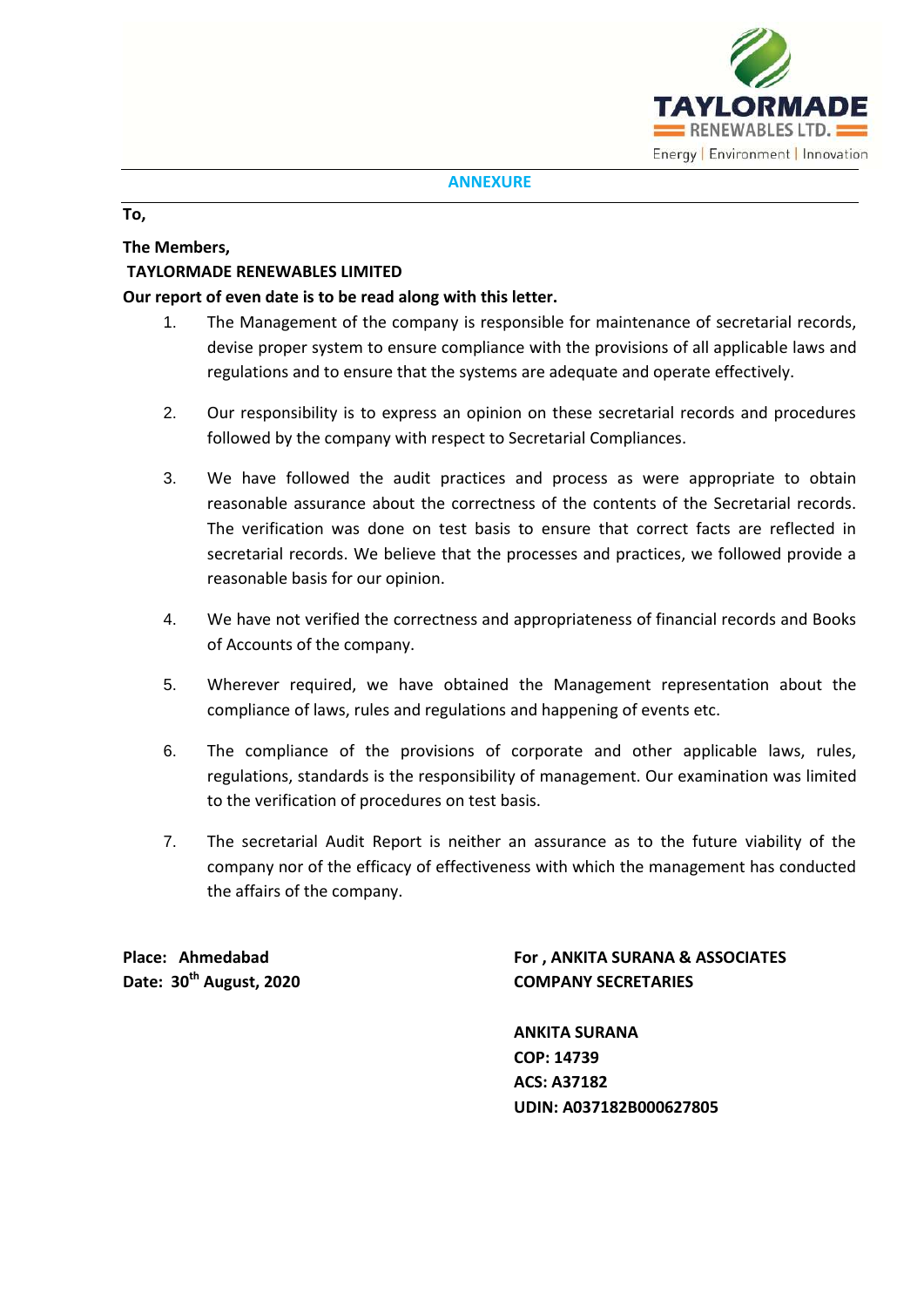

# *ANNEXURE* – *III TO THE DIRECTORS REPORT*

# **NON APPLICABILITY OF SUBMISSION OF REPORT ON CORPORATE GOVERNANCE AS PER EXEMPTION GIVEN IN REGULATION 15 (2) (b) OF CHAPTER IV OF SEBI (LODR) REGULATIONS, 2015**

To the Members of the **TAYLORMADE RENEWABLES LIMITED**

This is to certify that the equity shares of the Company are listed on Small and Medium Enterprise (SME) exchange of BSE Limited and hence, as per Regulation 15 (2) (b) of Chapter IV of SEBI (Listing Obligations and Disclosure Requirements) Regulations, 2015, compliance with the corporate governance provisions of the SEBI (Listing Obligations and Disclosure Requirements) Regulations, 2015 is exempt to the Company.

Therefore it is not required to submit Report on Corporate Governance.

**Date: August 30, 2020**

**Place: Ahmedabad For and on behalf of the Board**

**GOR DHARMENDRA SHARAD DIN- 00466349 MANAGING DIRECTOR**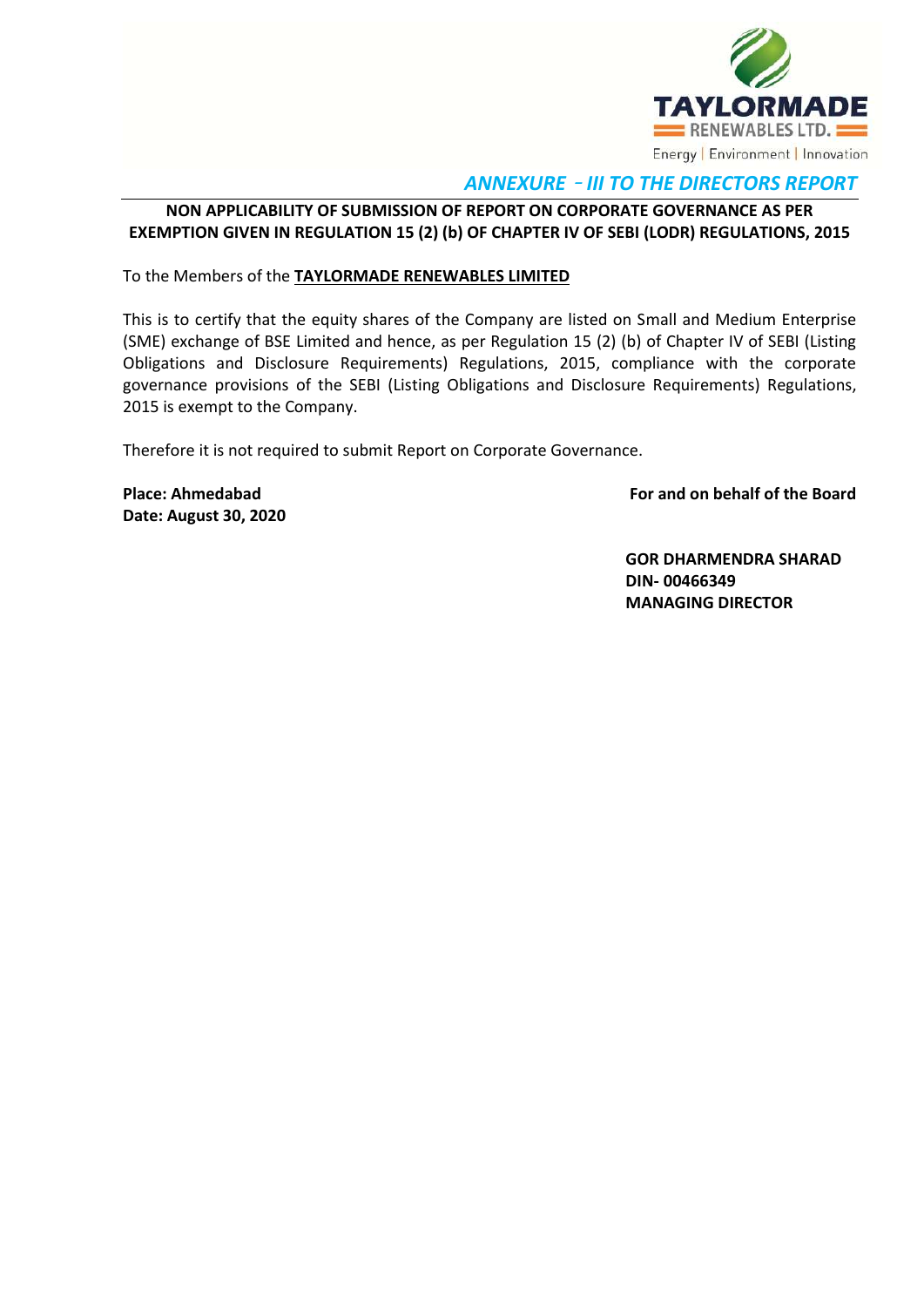

# **To, The Board of Directors, TAYLORMADE RENEWABLES LIMITED AHMEDABAD**.

We hereby certify that:

**i.** We have reviewed the financial statements and the cash flow statement of the Financial Year 2019-20 and that to the best of our knowledge and belief.

**a**. these statements do not contain any materially untrue statement or omit any material fact or contain statements that might be misleading;

**b**. these statements together present a true and fair view of the Company's affairs and are in compliance with existing accounting standards, applicable laws and regulations.

- **ii.** There are, to the best of our knowledge and belief, no transactions entered into by the Company during the year which are fraudulent, illegal or violated of the Company's code of conduct.
- **iii.** We accept responsibility for establishing and maintaining internal controls and that we have evaluated the effectiveness of the internal control systems of the Company and we hereby disclose to the Auditors and the Audit Committee that there have been no inefficiencies in the design or operation of internal controls, prevailing in the company.
- **iv.** We hereby certify that :
	- **a**. There have been no significant changes in internal control during the year.
	- **b**. There have been no significant changes in accounting policies during the year and

**c**. No instances of fraud were observed in the Company by the management or an employee having a Significant role in the company's internal control system.

**Date: August 30, 2020**

**Place: Ahmedabad For and on behalf of the Board**

**GOR DHARMENDRA SHARAD DIN- 00466349 Managing Director**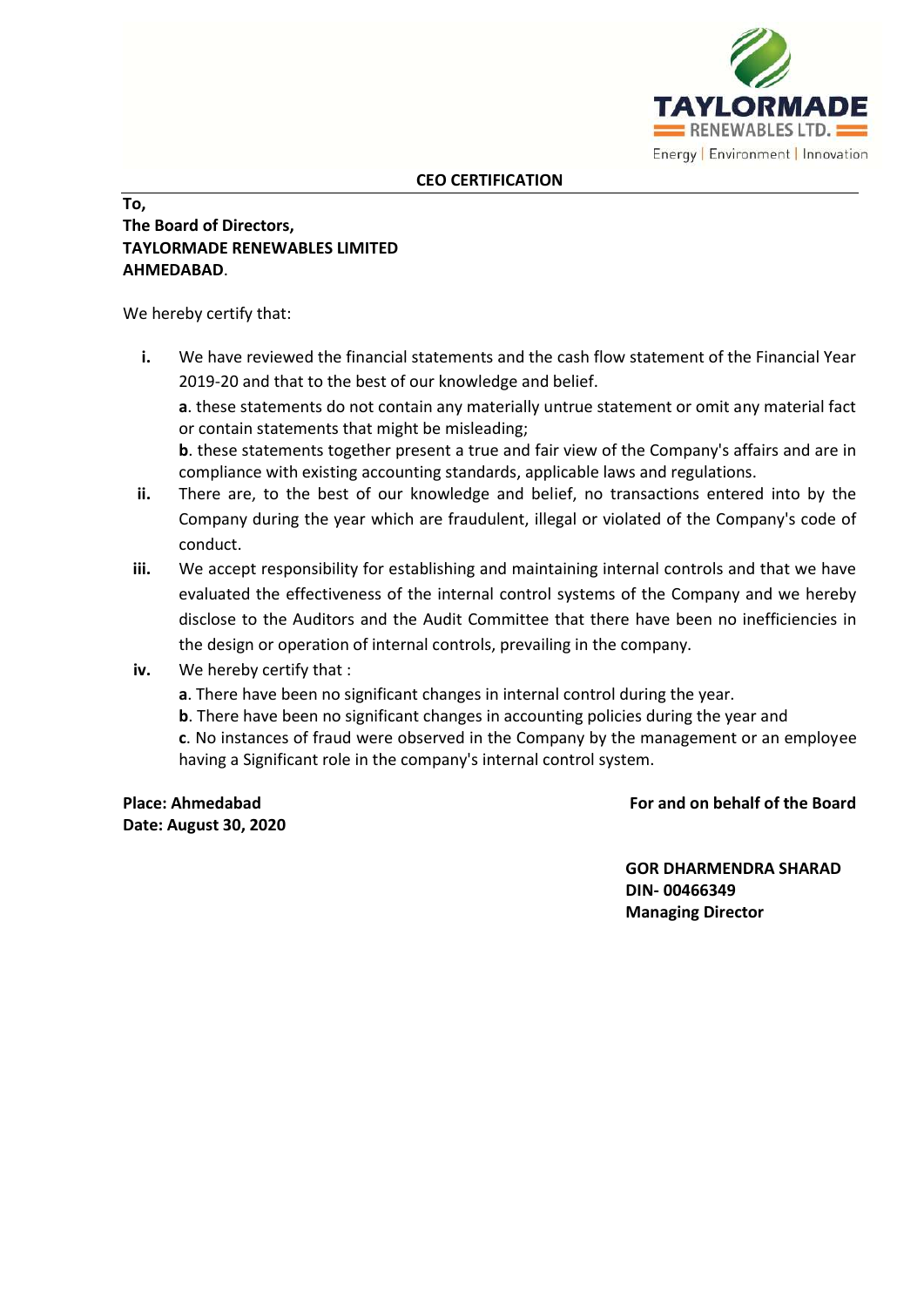

# *INDEPENDENT AUDITOR'S REPORT*

## **To, The Members of, TAYLORMADE RENEWABLES LIMITED AHMEDABAD**.

### **Report on the Financial Statements Opinion**

**1.** We have audited the accompanying financial statements of Taylormade Renewables Ltd. ("the Company"), which comprise the Balance Sheet as at March 31, 2020, the Statement of Profit and Loss, (including the statement of Other Comprehensive Income), the Cash Flow Statement and the statement of changes in Equity for the year then ended, and a summary of significant accounting policies and other explanatory information (herein after referred to as "the financial statements").

2. In our opinion and to the best of our information and according to the explanations given to us, the financial statements give the information required by the Companies Act, 2013 ("the Act") in the manner so required and give a true and fair view in conformity with the accounting principles generally accepted in India including Indian Accounting Standards ("Ind AS") specified under section 133 of the Act, of the state of affairs of the Company as at March 31, 2020 its profits (including other comprehensive income), its cash flows and the changes in equity for the year ended on that date.

### **Basis for Opinion**

3. We conducted our audit in accordance with the Standards on Auditing specified under Section 143(10) of the Act. Our responsibilities under those standards are further described in the Auditor's Responsibilities for the Audit of the Financial Statements section of our report. We are independent of the Company in accordance with the Code of Ethics issued by the Institute of Chartered Accountants of India ('ICAI') together with the ethical requirements that are relevant to our audit of the financial statements under the provisions of the Act and the rules there under, and we have fulfilled our other ethical responsibilities in accordance with these requirements and the Code of Ethics. We believe that the audit evidence we have obtained is sufficient and appropriate to provide a basis for our opinion.

### **Key Audit Matters**

4. Key audit matters are those matters that, in our professional judgment, were of most significance in our audit of the financial statements of the current period. These matters were addressed in the context of our audit of the financial statements as a whole, and in forming our opinion thereon, and we do not provide a separate opinion on these matters.

5. We have determined the matters described below to be the key audit matters to be communicated in our report.

| Key Audit Matter                                                       | Auditor's response                                                                            |  |  |  |
|------------------------------------------------------------------------|-----------------------------------------------------------------------------------------------|--|--|--|
| Inventories Net Realizable Value of Goods                              | Obtained an understanding of<br>the                                                           |  |  |  |
|                                                                        | Goods are valued at lower of cost & net determination of the net realizable values of         |  |  |  |
|                                                                        | realizable value (estimated selling price less   the stock and assessed and tested the        |  |  |  |
|                                                                        | estimated cost to sell), considering the nature   reasonableness of the significant judgments |  |  |  |
| of business of company the value of closing applied by the management. |                                                                                               |  |  |  |
|                                                                        | stock is very difficult to verify as the 100% Evaluated the design of internal controls       |  |  |  |
| physical verification of stock is not possible due                     | relating to the valuation of finished goods also                                              |  |  |  |
|                                                                        | to various items of stock were on sites of tested the operating effectiveness of the          |  |  |  |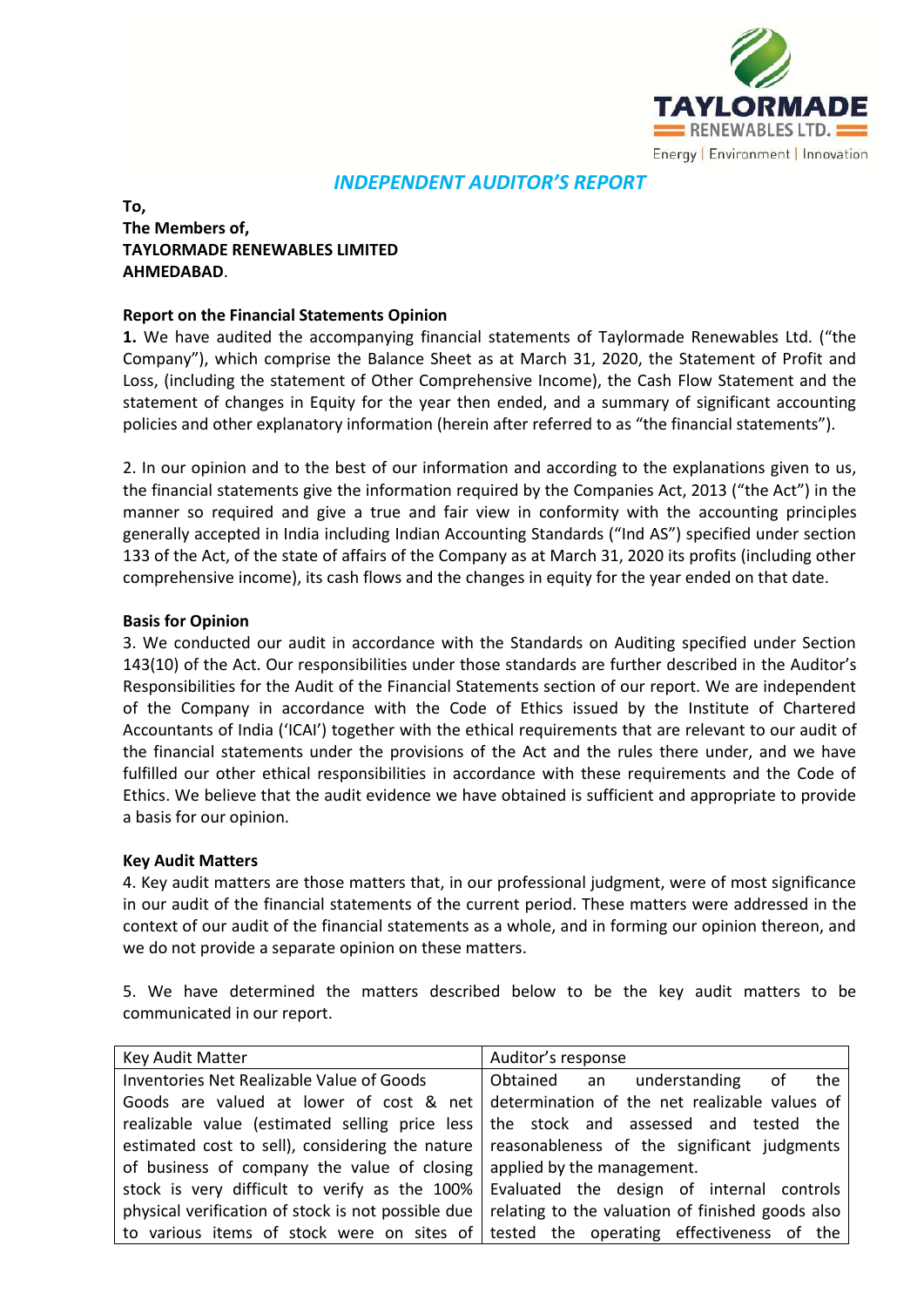

| projects in different states and on remote       | aforesaid controls.                              |
|--------------------------------------------------|--------------------------------------------------|
| locations, therefore it has been considered as a | Compared the actual realization after the year   |
| Key Audit Report.                                | end / latest realization to<br>the<br>assess     |
| The total value of finished goods as at 31       | reasonableness of the net realizable value that  |
| March, 2020 is ` 588.63 Lakhs. Also refer to     | estimated and considered<br>by<br>the<br>was     |
| Note IV for the accounting policy on valuation   | management.                                      |
| of finished goods.                               | Compared the actual costs incurred to sell after |
|                                                  | the year end $/$ based on the latest sale        |
|                                                  | transaction to assess the reasonableness of the  |
|                                                  | cost to sell that was estimated and considered   |
|                                                  | by the management.                               |
|                                                  | Compared the cost of the finished goods with     |
|                                                  | the estimated net realizable value and checked   |
|                                                  | if the finished goods were recorded at Net       |
|                                                  | realizable value where the cost was higher than  |
|                                                  | the net realizable value.                        |
|                                                  | Assessed the appropriateness of the disclosure   |
|                                                  | in the financial statements in accordance with   |
|                                                  | the applicable financial reporting framework.    |

## **Information other than the financial statements and Auditor's Report thereon**

6. The Company's Board of Directors is responsible for the other information. The other information comprises the information included in the Annual Report, but does not include the financial statements and our auditor's report thereon.

Our opinion on the financial statements does not cover the other information and we do not express any form of assurance conclusion thereon.

In connection with our audit of the financial statements, our responsibility is to read the other information and, in doing so, consider whether the other information is materially inconsistent with the financial statements or our knowledge obtained in the audit or otherwise appears to be materially misstated. If, based on the work we have performed, we conclude that there is a material misstatement of this other information; we are required to report that fact. We have nothing to report in this regard.

### **Responsibilities of Management and Those Charged with Governance for the Financial Statements**

7. The company's board of directors is responsible for the matters stated in section 134(5) of the Act with respect to the preparation of these financial statement that give a true and fair of the financial position, financial performance including other comprehensive Income, cash flows and changes in equity of the company in accordance with accounting principles generally accepted in India, including Indian Accounting Standards (Ind AS) specified under section 133 of the Act. This responsibility also includes maintenance of adequate accounting records in accordance with the provision of the Act for safeguarding of the assets of the company and for preventing and detecting frauds and other irregularities; selection and application of appropriate accounting policies making judgments and estimates that are reasonable and prudent and the design implementation and maintenance of adequate internal financial control that were operating effectively for ensuring the accuracy and completeness of the accounting records relevant to preparation and presentation of the financial statements that give true and fair view and are free from material misstatement , whether due to fraud or error.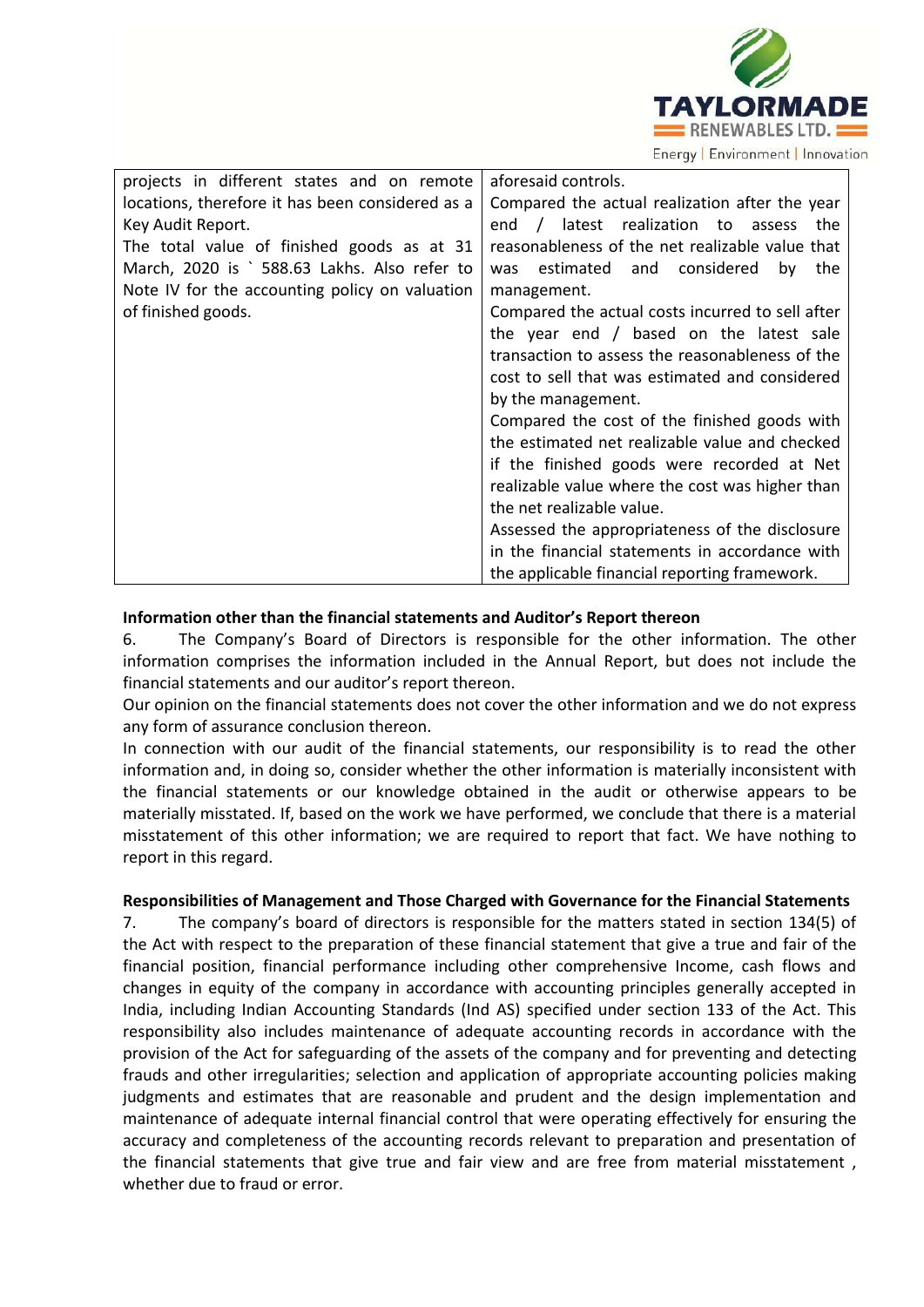

8. In preparing the financial statements, management is responsible for assessing the Company's ability to continue as a going concern, disclosing, as applicable, matters related to going concern and using the going concern basis of accounting unless management either intends to liquidate the Company or to cease operations, or has no realistic alternative but to do so.

9. Those Board of Directors are also responsible for overseeing the Company's financial reporting process.

## **Auditor's Responsibilities for the Audit of the Financial Statements**

10. Our objectives are to obtain reasonable assurance about whether the financial statements as a whole are free from material misstatement, whether due to fraud or error, and to issue an auditor's report that includes our opinion. Reasonable assurance is a high level of assurance, but is not a guarantee that an audit conducted in accordance with Standards on Auditing will always detect a material misstatement when it exists. Misstatements can arise from fraud or error and are considered material if, individually or in the aggregate, they could reasonably be expected to influence the economic decisions of users taken on the basis of these financial statements.

11. As part of an audit in accordance with Standards on Auditing, we exercise professional judgment and maintain professional skepticism throughout the audit. We also:

Identify and assess the risks of material misstatement of the financial statements, whether due to fraud or error, design and perform audit procedures responsive to those risks, and obtain audit evidence that is sufficient and appropriate to provide a basis for our opinion. The risk of not detecting a material misstatement resulting from fraud is higher than for one resulting from error, as fraud may involve collusion, forgery, intentional omissions, misrepresentations, or the override of internal control.

• Obtain an understanding of internal control relevant to the audit in order to design audit procedures that are appropriate in the circumstances. Under Section 143(3) (i) of the Act, we are also responsible for explaining our opinion on whether the Company has adequate internal financial controls system in place and the operating effectiveness of such controls.

• Evaluate the appropriateness of accounting policies used and the reasonableness of accounting estimates and related disclosures made by management.

Conclude on the appropriateness of management's use of the going concern basis of accounting and, based on the audit evidence obtained, whether a material uncertainty exists related to events or conditions that may cast significant doubt on the Company's ability to continue as a going concern. If we conclude that a material uncertainty exists, we are required to draw attention in our auditor's report to the related disclosures in the financial statements or, if such disclosures are inadequate, to modify our opinion. Our conclusions are based on the audit evidence obtained up to the date of our auditor's report. However, future events or conditions may cause the Company to cease to continue as a going concern.

• Evaluate the overall presentation, structure and content of the financial statements, including the disclosures, and whether the financial statements represent the underlying transactions and events in a manner that achieves fair presentation.

12. We communicate with those charged with governance regarding, among other matters, the planned scope and timing of the audit and significant audit findings, including any significant deficiencies in internal control that we identify during our audit.

13. We also provide those charged with governance with a statement that we have complied with relevant ethical requirements regarding independence, and to communicate with them all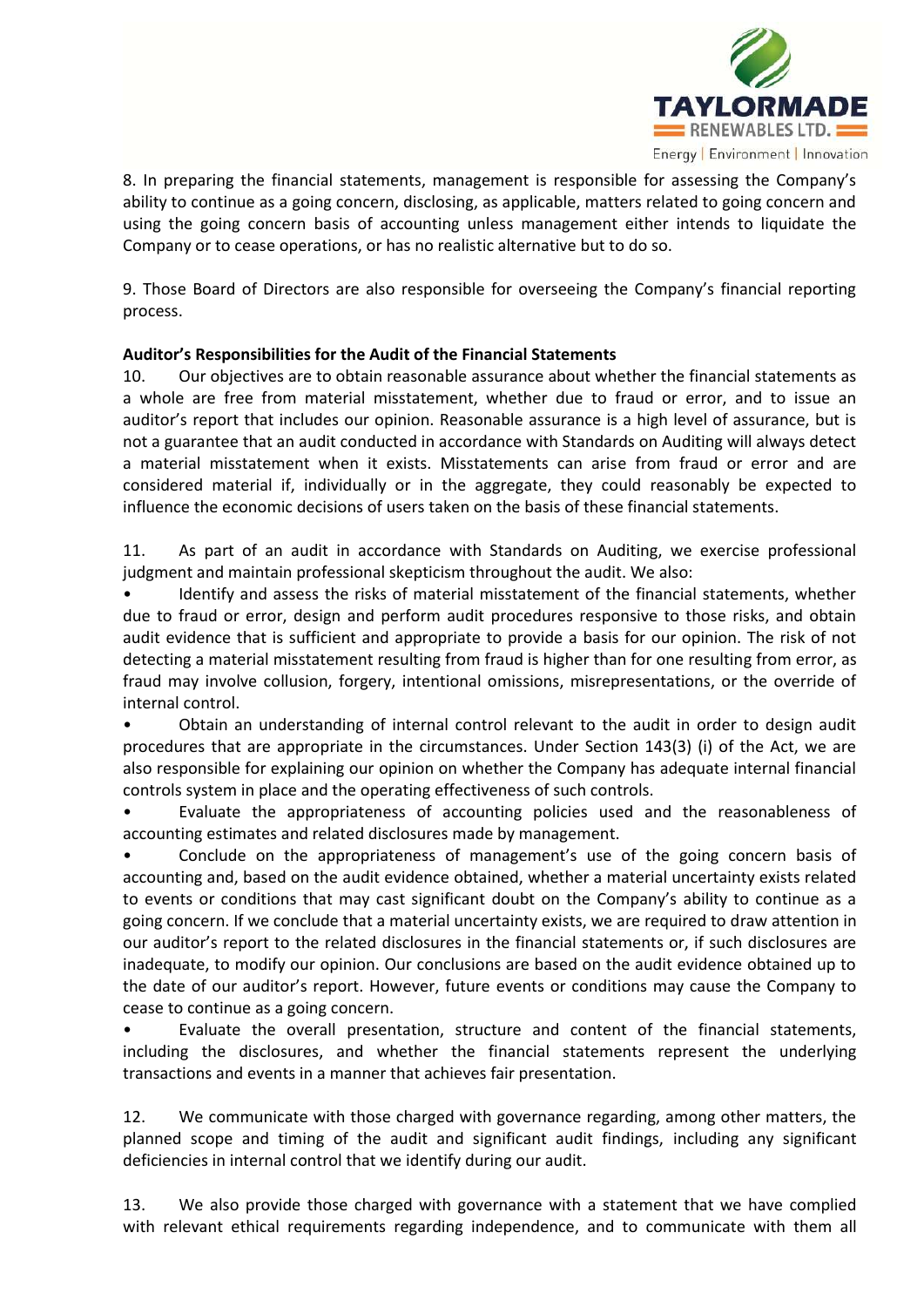

relationships and other matters that may reasonably be thought to bear on our independence, and where applicable, related safeguards.

14. From the matters communicated with those charged with governance, we determine those matters that were of most significance in the audit of the financial statements of the current period and are therefore the key audit matters. We describe these matters in our auditor's report unless law or regulation precludes public disclosure about the matter or when, in extremely rare circumstances, we determine that a matter should not be communicated in our report because the adverse consequences of doing so would reasonably be expected to outweigh the public interest benefits of such communication.

## **Report on Other Legal and Regulatory Requirements**

15. As required by the Companies (Auditor's Report) Order, 2016 ("the Order") issued by the central government of India in terms of sub-section (11) of section 143 of the Act & on the basis of such checks of books & records of the company as we consider appropriate and according to the information and explanation given to us, we give in the "Annexure 1" a statement on the matters specified in paragraphs 3 and 4 of the order, to the extent applicable.

16. As required by section 143(3) of the Act, we report that:

a. We have sought and obtained all the information and explanations which to the best our knowledge and belief were necessary for the purpose of our audit;

b. In our opinion proper books of accounts as required by law have been kept by the Company so far as it appears from the examination of those books;

c. The balance sheet, the statement of profit and loss including the statement of other Comprehensive Income, cash flow statement and statement of changes in Equity dealt with this Reports are in agreement with the books of accounts;

d. In our opinion, the aforesaid financial statements comply with accounting Standards specified under section 133 of the Act.

e. On the basis of written representations received from the directors as on 31st March,2020 and taken on record by the Board of Directors, none of the directors is disqualified as on 31st March, 2020 from being appointed as a director in terms of sections 164(2) of the act;

f. With respect to the adequacy of the internal financial controls over Financial reporting of the Company and operating effectiveness of such controls, refer to our separate Report in the "Annexure 2" to this report;

g. In our opinion, the managerial remuneration for the year ended March 31, 2020 has been paid / provided by the Company to its directors in accordance with the provisions of section 197 read with Schedule V to the Act;

h. With respect to the other matters to be included in the Auditor's Report in accordance with Rule11 of the companies (Audit and Auditors) Rules, 2014 in our opinion and to the best of our Information and according to the explanations given to us:

i. The Company has disclosed the impact of pending litigations (Refer Note No.:28) on its financial position in its financial statements: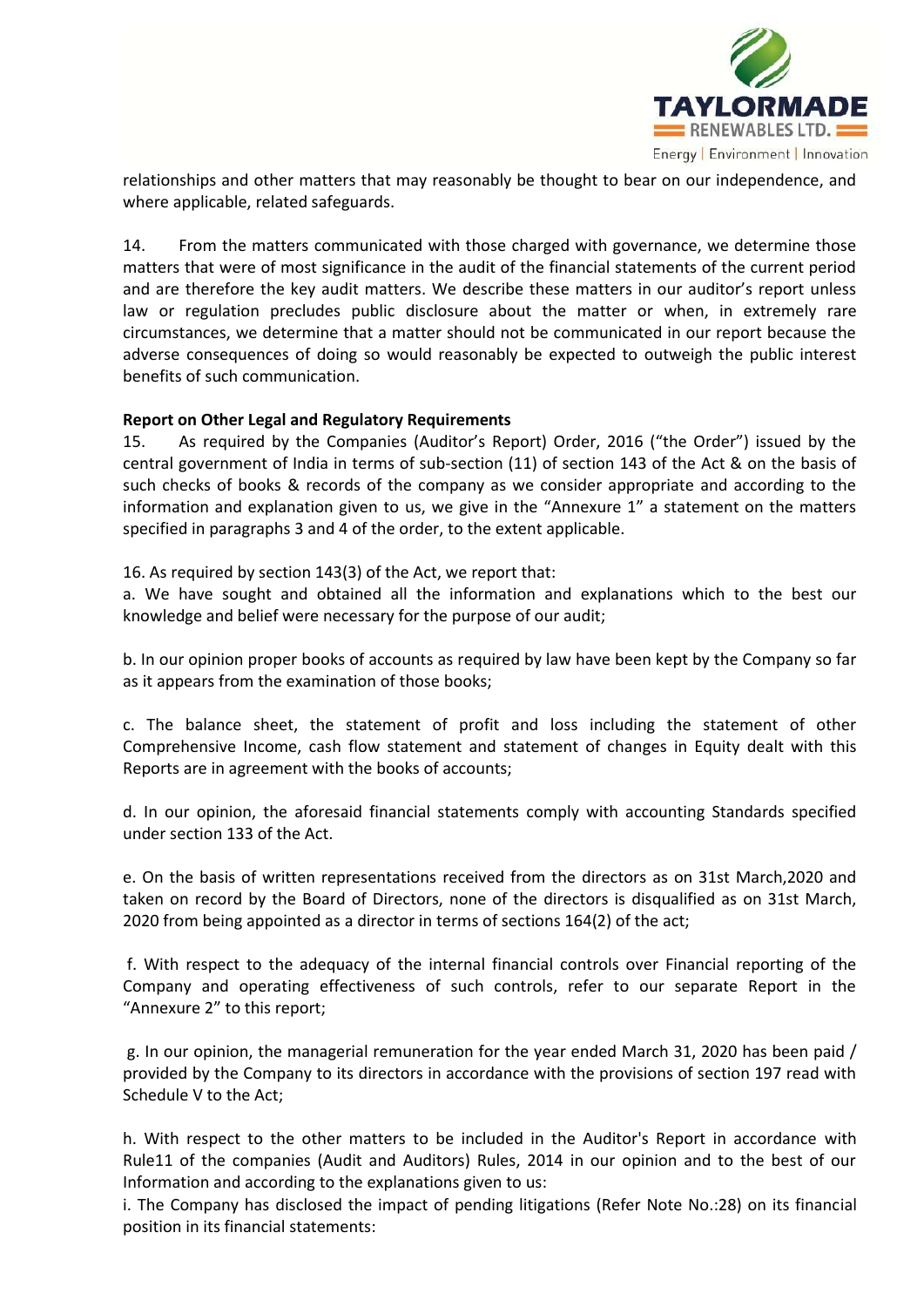

ii. The Company did not have any material foreseeable losses in long term contract including derivative contracts during the year ended March 31,2020.

iii. There has been no delay in transferring amounts, required to be transferred to the Investor Education and Protection Fund by the Company**.** 

**Place: Ahmedabad For, VIPUL I. SUTHAR & CO. Date: 30/08/2020. Chartered Accountants ICAIFRN: 129104W**

> **CA Vipul I. Suthar PARTNER M. No.: 129400 UDIN: 20129400AAAAHA5015**

### **ANNEXURE TO INDEPENDENT AUDITOR'S REPORT**

Annexure 1 referred to in Paragraph 15 of Report on Other Legal and Regulatory Requirements of our report of even date for the year ended March 31, 2020

1. (a) The Company has maintained proper records showing full particulars, including quantitative details and situation of Property Plant & Equipments;

(b) All Property Plant & Equipments have been physically verified by the management during the year, there is a regular programme of verification which in our opinion is reasonable having regard to the size of the company and the nature of its assets. No material discrepancies were noticed on such verification;

(c) According to the information and explanations given by the management, the title deeds of Immovable properties included in property, plant and equipment are held in the name of the Company.

2. The inventory has been physically verified by the management during the year. In our opinion, the frequency of verification is reasonable. No material discrepancies were noticed on such physical verification.

3. According to the information and explanations given to us, the Company has not granted any loans, secured or unsecured to companies, firms, limited liability partnership or other parties covered in register maintained under section 189 of companies Act, 2013. Accordingly, the provision of clause 3(iii) (a), (b), and (c) of the order is not applicable to the company and hence not commented upon.

4. In our opinion and according to the information and explanations gives to us, the Company has not advanced any loans or made investments, given guarantees, and provided any securities in respect of which provision of section 185 and 186 of The Companies Act,2013 are applicable and hence not commented upon.

5. In our opinion and according to the information and explanations gives to us, the Company has not accepted any deposit within the meaning of sections 73 to 76 of the Act and the Companies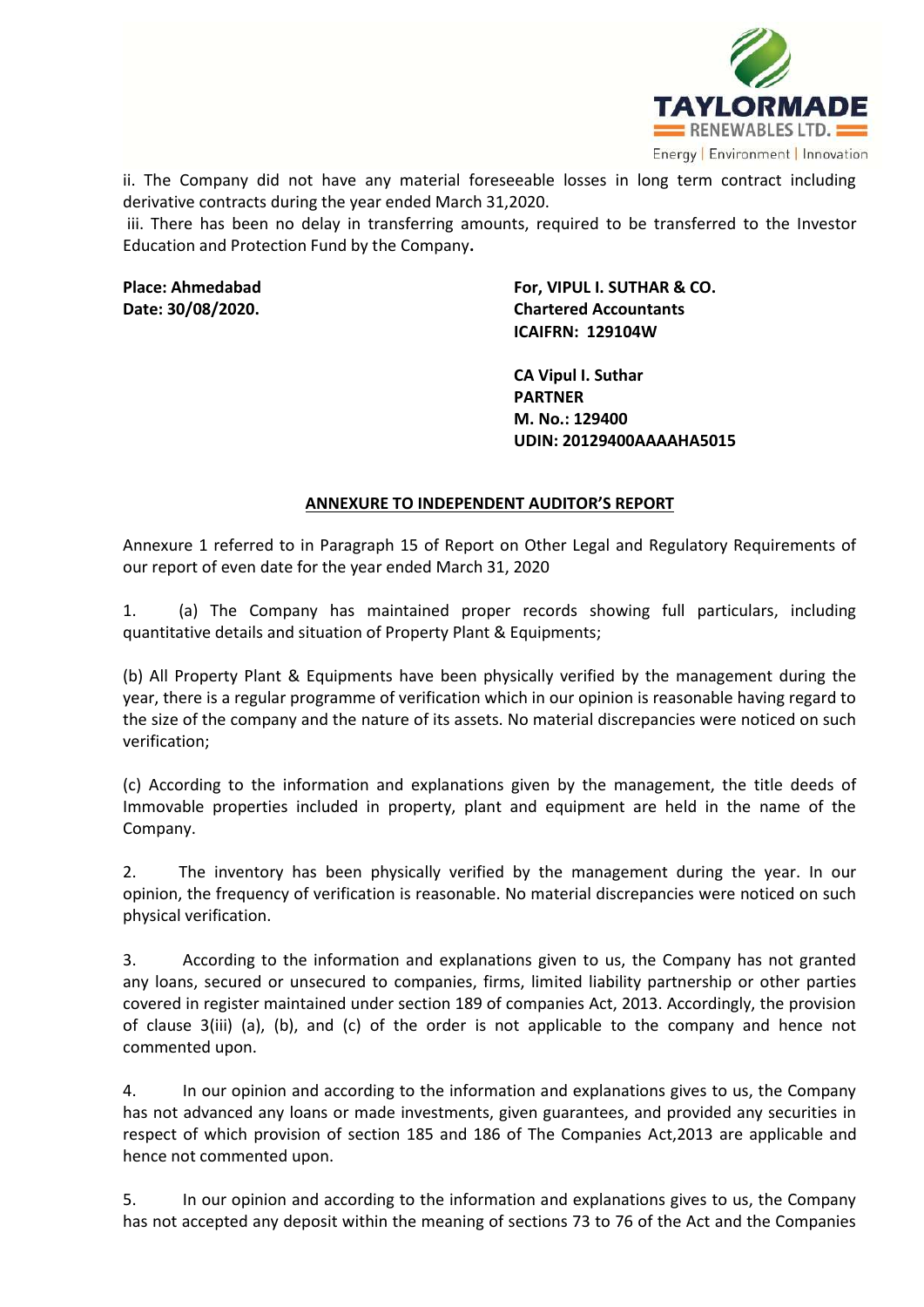

(Acceptance of deposits) Rules, 2014 (as amended) framed there under. Accordingly, the provisions of this clause of the order are not applicable.

6. We have broadly reviewed the books of accounts maintained by the company pursuant to the rules made by the central government for the maintenance of cost records under section 148(1) of the companies Act, 2013, related to the manufacture of steel tubes and pipes, and are of the opinion that prima facie, specified accounts and records have been made and maintained.

7. (a) The Company is regular in depositing undisputed statutory dues including provident fund, employee's state insurance, income tax, sales tax, goods and service tax, service tax, duty of custom, duty of excise, value added tax, cess and other statutory dues applicable to it with the appropriate authorities.

(b) According to the information and explanations given to us, no undisputed amounts payable in respect of provident fund, employees' state insurance, income tax, service tax, sales-tax, duty of custom, duty of excises, value added tax, cess and other statutory dues were outstanding, at the yearend for a period of more than six months from date they became payable.

(c) According to the records of the company, dues outstanding of income tax, value added tax, sales tax, excise duty and duty of custom on account of any dispute are as follows:

8. Based on audit procedures and according to the information and explanations given by the management the company has not defaulted in repayment of loans or borrowing to a bank.

9. To the best of our knowledge and belief and according to the information and explanations given by the management, the Company has not raised any money by way of Initial public offer / further public offer/debt instruments and term loans hence reporting under this clause of the order is not applicable to the Company and hence not commented upon.

10. Based on audit procedure performed for the purpose of reporting the true and fair view of the financial statements and according to the information and explanations given by the management, we report that no fraud by the Company or no fraud /material fraud on the Company by the officer and employees of the Company has been noticed or reported during the year.

11. According to the information and explanations given by the management, the managerial remuneration has been paid /provided in accordance with requisite approvals mandated by the provisions of section 197 read with schedule V to the Companies Act, 2013.

12. As the Company is not a Nidhi Company Consequently the Nidhi Rules, 2014 are not applicable to it, the provisions of this Clause of the Order are not applicable to the Company.

13. The Company has entered into transactions with related parties in compliance with the provisions of Sections 177 and 188 of the Act, where applicable. The details of such related party transactions have been disclosed in the financial statements as required under Ind AS.

14. The Company has not made any preferential allotment or private placement of shares or fully or partly convertible debentures during the year under review. Accordingly, the provisions of this Clause of the Order are not applicable to the Company.

15. According to the information and explanations given by the management, the Company has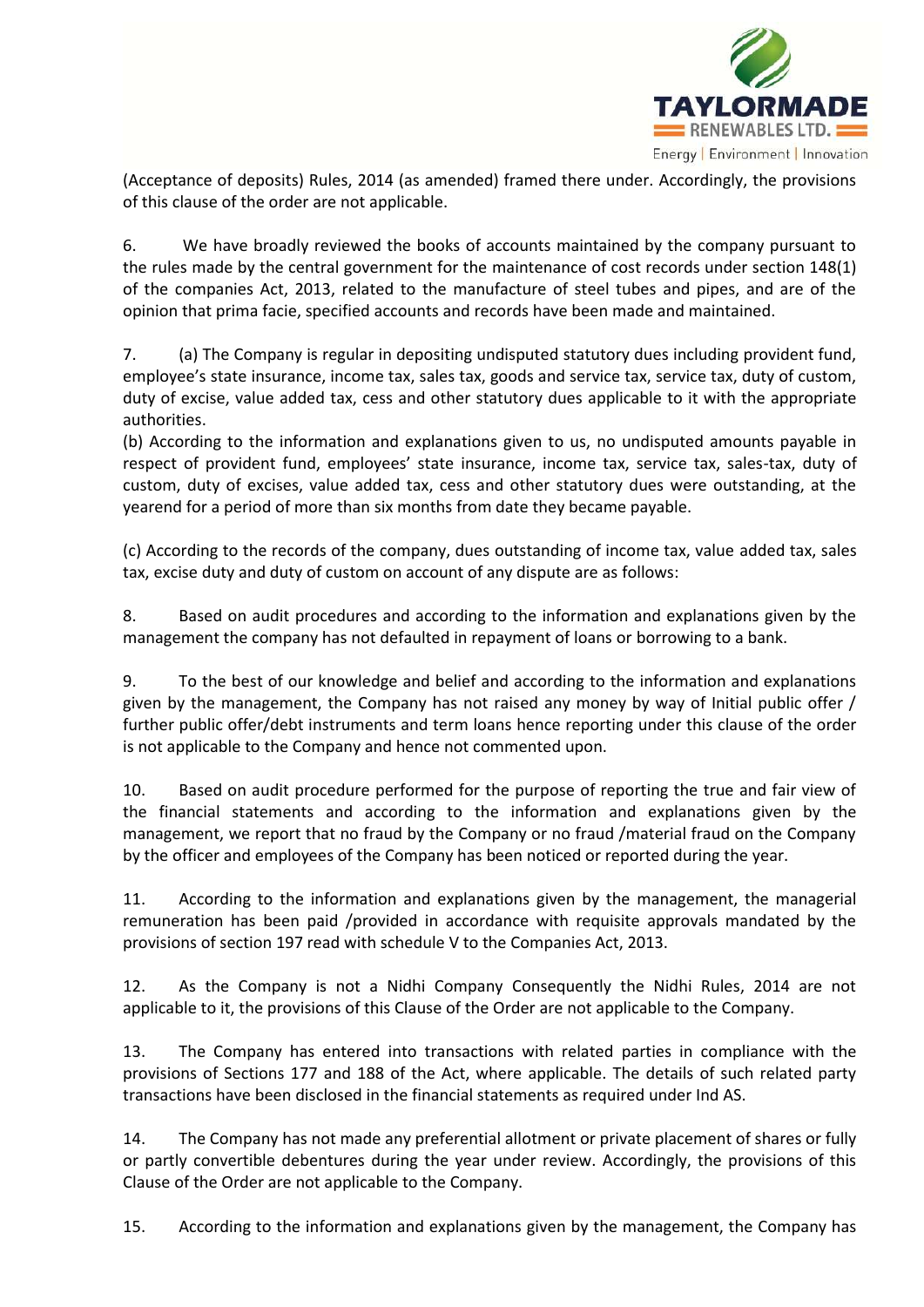

not entered into any non-cash transactions with its Directors or persons connected with him as referred to in section 192 of the Companies Act, 2013. Accordingly, the provisions of this Clause of the Order are not applicable to the Company.

16. The Company is not required to be registered under Section 45-IA of the Reserve Bank of India Act, 1934. Accordingly, the provisions of this Clause of the Order are not applicable to the Company. P

**Place: Ahmedabad For, VIPUL I. SUTHAR & CO. Date: 30/08/2020. Chartered Accountants ICAIFRN: 129104W**

> **CA Vipul I. Suthar PARTNER M. No.: 129400 UDIN: 20129400AAAAHA5015**

**"Annexure 2" to Independent Auditor's Report**

**Referred to in paragraph 16(f) of the Independent Auditor's Report of even date to the members of Taylormade Renewables Ltd. on the financial statements for the year ended March 31, 2020.** 

Report on the Internal Financial Controls under Clause (i) of Sub-section 3 of Section 143 of the Companies Act, 2013 ("the Act")

1. We have audited the internal financial controls over financial reporting of Taylormade Renewables Ltd. ("the Company") as of March 31, 2020 in conjunction with our audit of the financial statements of the Company for the year ended on that date.

## **Management's Responsibility for Internal Financial Controls**

2. The Company's management is responsible for establishing and maintaining internal financial controls based on the internal control over financial reporting criteria established by the Company considering the essential components of internal control stated in the Guidance Note on Audit of Internal Financial Controls over Financial Reporting issued by the Institute of Chartered Accountants of India (ICAI). These responsibilities include the design, implementation and maintenance of adequate internal financial controls that were operating effectively for ensuring the orderly and efficient conduct of its business, including adherence to company's policies, the safeguarding of its assets, the prevention and detection of frauds and errors, the accuracy and completeness of the accounting records, and the timely preparation of reliable financial information, as required under the Act, 2013.

### **Auditors' Responsibility**

3. Our responsibility is to express an opinion on the Company's internal financial controls over financial Reporting based on our audit. We conducted our audit in accordance with the Guidance Note on Audit of Internal Financial Controls over Financial Reporting (the "Guidance Note") and the Standards On Auditing deemed to be prescribed under section 143(10) of the Act, 2013 to the extent applicable to the audit of internal financial controls, and both issued by the ICAI. Those Standards and the Guidance note require that we comply with ethical requirements and plan and perform the audit to obtain reasonable assurance about whether adequate internal financial controls over financial reporting was established and maintained and if such controls operated effectively in all material respects.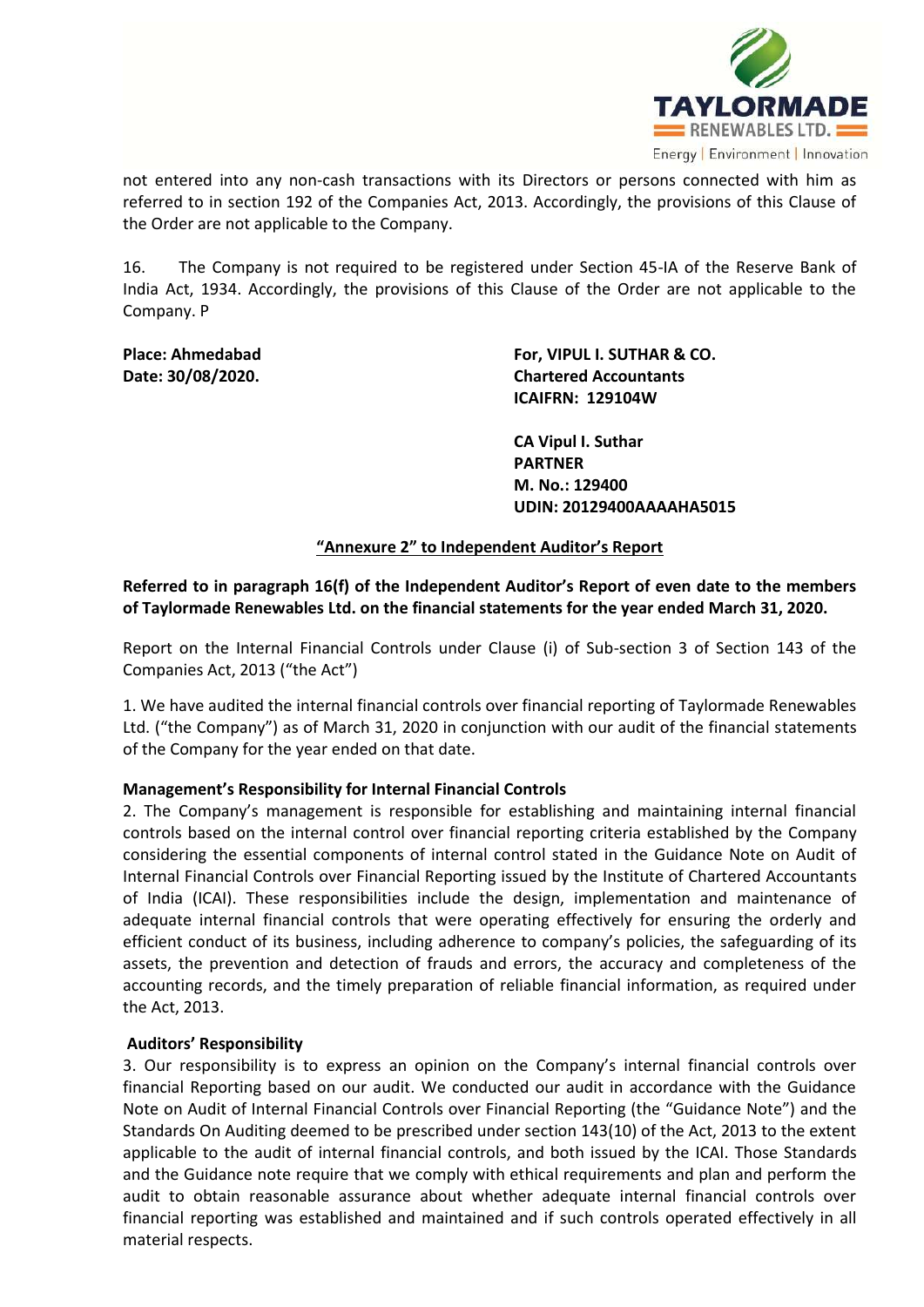

4. Our audit involves performing procedures to obtain audit evidence about the adequacy of the internal financial controls system over financial reporting and their operating effectiveness. Our audit of internal financial controls over financial reporting included obtaining an understanding of internal financial controls over financial reporting, assessing the risk that a material weakness exists, and testing and evaluating the design and operating effectiveness of internal control based on the assessed risk. The procedures selected depend on the auditor's judgment, including the assessment of the risks of material misstatement of the financial statements, whether due to fraud or error.

5. We believe that the audit evidence we have obtained is sufficient and appropriate to provide a basis for our audit opinion on the Company's internal financial controls system over financial reporting.

# **Meaning of Internal Financial Controls over Financial Reporting with reference to these Financial Statements**

6. A company's internal financial control over financial reporting is a process designed to provide reasonable assurance regarding the reliability of financial reporting and the preparation of financial statements for external purposes in accordance with generally accepted accounting principles. A company's internal financial control over financial reporting includes those policies and procedures that (1) pertain to the maintenance of records that, in reasonable detail, accurately and fairly reflect the transactions and dispositions of the assets of the company; (2) provide reasonable assurance that transactions are recorded as necessary to permit preparation of financial statements in accordance with generally accepted accounting principles, and that receipts and expenditures of the company are being made only in accordance with authorizations of management and Directors of the company; and (3) provide reasonable assurance regarding prevention or timely detection of unauthorized acquisition, use, or disposition of the company's assets that could have a material effect on the financial statements.

# **Inherent Limitations of Internal Financial Controls over Financial Reporting with reference to these Financial Statements**

7. Because of the inherent limitations of internal financial controls over financial reporting, including the possibility of collusion or improper management override of controls, material misstatements due to error or fraud may occur and not be detected. Also, projections of any evaluation of the internal financial controls over financial reporting to future periods are subject to the risk that the internal financial control over financial reporting may become inadequate because of changes in conditions, or that the degree of compliance with the policies or procedures may deteriorate.

## **Opinion**

8. In our opinion, the Company has, in all material respects, an adequate internal financial controls system over financial reporting and such internal financial controls over financial reporting were operating effectively as at March 31, 2020, based on the internal control over financial reporting criteria established by the Company considering the essential components of internal control stated in the Guidance Note on Audit of Internal Financial Controls Over Financial Reporting issued by the Institute of Chartered Accountants of India.

**Place: Ahmedabad For, VIPUL I. SUTHAR & CO. Date: 30/08/2020. Chartered Accountants** 

> **ICAIFRN: 129104W & M. No.: 129400 CA Vipul I. Suthar PARTNER UDIN: 20129400AAAAHA5015**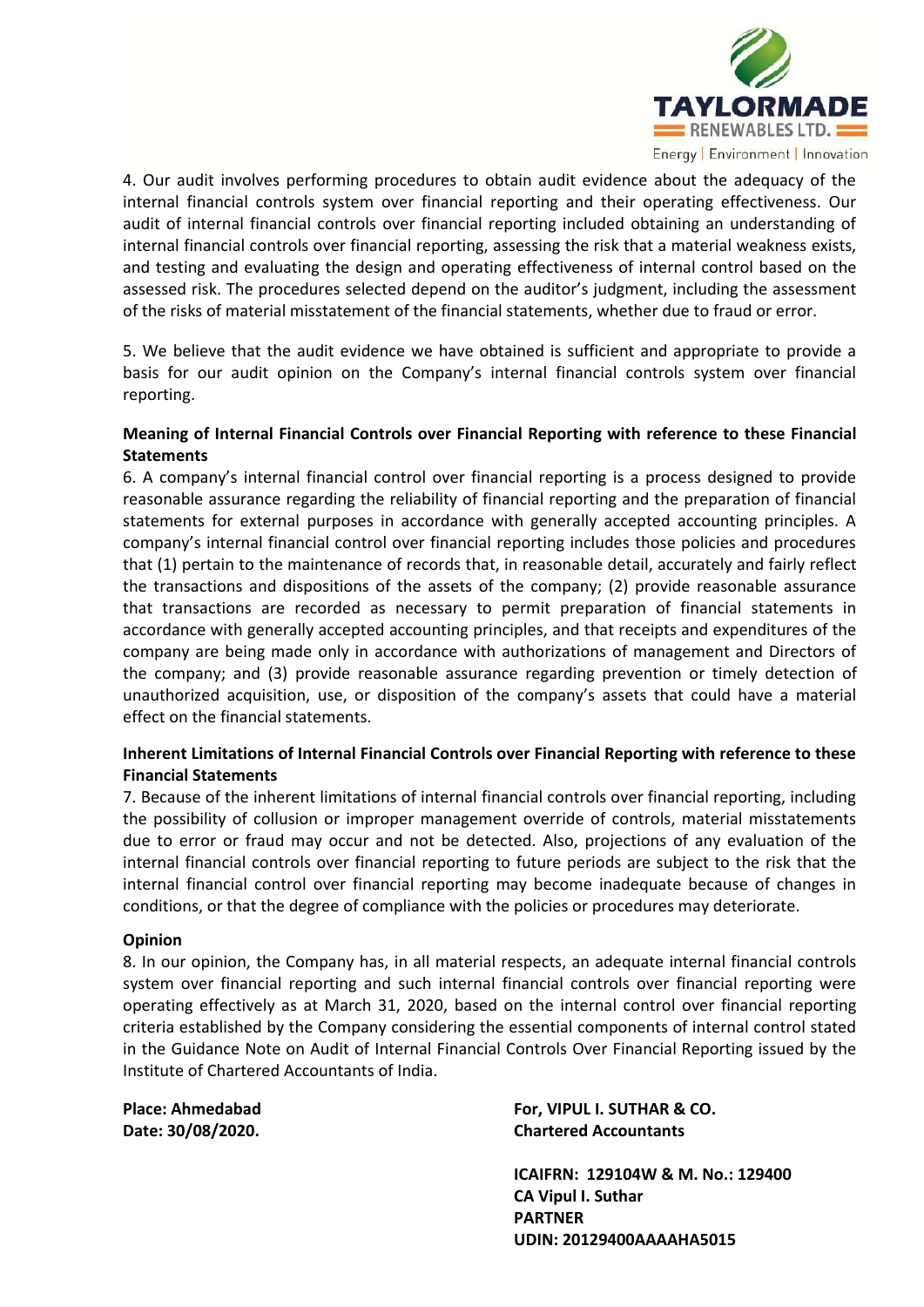

| <b>TAYLORMADE RENEWABLES LIMITED</b> |                                                                                                                                                                       |                                   |                                                                                    |                                                                                      |  |  |
|--------------------------------------|-----------------------------------------------------------------------------------------------------------------------------------------------------------------------|-----------------------------------|------------------------------------------------------------------------------------|--------------------------------------------------------------------------------------|--|--|
| Balance Sheet as at 31.03.2020       |                                                                                                                                                                       |                                   |                                                                                    |                                                                                      |  |  |
|                                      | <b>Particulars</b>                                                                                                                                                    | <b>Note</b><br>No.                | Figures as at<br>31.03.2020                                                        | <b>Figures as at</b><br>31.03.2019                                                   |  |  |
| þ.                                   | <b>EQUITY AND LIABILITIES</b>                                                                                                                                         |                                   |                                                                                    |                                                                                      |  |  |
| 1                                    | Shareholders' funds                                                                                                                                                   |                                   |                                                                                    |                                                                                      |  |  |
|                                      | (a) Share Capital                                                                                                                                                     |                                   | 9,82,48,480.00                                                                     | 9,82,48,480.00                                                                       |  |  |
|                                      | (b) Reserves and Surplus                                                                                                                                              |                                   | 9,98,45,088.00                                                                     | 9,85,80,436.00                                                                       |  |  |
| 2                                    | Non-current liabilities                                                                                                                                               |                                   |                                                                                    |                                                                                      |  |  |
|                                      | (a) Long-Term Borrowings<br>(b) Deferred Tax Liabilities (Net)<br>(c) Other Long Term Liabilities<br>(d) Long-Term Provisions                                         |                                   | $-2,26,505.00$                                                                     | $-5,51,362.00$                                                                       |  |  |
| þЗ                                   | <b>Current liabilities</b>                                                                                                                                            |                                   |                                                                                    |                                                                                      |  |  |
|                                      | (a) Short-Term Borrowings                                                                                                                                             |                                   | 3,93,88,014.00                                                                     | 97,01,893.00                                                                         |  |  |
|                                      | (b) Trade Payables                                                                                                                                                    |                                   | 9,31,119.00                                                                        | 11,23,517.00                                                                         |  |  |
|                                      | (c) Other Current Liabilities                                                                                                                                         | $\frac{4}{5}$ $\frac{5}{6}$       | -54,05,626.00                                                                      | $-62,72,905.00$                                                                      |  |  |
|                                      | (d) Short-Term Provisions                                                                                                                                             |                                   | 6,64,529.00                                                                        | 50,52,741.00                                                                         |  |  |
|                                      | <b>TOTAL</b>                                                                                                                                                          |                                   | 23,34,45,099.00                                                                    | 20,58,82,800.00                                                                      |  |  |
| İ۱.                                  | <b>ASSETS</b>                                                                                                                                                         |                                   |                                                                                    |                                                                                      |  |  |
| 1                                    | Non-current assets                                                                                                                                                    |                                   |                                                                                    |                                                                                      |  |  |
|                                      | (a) Fixed assets<br>(i)Gross Block<br>(ii)Depreciation<br>(iii) Net Block<br>(b) Long-term loans and advances<br>(c) Non current investment                           | <u>8</u>                          | 2,87,25,182.00<br>1,20,32,445.00<br>1,66,92,737.00<br>21,04,898.00                 | 2,87,25,182.00<br>91,99,873.00<br>1,95,25,309.00<br>21,04,898.00                     |  |  |
| 2                                    | <b>Current assets</b>                                                                                                                                                 |                                   |                                                                                    |                                                                                      |  |  |
|                                      | (a) Current investments<br>(b) Inventories<br>(c) Trade receivables<br>(e) Short-term loans and advances<br>(d) Cash and cash equivalents<br>(f) Other current assets | $\frac{9}{10}$<br>$\frac{11}{12}$ | 5,88,62,890.00<br>13,00,25,829.00<br>1,92,05,183.00<br>6,95,516.00<br>58,58,046.00 | 4,19,38,600.00<br>7,95,66,421.00<br>2,55,48,277.00<br>2,93,91,410.00<br>78,07,885.00 |  |  |
|                                      | <b>TOTAL</b>                                                                                                                                                          |                                   | 23,34,45,099.00                                                                    | 20,58,82,800.00                                                                      |  |  |
|                                      | As per our attached report of even date                                                                                                                               |                                   | For and on behalf of                                                               |                                                                                      |  |  |
|                                      | For and on behalf of VIPUL I. SUTHAR & CO.                                                                                                                            |                                   | <b>TAYLORMADE RENEWABLES LIMITED</b>                                               |                                                                                      |  |  |
|                                      | <b>Chartered Accountants</b><br><b>CA VIPUL SUTHAR</b>                                                                                                                | Neera D. Gor                      |                                                                                    | <b>Dharmendra Gor</b>                                                                |  |  |
| Partner                              |                                                                                                                                                                       | Director                          |                                                                                    | Director                                                                             |  |  |
|                                      | M.No. 129400 FRN: 129104W<br>Date: 30-08-2020                                                                                                                         | DIN: 00482807                     |                                                                                    | DIN: 00466349<br><b>Place: Ahmedabad</b>                                             |  |  |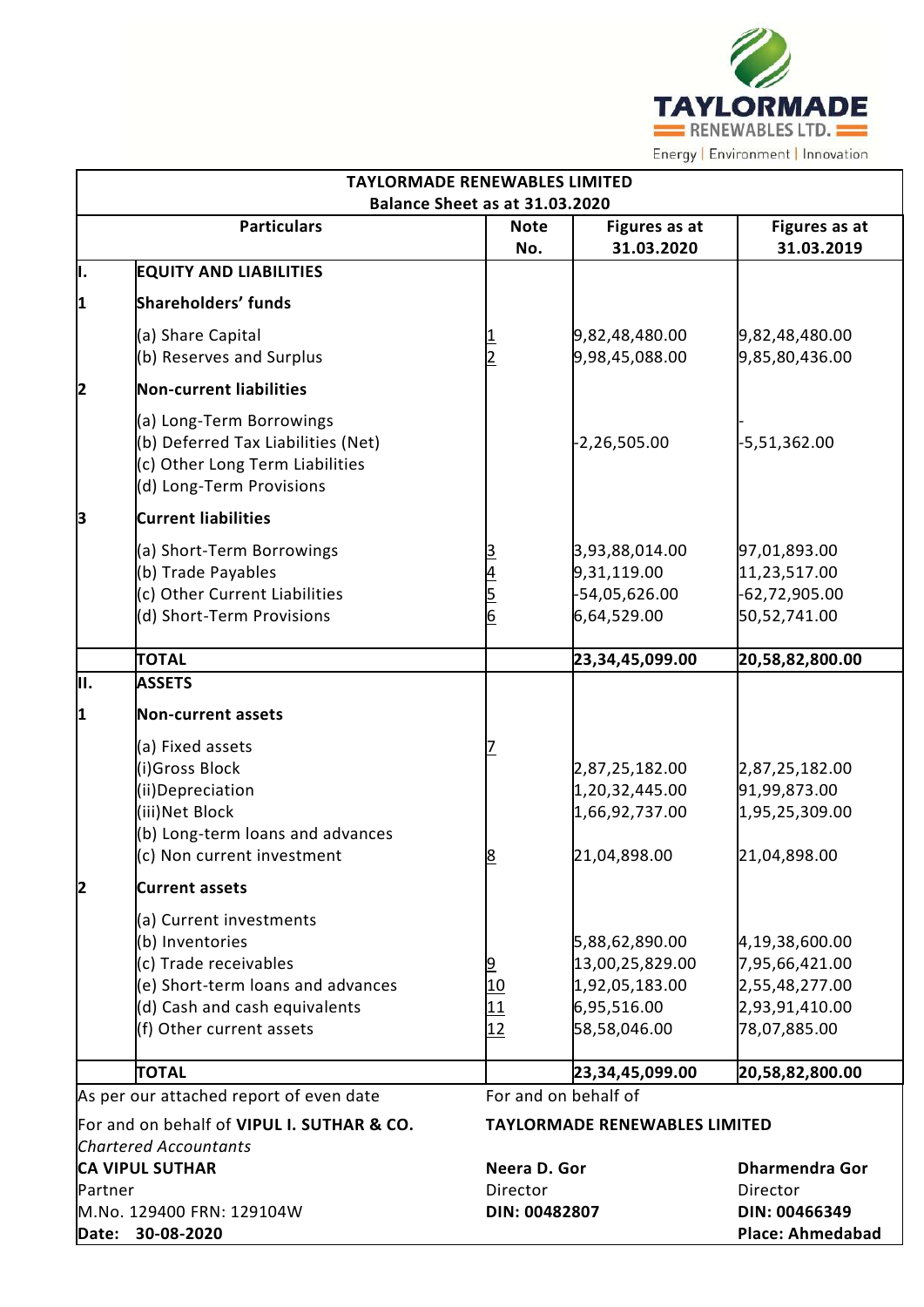

| <b>TAYLORMADE RENEWABLES LIMITED</b>                         |                                                                                     |                             |                                          |                                          |  |
|--------------------------------------------------------------|-------------------------------------------------------------------------------------|-----------------------------|------------------------------------------|------------------------------------------|--|
| Statement of Profit and loss for the period ended 31.03.2020 |                                                                                     |                             |                                          |                                          |  |
|                                                              | <b>Particulars</b>                                                                  | Refer<br><b>Note</b><br>No. | Figures for the year<br>ended 31.03.2020 | Figures for the year<br>ended 31.03.2019 |  |
| þ.                                                           | <b>Revenue from Operations</b>                                                      | 14                          | 3,49,36,045.00                           | 25,22,33,981.00                          |  |
| ļн.                                                          | Other Income                                                                        | 15                          | 8,51,069.00                              | 3,78,943.00                              |  |
| Iш.                                                          | Total Revenue (I + II)                                                              |                             | 3,57,87,114.00                           | 25,26,12,924.00                          |  |
| IV.                                                          | <b>Expenses:</b>                                                                    |                             |                                          |                                          |  |
|                                                              | Cost of materials consumed                                                          | <u> 16</u>                  | 1,77,14,853.00                           | 21,30,71,203.00                          |  |
|                                                              | Purchases of Stock-in-Trade                                                         |                             |                                          |                                          |  |
|                                                              | Changes in inventories of finished goods<br>work-in-                                | 17                          | $-1,69,24,290.00$                        | $-16,74,600.00$                          |  |
|                                                              | progress and Stock-in-Trade                                                         |                             |                                          |                                          |  |
|                                                              | Employee benefits expense                                                           | <u> 18</u>                  | 52,80,596.00                             | 62,60,113.00                             |  |
|                                                              | <b>Finance costs</b>                                                                | <u>19</u>                   | 41,57,139.00                             | 10,61,979.00                             |  |
|                                                              | Depreciation and amortization expense                                               | 8                           | 28,32,572.00                             | 25,47,604.00                             |  |
|                                                              | Other expenses                                                                      | 20                          | 2,06,67,206.00                           | 1,52,10,564.00                           |  |
|                                                              | <b>Total Expenses</b>                                                               |                             | 3,37,28,076.00                           | 23,64,76,863.00                          |  |
| V.                                                           | Profit before exceptional and<br>extraordinary items and tax (III-IV)               |                             | 20,59,038.00                             | 1,61,36,061.00                           |  |
| VI.<br>VII.                                                  | <b>Exceptional items</b><br>Profit before extraordinary items and tax<br>$(V - VI)$ |                             | 20,59,038.00                             | 1,61,36,061.00                           |  |
| VIII.                                                        | <b>Extraordinary Items</b>                                                          |                             |                                          |                                          |  |
| IX.                                                          | Profit before tax (VII- VIII)                                                       |                             | 20,59,038.00                             | 1,61,36,061.00                           |  |
| X                                                            | Tax expense:                                                                        |                             |                                          |                                          |  |
|                                                              | (1) Current tax                                                                     |                             | 469529                                   | 45,89,741.00                             |  |
|                                                              | (2) Deferred tax                                                                    |                             | 324857                                   | -5,22,107.00                             |  |
|                                                              |                                                                                     |                             |                                          |                                          |  |
| ΧI                                                           | Profit (Loss) for the period from<br>continuing<br><b>operations (VII-VIII)</b>     |                             | 12,64,652.00                             | 1,20,68,427.00                           |  |
| XVI                                                          | Earnings per equity share:                                                          |                             |                                          |                                          |  |
|                                                              | (1) Basic                                                                           |                             | 0.129                                    | 1.23                                     |  |
|                                                              | (2) Diluted                                                                         |                             | 0.129                                    | 1.23                                     |  |
|                                                              | As per our attached report of even date                                             |                             | For and on behalf of                     |                                          |  |
|                                                              | For and on behalf of VIPUL I. SUTHAR & CO.<br><b>Chartered Accountants</b>          |                             | <b>TAYLORMADE RENEWABLES LIMITED</b>     |                                          |  |
|                                                              | <b>CA VIPUL SUTHAR</b>                                                              |                             | Neera D. Gor                             | <b>Dharmendra Gor</b>                    |  |
| Partner                                                      |                                                                                     |                             | Director                                 | Director                                 |  |
| Date:                                                        | M.No. 129400 FRN: 129104W<br>30-08-2020                                             |                             | DIN: 00482807                            | DIN: 0466349<br><b>Place: Ahmedabad</b>  |  |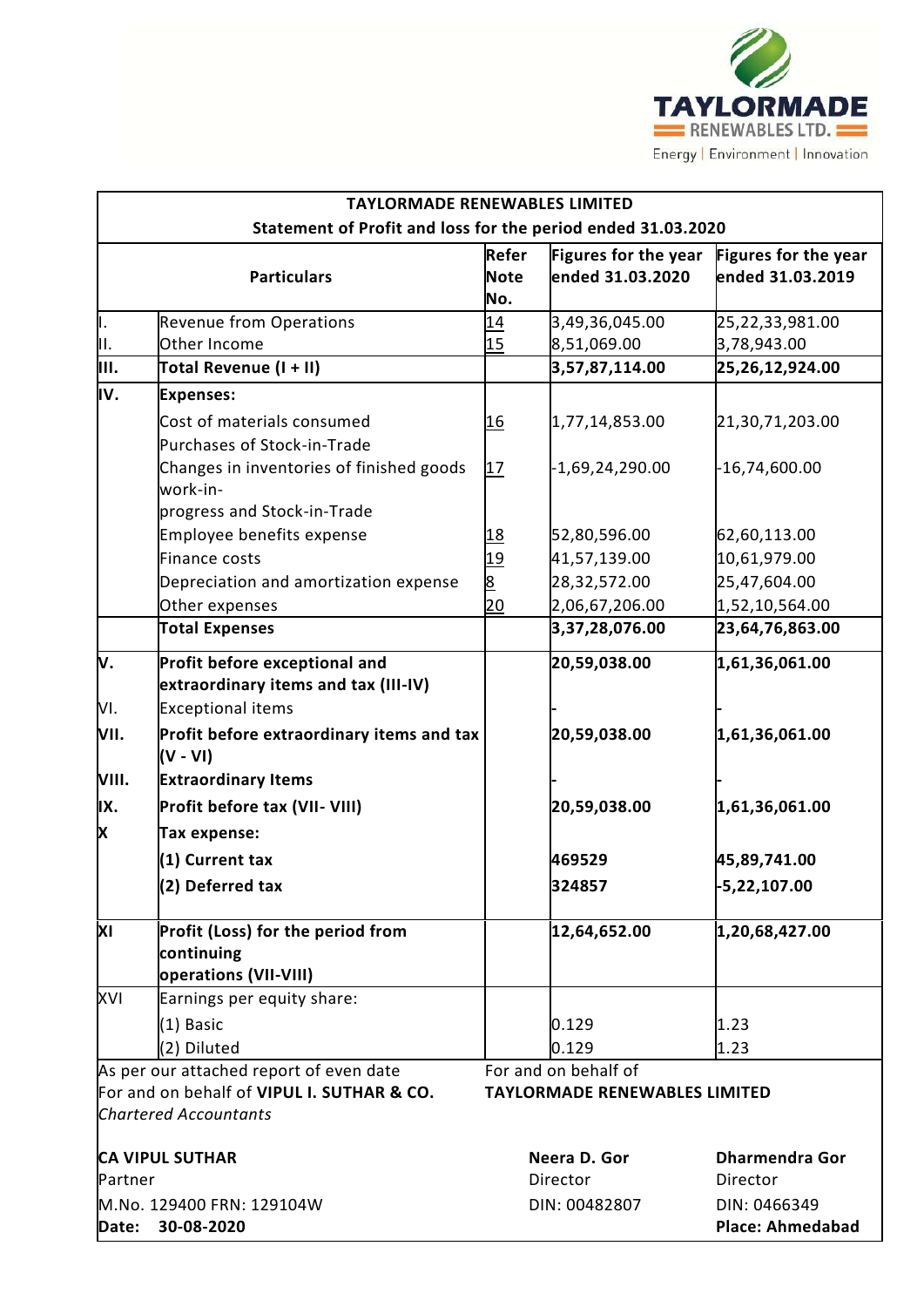

| <b>TAYLORMADE RENEWABLES LIMITED</b>                |            |                |  |  |  |
|-----------------------------------------------------|------------|----------------|--|--|--|
| Cash Flow Statement for the period ended 31.03.2020 |            |                |  |  |  |
| <b>Particulars</b>                                  | 31/03/2020 | 31/03/2019     |  |  |  |
| <b>Cash Flows from Operating Activities</b>         |            | (Rs' in Lakhs) |  |  |  |
| <b>Net Income</b>                                   | 20.59      | 161.36         |  |  |  |
| Adjustment for:                                     |            |                |  |  |  |
| Add:                                                |            |                |  |  |  |
| Depriciation                                        | 28.33      | 25.48          |  |  |  |
| Interesr Expense                                    | 41.57      | 10.62          |  |  |  |
| Less:                                               |            |                |  |  |  |
| Interest Income<br>Dividend Income                  | 8.51       | 3.79           |  |  |  |
| Operating Profit Before working capital changes     | 81.98      | 193.67         |  |  |  |
| Add:                                                |            |                |  |  |  |
| Increase in Trade Payables                          |            |                |  |  |  |
| Increase in Short Term Borrowings                   | 393.88     |                |  |  |  |
| Increase in Short Term Provision                    |            | 50.53          |  |  |  |
| Increase in Other Current Liabilities               |            |                |  |  |  |
| Decrease in Inventory                               |            |                |  |  |  |
| Decrease in Trade Receivables                       |            | 183.60         |  |  |  |
| Decrease in Short Term Loans And Advances           | 62.88      |                |  |  |  |
| Decrease in Other Current Assets                    | 19.52      |                |  |  |  |
| Less:                                               |            |                |  |  |  |
| Decrease in Trade Payables                          | 1.93       | 360.43         |  |  |  |
| Decrease in Short Term Borrowings                   |            | 485.93         |  |  |  |
| Decrease in Short Term Provision                    | 43.88      |                |  |  |  |
| Decrease in Other Current Liabilities               | $-8.68$    | 64.10          |  |  |  |
| Increase in Inventory                               | 169.24     | 16.75          |  |  |  |
| Inrease in Trade Receivables                        | 504.06     |                |  |  |  |
| Increase in Short Term Loans And Advances           |            | 179.80         |  |  |  |
| Increase in Other Current Assets                    |            | 49.34          |  |  |  |
| <b>Cash Generated from Operations</b>               | (152.18)   | (728.55)       |  |  |  |
| Less: Income Tax Paid                               | 4.70       | 45.90          |  |  |  |
| Net Cash Flow from Operating Activity               | $-156.88$  | $-774.45$      |  |  |  |
| <b>Cash Flows from Investing Activities</b>         |            |                |  |  |  |
| Interest Received                                   | 8.51       | 3.79           |  |  |  |
| Dividend Received                                   |            |                |  |  |  |
| Less:                                               |            |                |  |  |  |

| Less.                                 |      |               |
|---------------------------------------|------|---------------|
| Purchase of Fixed Assets              |      | 45.36         |
| Purchase of Investment                |      | 11.07         |
| Net Cash Flow from Investing Activity | 8.51 | <b>F52.65</b> |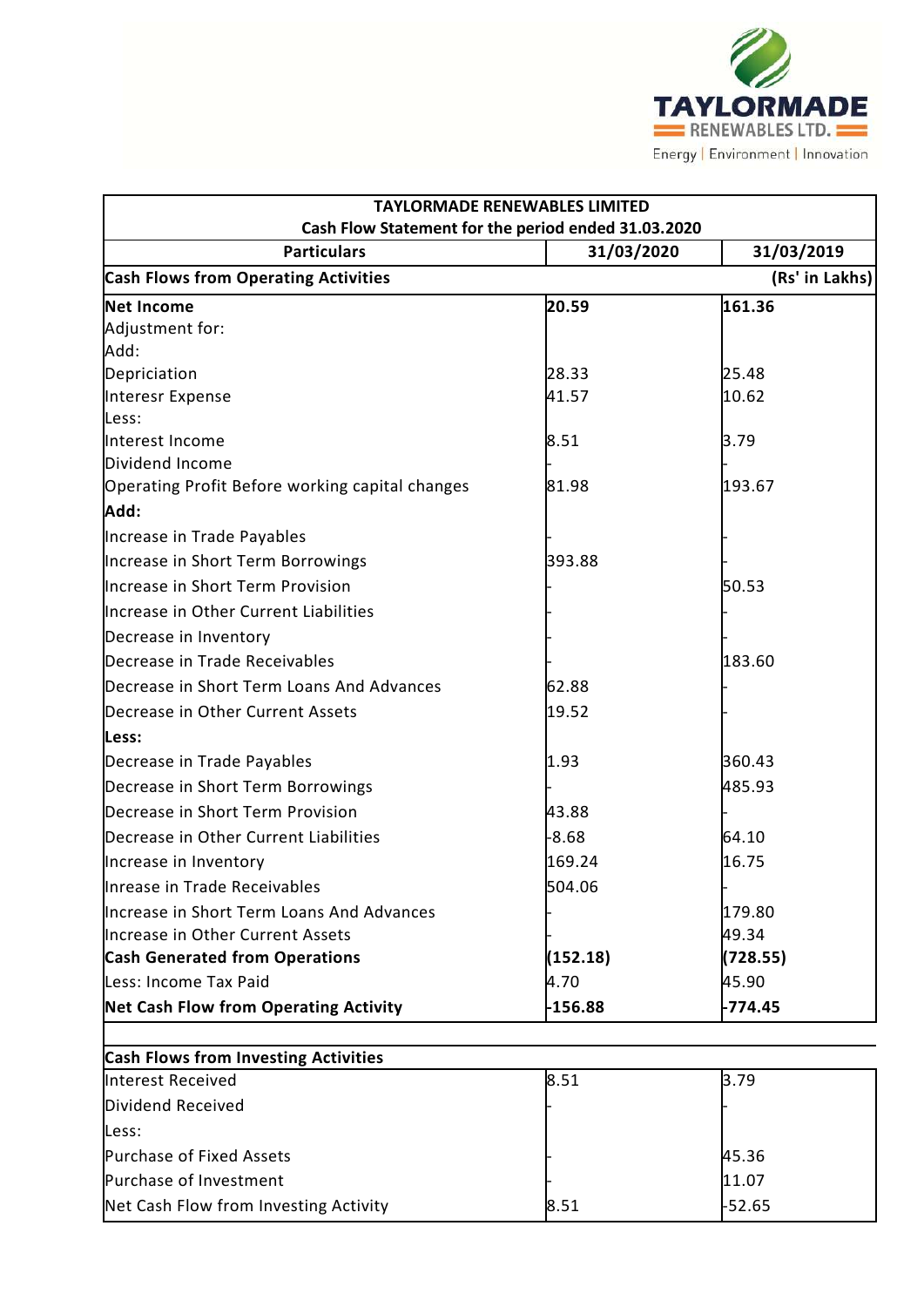

| <b>Cash Flows from Financing Activities</b>                                                          |          |                                                              |          |                                          |
|------------------------------------------------------------------------------------------------------|----------|--------------------------------------------------------------|----------|------------------------------------------|
| Proceeds from Issue of Share Capital                                                                 |          |                                                              |          |                                          |
| Less:                                                                                                |          |                                                              |          |                                          |
| <b>Repayment of Long Term Bowwings</b>                                                               |          | 97.02                                                        |          | 3.40                                     |
| <b>Repayment of Application Money</b>                                                                |          |                                                              |          | 207.20                                   |
| Interest Paid                                                                                        |          | 41.57                                                        |          | 10.62                                    |
| Dividend Paid                                                                                        |          |                                                              |          |                                          |
| Net Cash Flow from Investing Activity                                                                |          | $-138.59$                                                    |          | $-221.22$                                |
|                                                                                                      |          |                                                              |          |                                          |
| <b>Net Cash Flow from Activities</b>                                                                 |          | $-286.96$                                                    |          | $-1,048.31$                              |
| Cash and Cash Equivalents at the Beginning of Period                                                 |          | 293.91                                                       |          | 1,342.22                                 |
| Cash and Cash Equivalents at the End of Period                                                       |          | 6.96                                                         |          | 293.91                                   |
| As per our attached report of even date<br>For VIPUL I. SUTHAR & CO.<br><b>Chartered Accountants</b> |          | For and on behalf of<br><b>TAYLORMADE RENEWABLES LIMITED</b> |          |                                          |
| <b>CA VIPUL SUTHAR</b><br>Partner                                                                    | Director | Neera D. Gor                                                 | Director | <b>Dharmendra S. Gor</b>                 |
| M.No. 129400 FRN: 129104W<br>Date-30/08/2020                                                         |          | DIN: 00482807                                                |          | DIN: 00466349<br><b>Place: Ahmedabad</b> |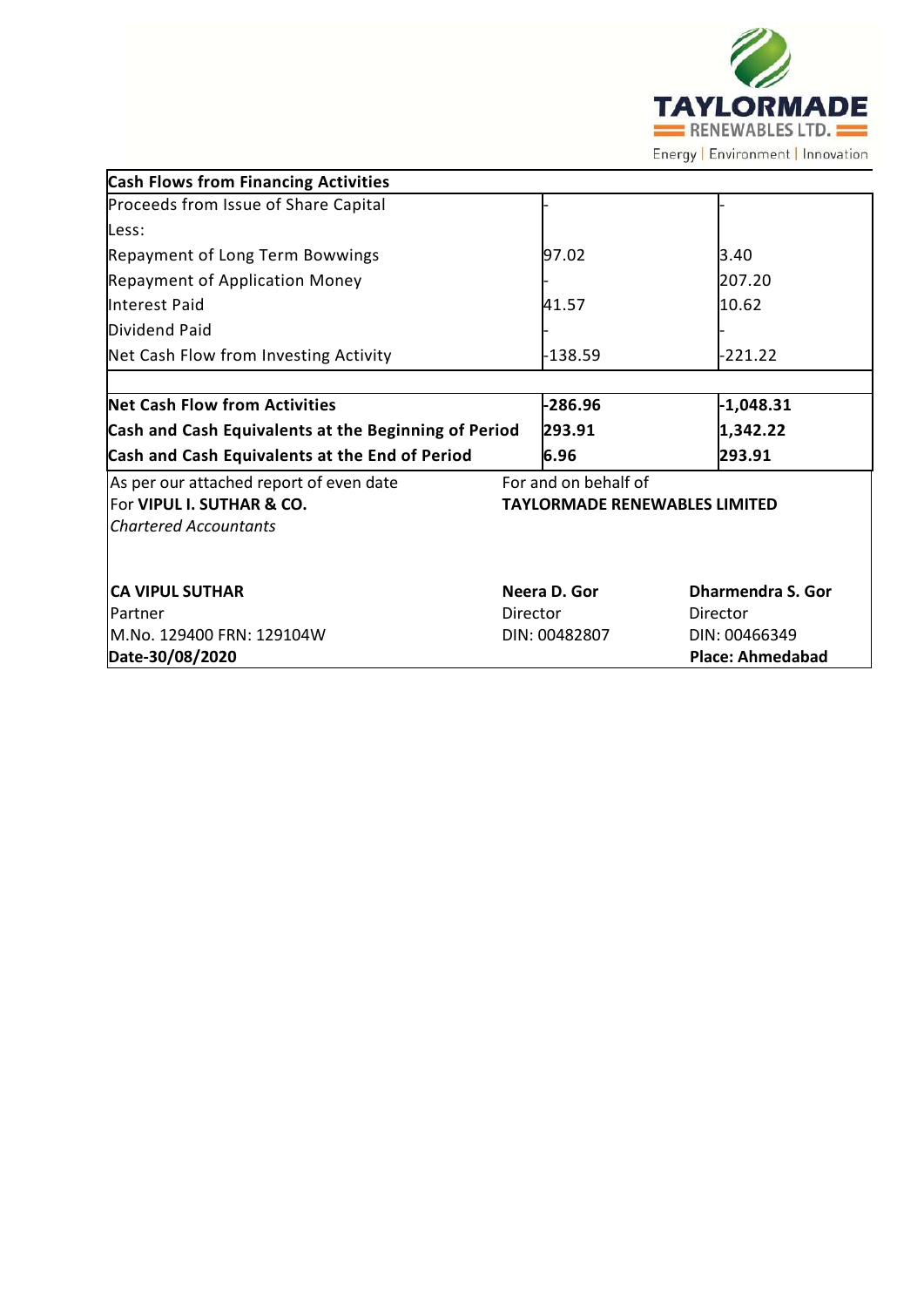

# **SIGNIFICANT ACCOUNTING POLICY**

### **(i) Basis of preparation:**

 $\triangleright$  These financial statements are prepared in accordance with the generally accepted accounting principles in India under the historical cost convention on accrual basis of accounting in accordance with the Generally Accepted Accounting Principles in India (Indian GAAP). These financial statements comply in all material aspects with Accounting Standard (AS) specified under section 133 of the Companies Act, 2013 read with Rule 7 of the Companies (Accounts) Rules, 2014. All assets and liabilities are classified as current or noncurrent as per the company's normal operating cycle and other criteria set out in Schedule III to the Companies Act, 2013. Based on the nature of products and the time between the acquisition of assets for processing and their realisation in cash and cash equivalents, the company has ascertained its operating cycle as 12 months for the purpose of current – noncurrent classification of assets and liabilities.

## **(ii) Use of Estimates:**

 $\triangleright$  The preparation of financial statements in conformity with Indian GAAP requires management to make judgement, estimates and assumptions that may affect the reported amounts of assets and liabilities and disclosures of contingent liabilities at the end of reporting period. Although these estimates are based upon management's best knowledge of current events and actions, uncertainty about these assumptions and estimates could result in the outcome requiring a material adjustment to the carrying amount of assets or liabilities in future periods. Changes in estimates are reflected in the financial statements in the period in which the changes are made and if material, their effects are disclosed in the notes to the financial statements.

### **(iii) Revenue Recognition**:

- $\triangleright$  Revenue is recognized to the extent that it is probable that the economic benefits will flow to the company and the revenue can be reliably measured.
- *Sales of Goods:* Sales are recognised when significant risks and rewards of ownership of goods have been passed to the buyer.
- *Interest :*Revenue is recognised on a time proportion basis taking into account the amount outstanding and the rate applicable.
- *Other Income:* Unspent liabilities & credit balances are recognized in the profit and loss account of the period in which it is identified as not payable. Any other receipt is recognised as income in the period in which right to receive the same is established. Provision is made for the non-sellable returns of goods from the customers estimated onthe basis of historical data of such returns. Such provision for non sellable sales returnsis reduced from sales for the year. Service income is accounted as and when services are rendered and are net of service tax. Commission income is recognised in respect of sales made on behalf of consignee when the significant risks and rewards of ownership in the goods are transferred to the buyer and is net of service tax. Dividend income is recognised when the right to receive dividend is established.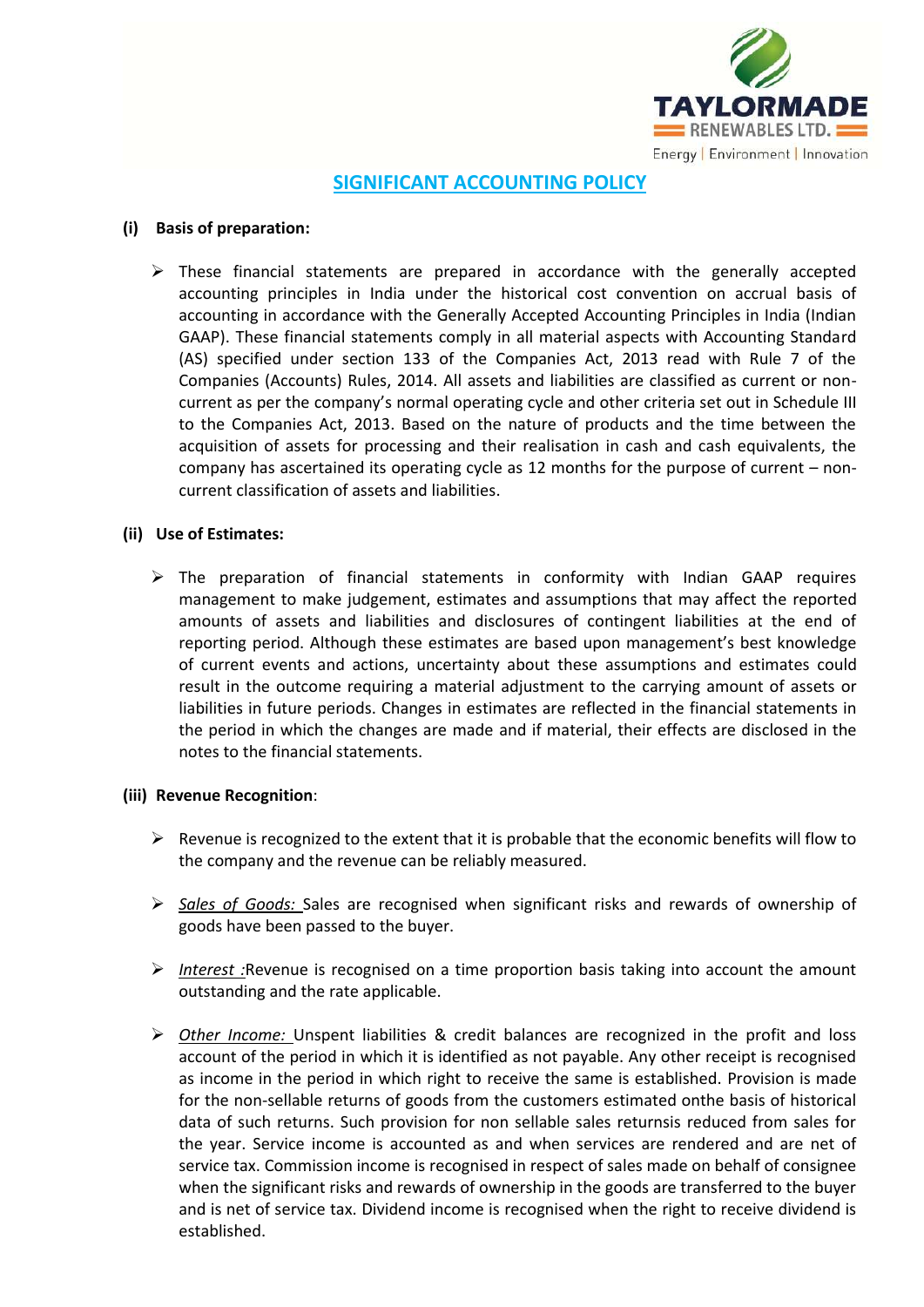

## **(iv) Inventories:**

 $\triangleright$  Inventories of Raw Materials, Packing Materials, Goods-in-Process, Finished Goods, and Merchant Goods are stated at cost or net realisable value, whichever is lower. Stores and Spare Parts are stated 'at or below cost'. Cost comprises all cost of purchase, cost of conversion and other costs incurred in bringing the inventories to their present location and condition. The excise duty in respect of closing inventory of finished goods is included as part of finished goods. Cost formula used is 'Average cost'. Net realisable value is the estimated selling price in the ordinary course of business less the estimated costs of completion and the estimated costs necessary to make the sale.

### **(v) Tangible Fixed Assets**:

 $\triangleright$  Gross fixed assets are stated at cost of acquisition including incidental expenses relating to acquisition and installation. Fixed Assets are stated at cost net of modvat / cenvat / other credits, less accumulated depreciation and impairment loss, if any. All pre-operative costs, including specific financing cost till commencement of commercial production, net charges on foreign exchange contracts and adjustment arising from foreign exchange rate variations attributable to the fixed assets are capitalised.

### **(vi) Depreciation / Amortization on tangible fixed assets:**

### **1) Tangible Assets:**

- Pursuant to Companies Act, 2013 ('the Act') being effective from 1 April 2014, the company has charged depreciation on fixed assets on Written Down method on the basis of useful life / remaining useful life and in the manner as prescribed in, Schedule II of the Companies Act, 2013. Continuous Process Plants and machineries are identified based on technical assessment and depreciation at the specified rate as per Schedule II of the Companies Act, 2013. As the change is only in regard to accounting estimate, it requires an adjustment of the carrying amount of tangible assets.
- $\triangleright$  Depreciation on additions/ disposals during the year has been provided on pro-rata basis with reference to the nos. of days utilized.

## **2) Intangible Assets:**

- $\triangleright$  Expenditure incurred on acquisition of computer software is an identifiable asset, without physical substance, held for use in the production or supply of goods or services, for administrative purposes, which considerable satisfies all criteria to be recognised as intangible assets.
- $\triangleright$  Expenditure on computer software, intangible asset, is amortised over the period of expected benefit not exceeding five years.

### **(vii) Impairment of Assets:**

 $\triangleright$  The carrying amounts of assets are reviewed at each Balance Sheet date, if there is any identification of impairment based on internal/external factors. An impairment loss is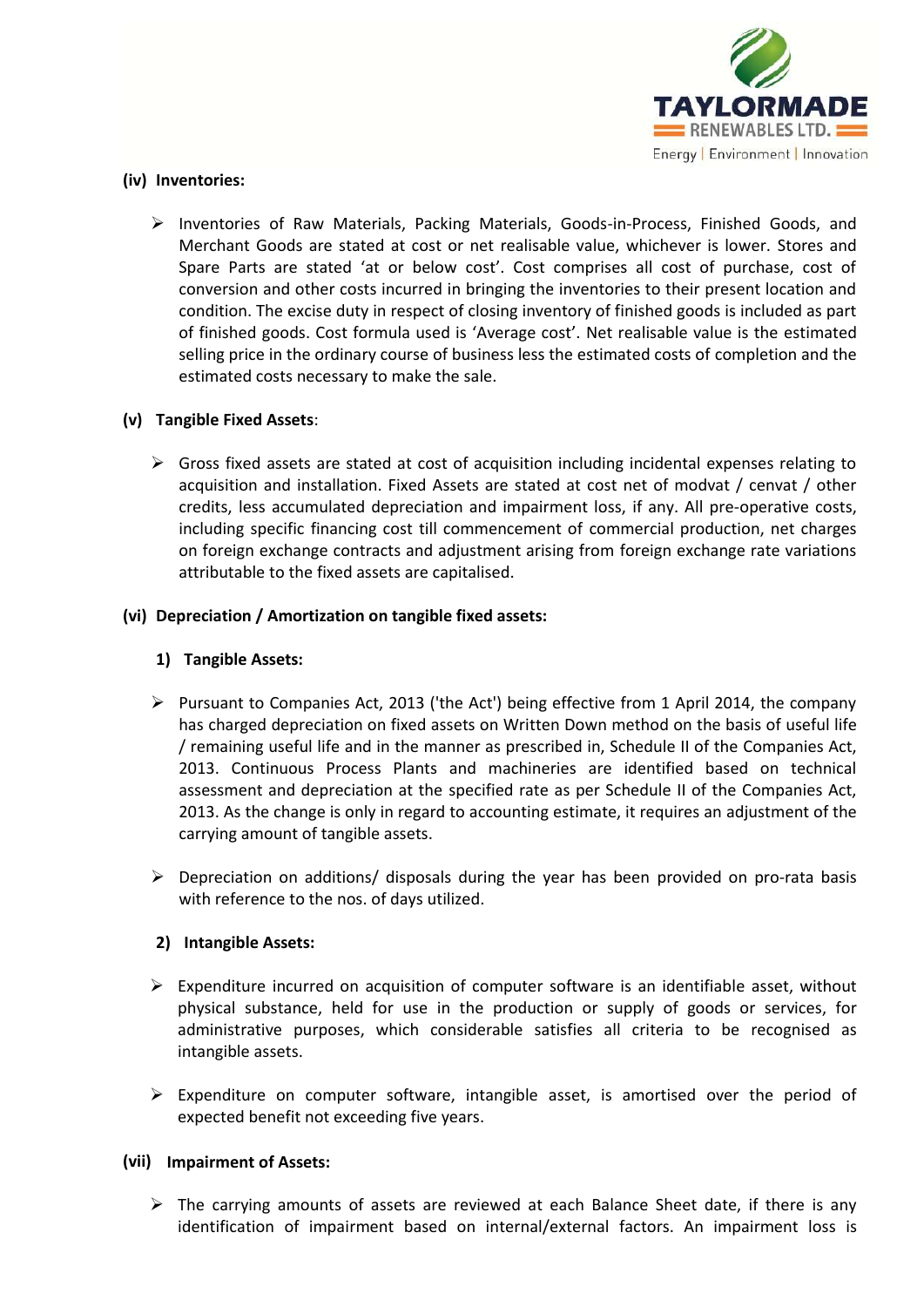

recognized wherever the carrying amount of an asset exceeds its recoverable amount. The recoverable amount is greater of the asset's net selling price and value in use. In assessing value in use, the estimated future cash flows are discounted to the present value by using weighted average cost of capital. A previously recognised impairment loss, if any, is increased or reversed depending on changes in circumstances.

 $\triangleright$  After provision of impairment loss, if any, depreciation is provided on there vised carrying amount of the asset over its remaining useful life.

## **(viii)Borrowing Cost:**

 $\triangleright$  Borrowing costs that are directly attributable to the acquisition, construction or production of qualifying assets are capitalised as part of the cost of such assets. A qualifying asset is one that necessarily takes substantial period of time to get ready for intended use. Costs incurred in raising funds are amortised equally over the period for which the funds are acquired. All other borrowing costs are charged to profit and loss account.

### **(ix) Foreign Currency Transactions:**

 $\triangleright$  Transactions denominated in foreign currencies are recorded at the exchange rate prevailing on the date of transaction. Foreign currency current assets and current liabilities outstanding at the balance sheet date are translated at the exchange rate prevailing on that date and the net gain or loss is recognized in the profit and loss account. Foreign currency translation differences relating to liabilities incurred for purchasing of fixed assets from foreign countries are recognized in the profit and loss account. All other foreign currency gain or losses are also recognized in the profit and loss account.

## **(x) Investments:**

 $\triangleright$  Long-term Investments are stated at cost. Provision is made to recognise a decline, other than temporary, in the value of Long-term Investments. Current Investments are stated at lower of cost and fair value.

### **(xi) Taxes on Income:**

 $\triangleright$  Tax expenses comprise current tax and deferred tax charge or credit. Current tax is determined in accordance with the provisions of the Income-Tax Act, 1961.Deferred tax assets and liability is recognized, on timing differences, being the differences between taxable incomes and accounting income that originate in one period and are capable of reversal in one or more subsequent periods. Deferred tax assets arising mainly on account of brought forward losses, unabsorbed depreciation and minimum alternate tax under tax laws, are recognised, only if there is a virtual certainty of its realisation, supported by convincing evidence. At each Balance Sheet date, the carrying amount of deferred tax assets is reviewed to reassure realisation. The deferred tax asset and deferred tax liability is calculated by applying tax rate and tax laws that have been enacted or substantively enacted by the Balance Sheet date.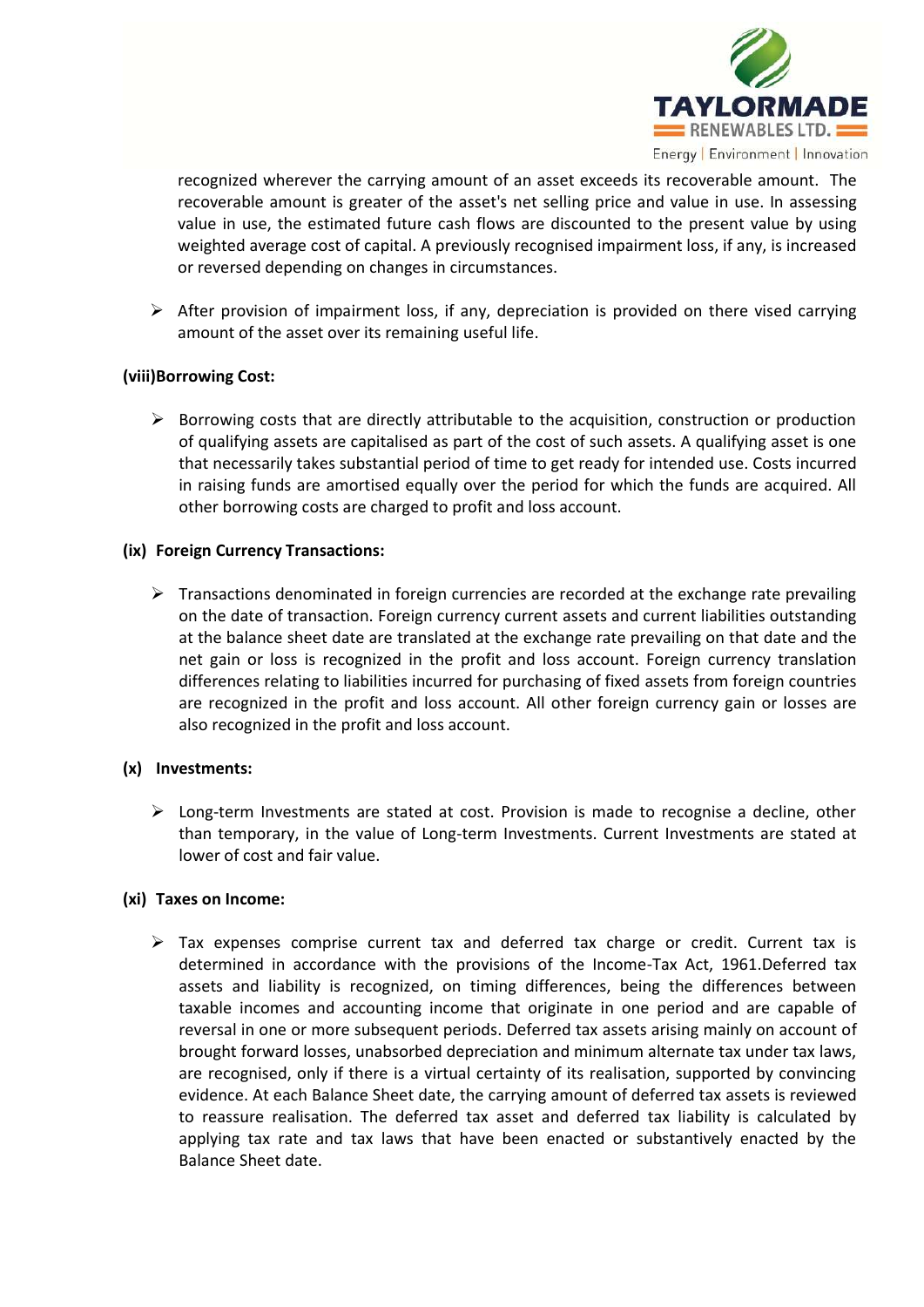

# **(xii) Earnings / (Loss) per share:**

 $\triangleright$  Basic earnings / (loss) per share are calculated by dividing the net profit / (loss) for the period attributable to equity shareholders (after deducting preference dividends and attributable taxes)by the weighted average number of equity shares outstanding during the period. The weight edaverage number of equity shares outstanding during the period is adjusted for any bonus shares issued during the year and also after the balance sheet date but before the date the financial statements are approved by the board of directors.

### **(xiii)Provisions, contingent liabilities and contingent assets:**

 $\triangleright$  A provision is recognised when the company has a present obligation as a result of past events and it is probable that an outflow of resources will be required to settle the obligation, in respect of which a reliable estimate can be made. Provisions are not discounted to their present value and are determined based on best estimates required to settle the obligation at the balance sheet date. These are reviewed at each balance sheet date and adjusted to reflect the current best estimates. A contingent liability is a possible obligation that arises from past events whose existence will be confirmed by the occurrence or nonoccurrence of one or more uncertain future events beyond the control of the company or a present obligation that is not recognized because it is not probable that an outflow of resources will be required to settle the obligation. A contingent liability also arises in extremely rare cases where there is a liability that cannot be recognized because it cannot be measured reliably. The company does not recognize a contingent liability but discloses its existence in the financial statements. Contingent liabilities are disclosed by way of notes to the accounts. Contingent assets are not recognized.

## **(xiv)Cash and Cash Equivalents:**

 $\triangleright$  Cash and cash equivalents in the cash flow statement comprise cash at bank and in hand, cheques on hand and short-term investments with an original maturity of three months or less.

### **(xv) Pre-operative Expenditure:**

 $\triangleright$  Pre-operative Expenditure incurred for expansion project including specific financing cost till commencement of commercial production, attributable to the fixed assets are capitalised.

**For, Vipul I. Suthar & Co., Chartered Accountants ICAI FRN: 129104W**

**CA Vipul I. Suthar Place: Ahmedabad Membership No.: 129400 Date: 30/08/2020**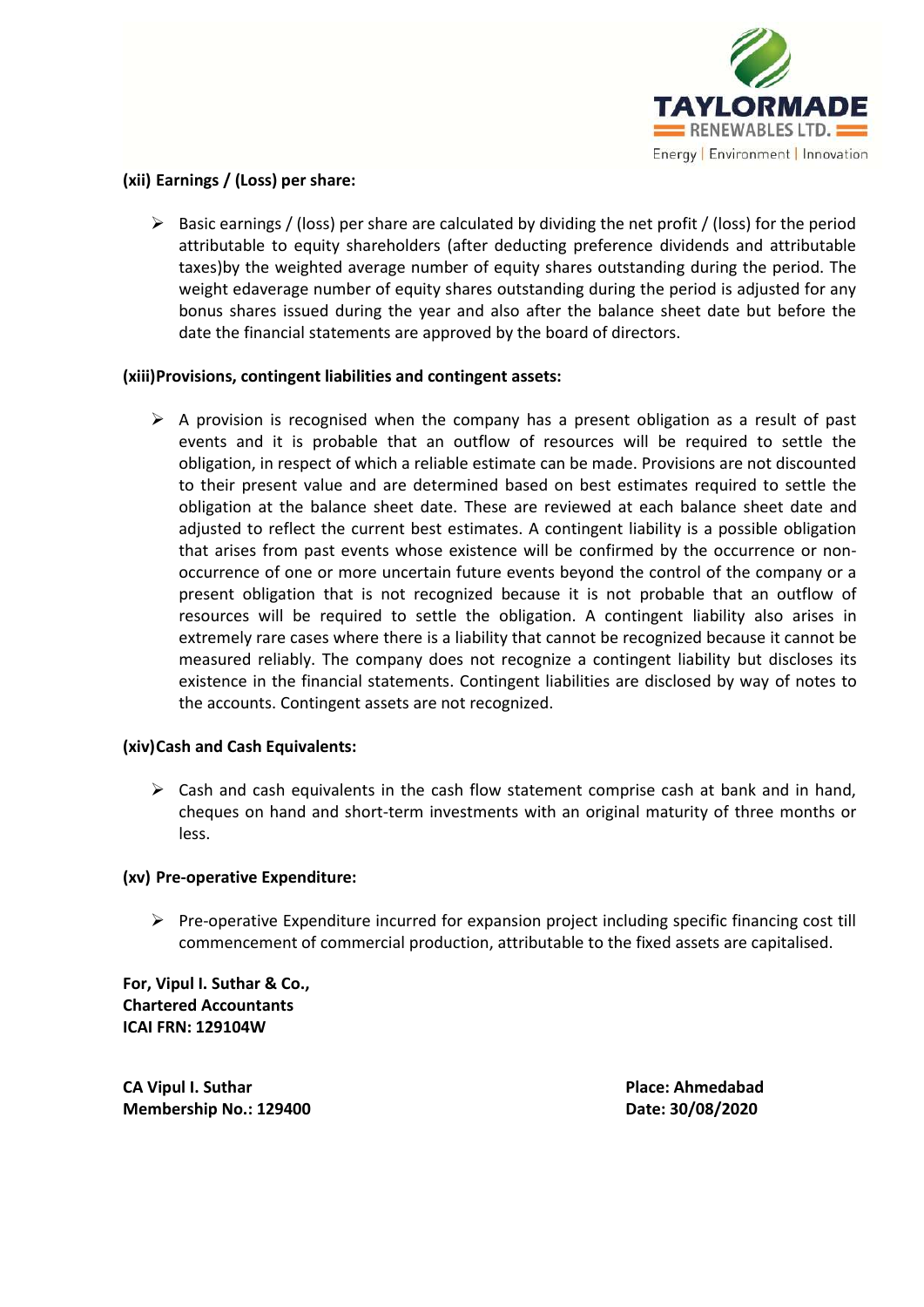

# NOTES FORMING PART OF FINANCIAL STATEMENTS

# **1. Share Capital**

| <b>Share Capital</b>                       | As at 31st March 2020 |              | As at 31st March 2019 |              |
|--------------------------------------------|-----------------------|--------------|-----------------------|--------------|
|                                            | <b>Number</b>         | <b>Value</b> | <b>Number</b>         | <b>Value</b> |
| Authorised<br>Equity Shares of Rs. 10 each | 1,10,00,000           | 11,00,00,000 | 1,10,00,000           | 11,00,00,000 |
| <b>Issued</b>                              |                       |              |                       |              |
| Equity Shares of `10 each                  | 98,24,848             | 9,82,48,480  | 98,24,848             | 9,82,48,480  |
| Subscribed & Paid up                       |                       |              |                       |              |
| Equity Shares of `10 each fully paid       | 98,24,848             | 9,82,48,480  | 98,24,848             | 9,82,48,480  |
| Total                                      | 98,24,848             | 9,82,48,480  | 98,24,848             | 9,82,48,480  |

# **Note 1Disclosure pursuant to Note no. 6(A)(d) of Part I of Schedule VI to the Companies Act, 1956**

| <b>Particulars</b>                        | <b>Equity Shares</b>     |             |  |
|-------------------------------------------|--------------------------|-------------|--|
|                                           | <b>Number</b>            | Value       |  |
| Shares outstanding at the beginning of    | 98,24,848<br>9,82,48,480 |             |  |
| the year                                  |                          |             |  |
| Shares Issued during the year             |                          |             |  |
| Shares bought back during the year        | $\overline{\phantom{0}}$ |             |  |
| Shares outstanding at the end of the year | 98,24,848                | 9,82,48,480 |  |

## **Note 2Disclosure pursuant to Note no. 6(A)(g) of Part I of Schedule VI to the Companies Act, 1956**

|                            |                                 | As at 31st March 2019 | As at 31st March 2018           |              |
|----------------------------|---------------------------------|-----------------------|---------------------------------|--------------|
| <b>Name of Shareholder</b> | No. of<br><b>Shares</b><br>held | % of Holding          | No. of<br><b>Shares</b><br>held | % of Holding |
| Dharmendra S. Gor          | 53,01,271                       | 53.96%                | 52,49,271                       | 53.43%       |

## **Note 3 Terms/Rights attached to Shares:-**

- a. The company has only one class of share having a par of value of Rs.10.00 per share. Each holder of equity share is entitiled to one vote per share. The company has not declared or paid any dividend during the current financial year.
- b. In the event of Liquidation of the company, the holders of equity shares will be entitled to receive remaining assets of the company, after distribution of all preferential amounts. The distribution will be in proportion to the no. of equity shares held by the shareholder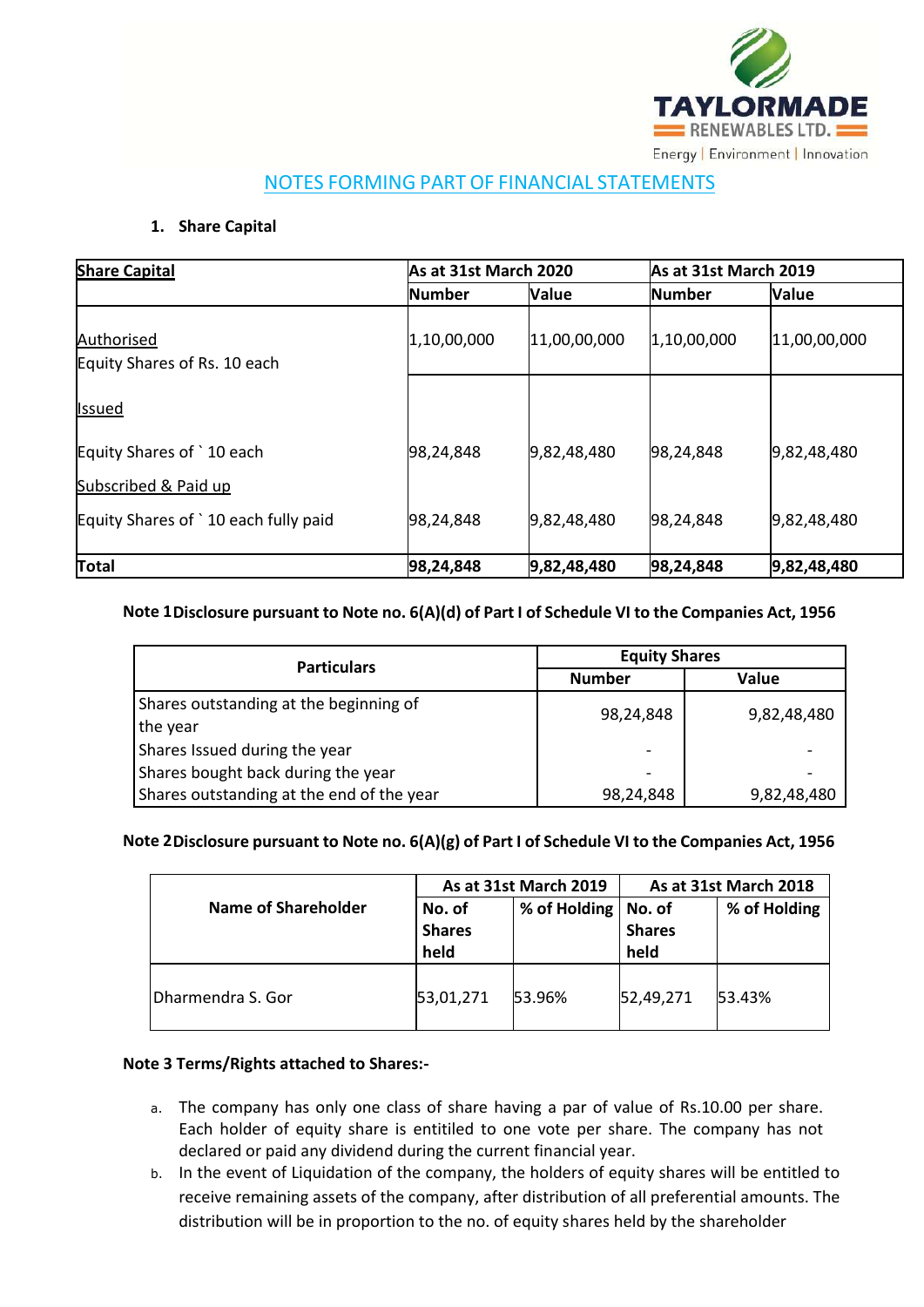

| <b>Particulars</b>                             | <b>Figures as at</b><br>31.03.2020 | <b>Figures as at</b><br>31.03.2019 |  |
|------------------------------------------------|------------------------------------|------------------------------------|--|
| 2 Reserve & Surplus                            |                                    |                                    |  |
| a. Surplus                                     |                                    |                                    |  |
| Opening balance                                | 9,85,80,436.00                     | 13,96,32,009.00                    |  |
| (+) Net Profit/(Net Loss) For the current year | 12,64,652.00                       | 1,20,68,427.00                     |  |
| (+)Transfer from Reserves                      |                                    |                                    |  |
| (+) Share Application Money                    |                                    |                                    |  |
| (+) Share Premium Resereves                    |                                    | 8,10,00,000.00                     |  |
| (-) Proposed Dividend                          |                                    |                                    |  |
| (-) Interim Dividend                           |                                    |                                    |  |
| (-) Transfer to Share Capital                  |                                    | 3,24,00,000.00                     |  |
| (-) Transfer to Share Premium                  |                                    | 8,10,00,000.00                     |  |
| (-) Access Share Application Money Paid Back   |                                    | 2,07,20,000.00                     |  |
| <b>Closing Balance</b>                         | 9,98,45,088.00                     | 9,85,80,436.00                     |  |
| Total                                          | 9,98,45,088.00                     | 9,85,80,436.00                     |  |
| <b>3 Short-Term Borrowings</b>                 | 3,93,88,014.00                     | 97,01,893.00                       |  |
| Cash Credit Loan                               |                                    |                                    |  |
| Total                                          | 3,93,88,014.00                     | 97,01,893.00                       |  |
| <b>Particulars</b>                             | <b>Figures as at</b><br>31.03.2020 | Figures as at<br>31.03.2019        |  |
| 4 Trade Payable                                |                                    |                                    |  |
| Ars Glass Tech Pvt Ltd                         |                                    | $-36,380.00$                       |  |
| Asi Technology                                 |                                    | 78,319.00                          |  |
| Atlas Logistic Pvt Ltd                         |                                    | 7,838.00                           |  |
| Balaji Enterprise                              | 1,800.00                           |                                    |  |
| <b>Bearing Centre</b>                          | 680.00                             |                                    |  |
| Bigshare Services Pvt Ltd                      | 16,800.00                          | 5,900.00                           |  |
| <b>Creative Enginneers</b>                     | 11,210.00                          |                                    |  |
| Govindlal                                      |                                    | 22,500.00                          |  |
| <b>Gujarat Hardware And Tools</b>              |                                    | 2,374.00                           |  |
| <b>Ideal Enterprises</b>                       | 4,626.00                           | 4,626.00                           |  |
| Imobtree Solutions                             |                                    | 5,000.00                           |  |
| Influential                                    |                                    | 45,191.00                          |  |
| Karnavati Steel Syndicate                      |                                    | 2,40,288.00                        |  |
| <b>Khodal Electricals</b>                      | 12,660.00                          |                                    |  |
| Liftwell Hydraulics                            |                                    | 27,140.00                          |  |
| <b>Madhuram Electronics</b>                    |                                    | 66,000.00                          |  |
| Mahalaxmi Enterprise                           | 4,095.00                           | 65,000.00                          |  |
| Mangalam industrial Products                   | 75,518.00                          |                                    |  |
| Manoj Upadhyay                                 |                                    | 20,642.00                          |  |
| Meena Flow Control                             |                                    | 37,684.00                          |  |
| New Ashapura Metals                            | 7,506.00                           | 7,506.00                           |  |
| Nirmal Energy Limited                          | 17,228.00                          |                                    |  |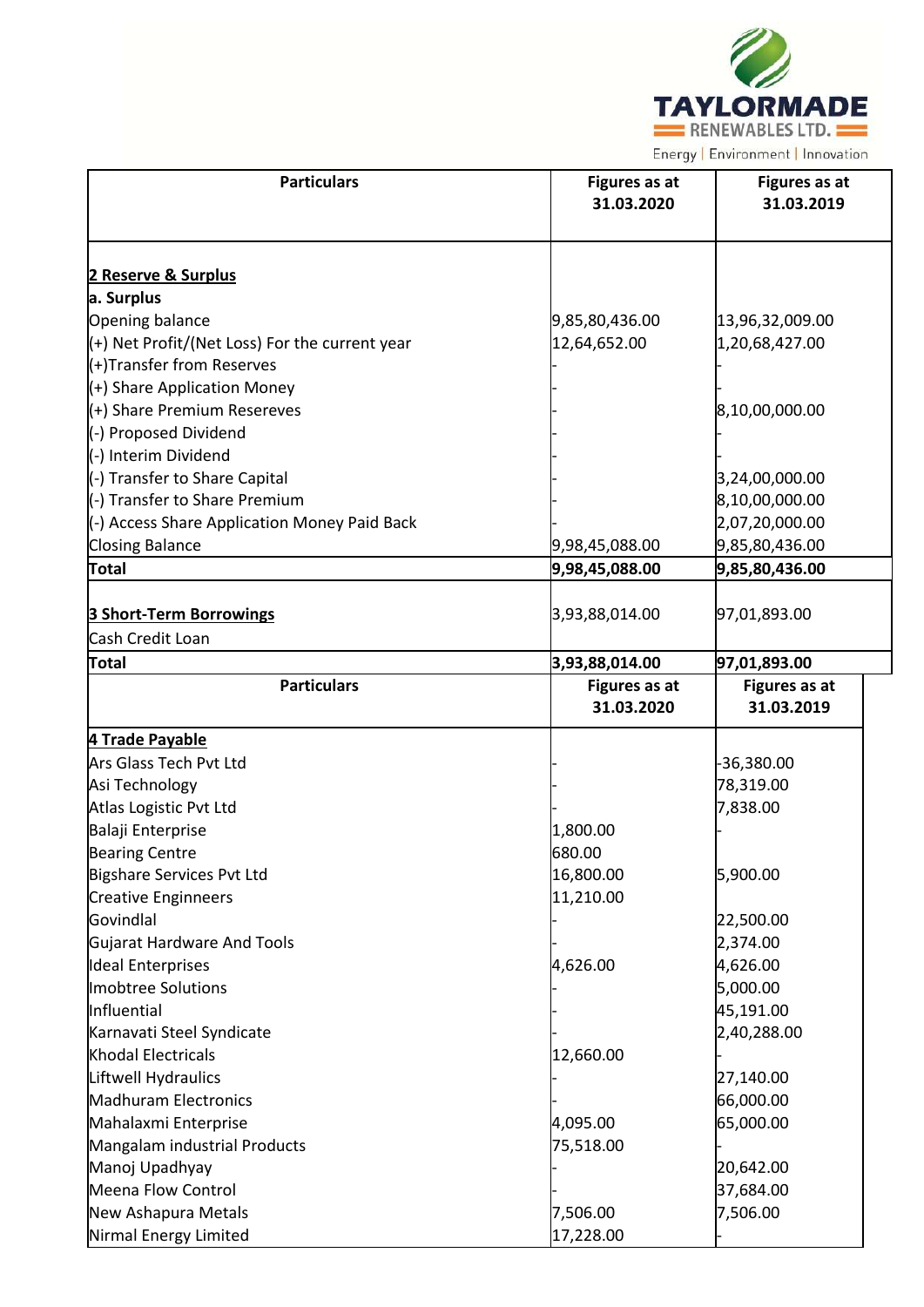

| Parag Electricals                 | 75,638.00     |                 |
|-----------------------------------|---------------|-----------------|
| Parthiv Ploy Extraction Pvt Ltd   | 61,313.00     |                 |
| Patel Steel Enterprise            | 4,55,169.00   |                 |
| Raj Infotech                      |               | 1,00,000.00     |
| Rucha Refrigeration               |               | 3,057.00        |
| S Mehta & Sons                    |               | 93,621.00       |
| <b>Shah Machine Tools</b>         | 36,167.00     | 36,167.00       |
| <b>Shah Traders</b>               | 7,110.00      |                 |
| Sheth Insulations Pvt. Ltd.       | 37,342.00     | 18,845.00       |
| S Mehta & Sons                    | 43,621.00     |                 |
| Soham Automation                  | 43,542.00     |                 |
| Thermtech Industries              | 5,680.00      |                 |
| Umiya Industries                  |               | 1,28,876.00     |
| Vijaylaxmi Hardware               | 13,414.00     |                 |
| <b>Vishwash Hardware</b>          |               | 90,231.00       |
| Western Wall Paper & Carpet       |               | 21,100.00       |
| Yash Hardware                     |               | 31,992.00       |
| Total                             | 9,31,119.00   | 11,23,517.00    |
| <b>5 Other Current Liablities</b> |               |                 |
| Duties & Taxes                    | -54,05,626.00 | $-62,72,905.00$ |
| Total                             | -54,05,626.00 | -62,72,905.00   |
| <b>6 Short Term Provision</b>     |               |                 |
| Audit Fees Payable                | 25,000.00     | 63,000.00       |
| Directors Remuneration Payable    | 1,70,000.00   | 4,00,000.00     |
| Provision for IncomeTax           | 4,69,529.00   | 45,89,741.00    |
| Total                             | 6,64,529.00   | 50,52,741.00    |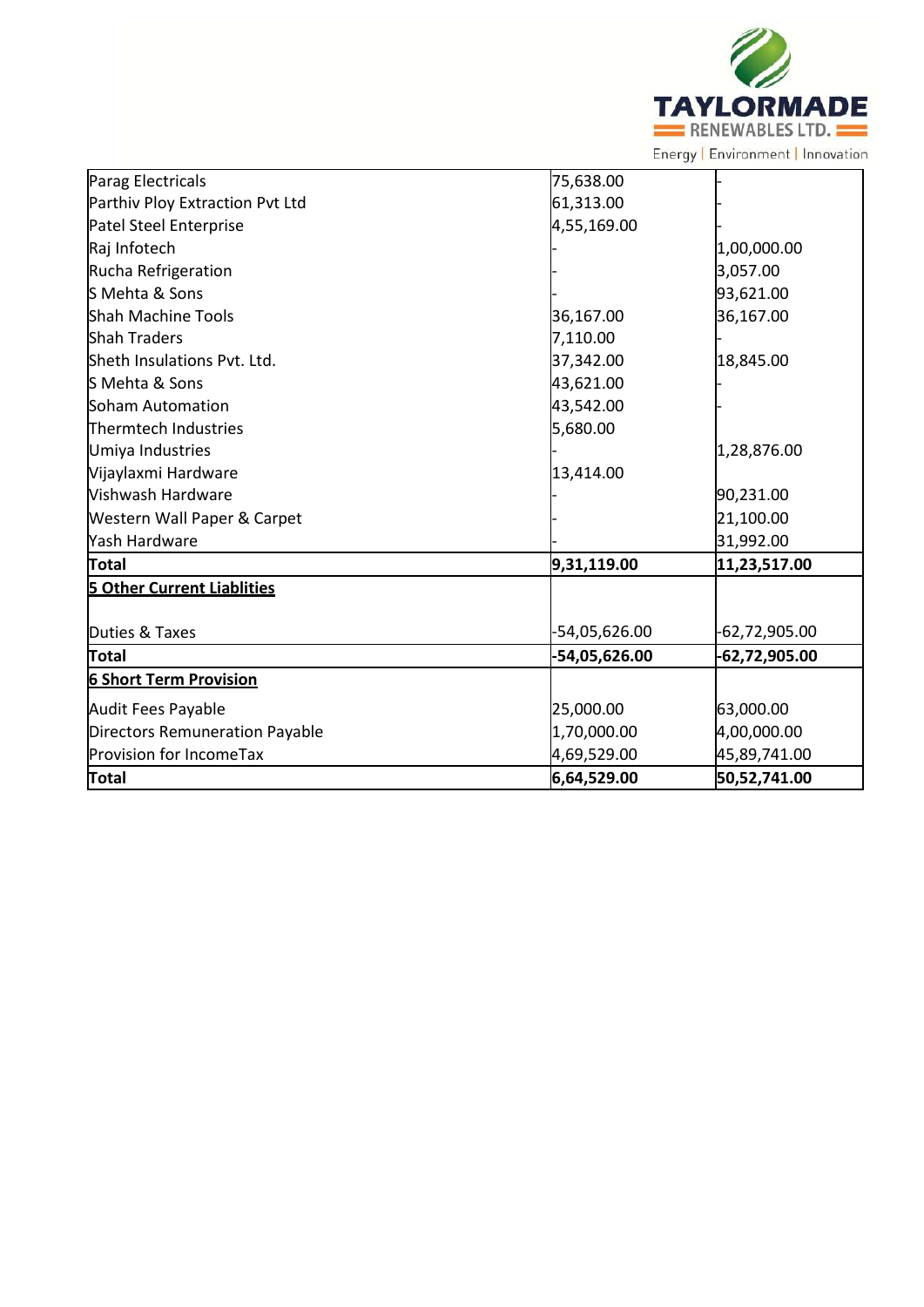

#### **7. Fixed Assets as on 31/03/2020**

| <b>Block of Assets /</b><br><b>Asset Group</b>         |                       |               | <b>Gross Block</b> |                                | Depreciation  |                                    | <b>Net Block</b> |                                     |               |                         |               |
|--------------------------------------------------------|-----------------------|---------------|--------------------|--------------------------------|---------------|------------------------------------|------------------|-------------------------------------|---------------|-------------------------|---------------|
|                                                        | 01-04-2019            |               |                    | Additions Sale/Adj. 31-03-2020 |               | 01-04-2019 For the Year Sale/A dj. |                  | <b>Residual Value</b><br>Adjustment | 31-03-2020    | 31-03-2020              | 31-03-2019    |
|                                                        | <b>Rupees</b>         | <b>Rupees</b> | <b>Rupees</b>      | <b>Rupees</b>                  | <b>Rupees</b> | <b>Rupees</b>                      | <b>Rupees</b>    | <b>Rupees</b>                       | <b>Rupees</b> | <b>Rupees</b>           | <b>Rupees</b> |
| <b>TANGIBLE ASSETS</b>                                 |                       |               |                    |                                |               |                                    |                  |                                     |               |                         |               |
| Land                                                   | 31,89,800             |               |                    | 31,89,800                      |               |                                    |                  |                                     |               | 31,89,800               | 31,89,800     |
| <b>Building</b>                                        | 1,24,72,834           |               |                    | 1,24,72,834                    | 21,74,507     | 9,78,342                           |                  |                                     | 31,52,849     | 93,19,985               | 1,02,98,327   |
| Plant & Machineries                                    | 93,45,074             |               |                    | 93,45,074                      | 57,96,604     | 11,08,188                          |                  |                                     | 69,04,792     | 24,40,282               | 35,48,470     |
| <b>COMPUTERS AND DATA PROCESSING UNITS</b>             |                       |               |                    |                                |               |                                    |                  |                                     |               |                         |               |
| Computers                                              | 3,88,726              |               |                    | 3,88,726                       | 2,76,488      | 70,890                             |                  |                                     | 3,47,378      | 41,348                  | 1,12,238      |
| <b>CAR</b>                                             |                       |               |                    |                                |               |                                    |                  |                                     |               |                         |               |
| Car                                                    | 15,00,000             |               |                    | 15,00,000                      | 3,78,610      | 3,50,210                           |                  |                                     | 7,28,820      | 7,71,180                | 11,21,390     |
| Furniture                                              |                       |               |                    |                                |               |                                    |                  |                                     |               |                         |               |
| Furniture                                              | 8,93,222              |               |                    | 8,93,222                       | 1,37,663      | 1,95,614                           |                  |                                     | 3,33,277      | 5,59,945                | 7,55,559      |
| <b>ELECTRIC EQUIPMENTS, INSTALLATIONS AND FITTINGS</b> |                       |               |                    |                                |               |                                    |                  |                                     |               |                         |               |
| <b>Air Condition</b>                                   | 1,82,902              |               |                    | 1,82,902                       | 65,699        | 30,344                             |                  |                                     | 96,043        | 86,859                  | 1,17,203      |
| <b>Mobiles</b>                                         | 1,52,454              |               |                    | 1,52,454                       | 1,20,681      | 8,226                              |                  |                                     | 1,28,907      | 23,547                  | 31,773        |
| Other Equipments & 6,00,170                            |                       |               |                    | 6,00,170                       | 2,49,621      | 90,758                             |                  |                                     | 3,40,379      | 2,59,791                | 3,50,549      |
| <b>Total (Tangible</b><br>Assets)                      | 2,87,25,182           |               |                    | 2,87,25,182 91,99,873          |               | 28,32,572                          |                  |                                     |               | 1,20,32,445 1,66,92,737 | 1,95,25,309   |
|                                                        |                       |               |                    |                                |               |                                    |                  |                                     |               |                         |               |
| <b>INTANGIBLE ASSETS</b>                               |                       |               |                    |                                |               |                                    |                  |                                     |               |                         |               |
| <b>Grand Total</b>                                     | 2,87,25,182           |               |                    | 2,87,25,182 91,99,873          |               | 28,32,572                          |                  |                                     | 1,20,32,445   | 1,66,92,737             | 1,95,25,309   |
| <b>Previous Year</b>                                   | 2,41,88,732 45,36,450 |               |                    | 2,87,25,182 66,52,269          |               | 25,47,604                          |                  |                                     | 91,99,873     | 1,95,25,309 1,75,36,463 |               |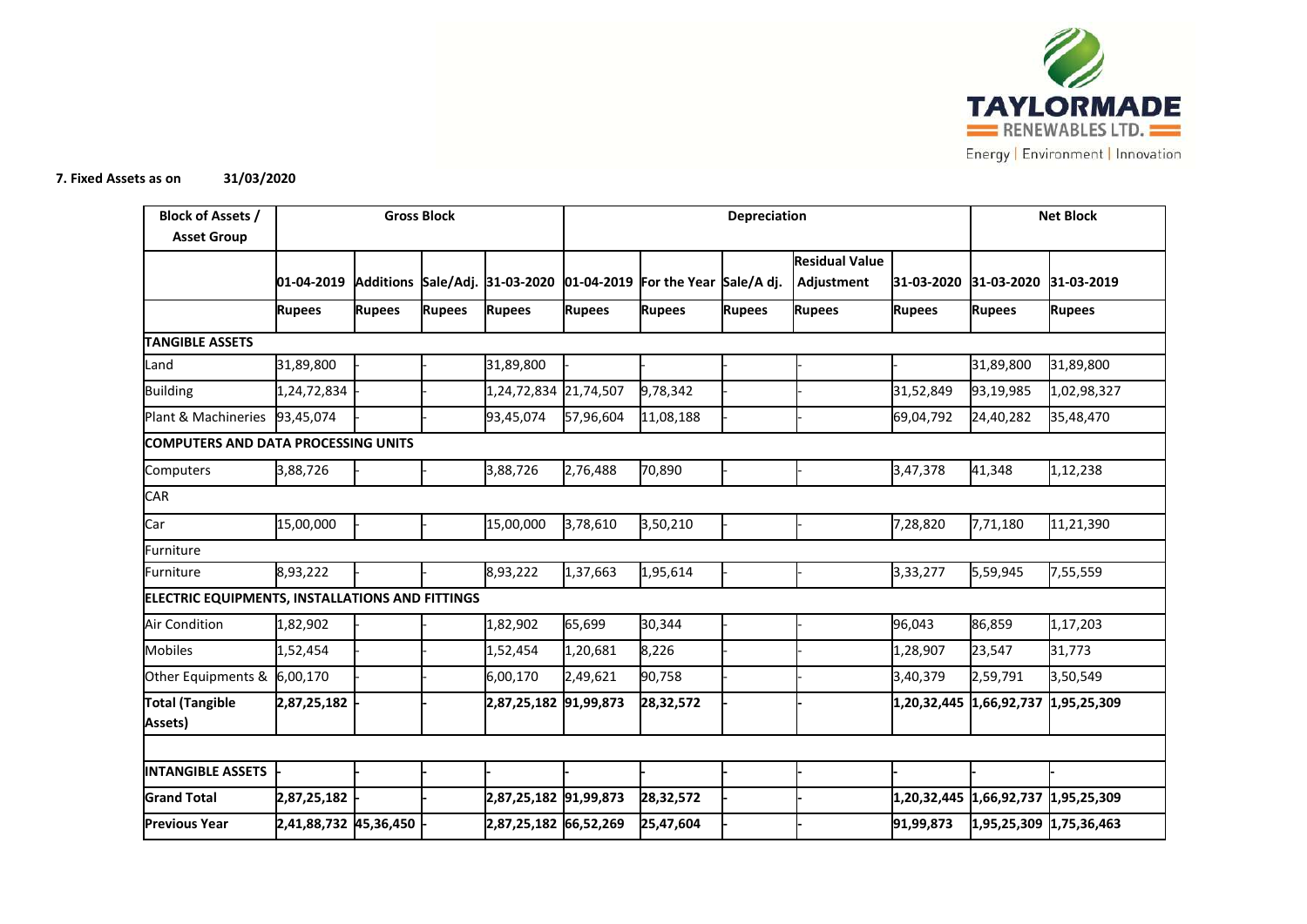

| <b>Particulars</b>                            | <b>Figures as at</b><br>31.03.2020 | Figures as at<br>31.03.2019 |
|-----------------------------------------------|------------------------------------|-----------------------------|
| 9. Non Current investment                     |                                    |                             |
|                                               |                                    |                             |
| (i) Fixed Deposits with Banks                 | 10,89,898.00                       | 10,89,898.00                |
| (ii) NSC Purchase                             | 15,000.00                          | 15,000.00                   |
| (iii) UBI EQ MF                               | 10,00,000.00                       | 10,00,000.00                |
| <b>Total</b>                                  | 21,04,898.00                       | 21,04,898.00                |
| 10 Trade Receivable                           |                                    |                             |
| (a)Outstabding for More than Six Months       |                                    |                             |
| Andhra Pradesh New & Renewable Energy Dev.    | 6,24,866.00                        | 13,43,522.00                |
| Agency,                                       |                                    |                             |
| Ecole Globale International Girls School      |                                    | 8,09,500.00                 |
| Indian Institute Of Technology Roorkee        | 42,15,671.00                       | 54,02,746.00                |
| Kalgidhar Trust                               | 41,19,408.00                       | 63,19,408.00                |
| Amb Sahib Gurudwara                           | 38,59,862.00                       |                             |
| <b>CREDA</b>                                  | 79,74,669.00                       |                             |
| Gurudwara Bangla Sahib                        | 34,17,922.00                       |                             |
| Gurudwara Bir Baba Budda Sahib                | 42,16,920.00                       |                             |
| Gurudwara Data Bandi Chhod                    | 32,68,650.00                       |                             |
| Gurudwara Manji Sahib                         | 11,00,000.00                       |                             |
| Gurudwara Nanaksar                            | 46,40,875.00                       |                             |
| Gurudwara Pathar Sahib                        | 27,00,000.00                       |                             |
| Gurudwara Saragarhi                           | 49,60,235.00                       |                             |
| Gurudwara Shri Guru Nankji                    | 41,00,388.00                       |                             |
| Gurudwara Shri Guru Tegbahadur Sahib          | 40,01,618.00                       |                             |
| Gurudwara Sri Tarn Taran Sahib                | 33,00,665.00                       |                             |
| Manikaran Gurudwara                           | 40,98,740.00                       |                             |
| Nada Sahib Gurudwara                          | 33,28,300.00                       |                             |
| Pandit Deendayal Petroleum University         | 25,01,709.00                       |                             |
| Ram Rai Gurudwara                             | 47,63,235.00                       |                             |
| Shree Yogi Krupa Khadi Gramudhyog vVikas Sang |                                    | 36,346.00                   |
| Uttar Pradesh Renewable Energy Dev. Agyency   | 23,58,347.00                       |                             |
| <b>TOTAL</b> (a)                              | 7,35,52,080.00                     | 1,39,11,522.00              |
| (b) Others                                    |                                    |                             |
| Amb Sahib Gurudwara                           | 48,57,883.00                       | 38,59,862.00                |
| <b>Aspire Solutions</b>                       |                                    | 31,500.00                   |
| <b>CREDA</b>                                  |                                    | 92,20,383.00                |
| Exide industries                              | 2,84,999.00                        |                             |
| Gurudwara Bangla Sahib                        | 44,20,507.00                       | 34,17,922.00                |
| Gurudwara Bir Baba Budda Sahib                | 48,16,756.00                       | 42,16,920.00                |
| Gurudwara Data Bandi Chhod                    | 37,69,108.00                       | 32,68,650.00                |
| Gurudwara Manji Sahib                         | 30,99,048.00                       | 11,00,000.00                |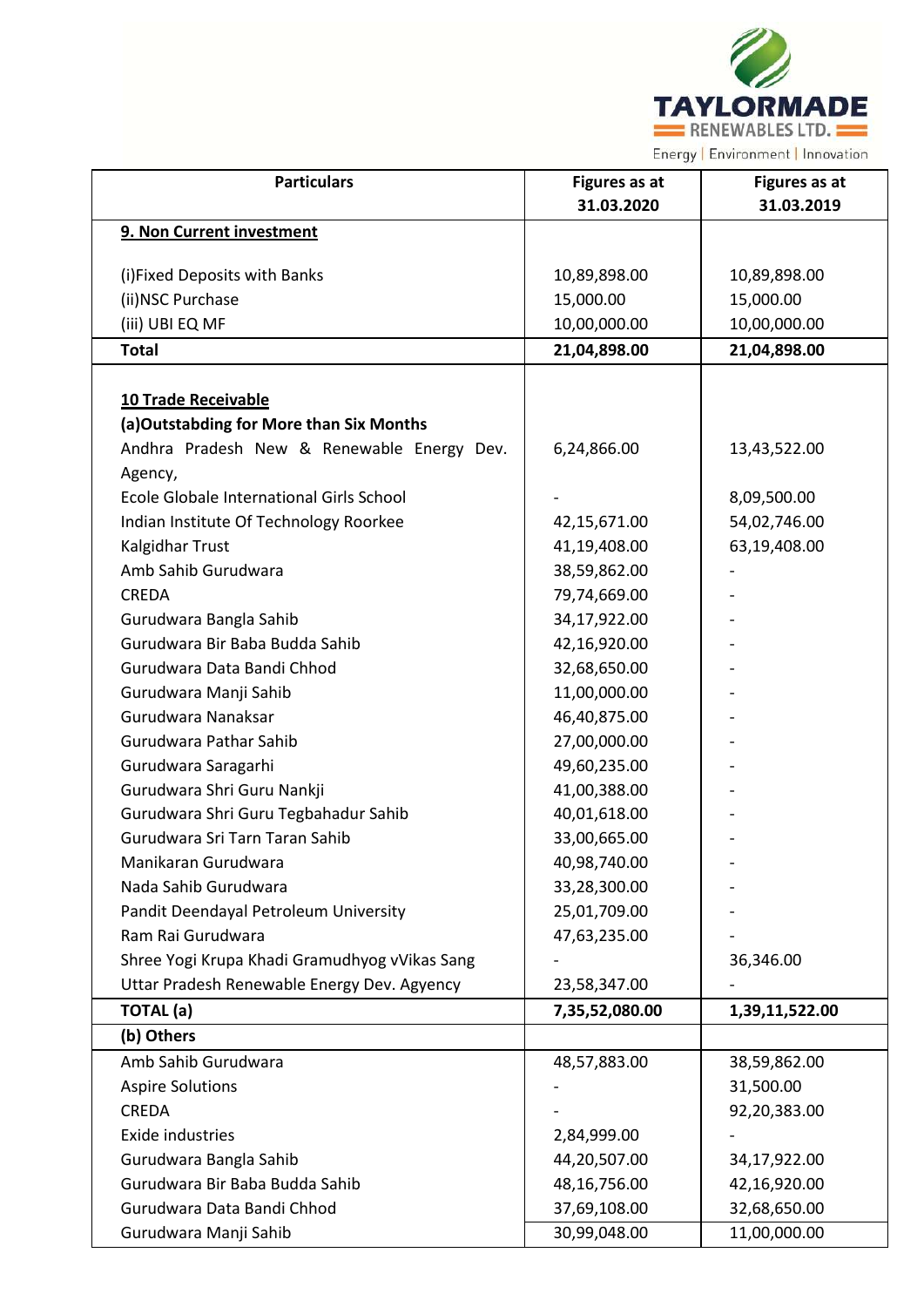

| Gurudwara Nanaksar                          | 46,42,917.00    | 46,40,875.00   |
|---------------------------------------------|-----------------|----------------|
| Gurudwara Pathar Sahib                      | 37,02,761.00    | 27,00,000.00   |
| Gurudwara Saragarhi                         | 49,62,559.00    | 49,60,235.00   |
| Gurudwara Shri Guru Nankji                  | 40,03,675.00    | 41,00,388.00   |
| Gurudwara Shri Guru Tegbahadur Sahib        | 37,42,013.00    | 40,01,618.00   |
| Gurudwara Sri Tarn Taran Sahib              | 39,77,523.00    | 33,00,665.00   |
| Intimate Solutions limited                  | 5,647.00        |                |
| J B Solar Tech                              |                 | 12,50,000.00   |
| Manikaran Gurudwara                         | 40,99,001.00    | 40,98,740.00   |
| Nada Sahib Gurudwara                        | 35,00,896.00    | 33,28,300.00   |
| Pandit Deendayal Petroleum University       |                 | 12,48,344.00   |
| Ram Rai Gurudwara                           | 24,79,241.00    | 47,63,235.00   |
| <b>RKDF</b>                                 | 1,09,215.00     |                |
| Trimurti Enterprise                         |                 | 87,415.00      |
| Uttar Pradesh Renewable Energy Dev. Agyency |                 | 20,59,847.00   |
| Total(b)                                    | 5,64,73,749.00  | 6,56,54,899.00 |
| Total(a+b)                                  | 13,00,25,829.00 | 7,95,66,421.00 |
|                                             |                 |                |
| <b>11 Short Term Loans and Advances</b>     |                 |                |
| Advance for Land Purchase                   | 1,69,40,000.00  | 1,69,40,000.00 |
| Advance Given to Employee                   |                 | 3,92,980.00    |
| <b>Advance Tax</b>                          | 1,00,000.00     | 5,00,000.00    |
| <b>Deposits</b>                             | 8,61,500.00     | 4,61,500.00    |
| Jaydip Enterprise                           |                 | 10,86,834.00   |
| Others                                      |                 | 48,91,084.00   |
| <b>Security Deposits</b>                    | 12,60,995.00    | 12,60,995.00   |
| <b>TDS Receivables</b><br><b>Total</b>      | 42,688.00       | 14,884.00      |
|                                             | 1,92,05,183.00  | 2,55,48,277.00 |
| 12 Cash On Hand                             |                 |                |
| <b>Bank account</b>                         |                 |                |
|                                             |                 |                |
|                                             | 2,97,857.00     | 2,88,72,274.00 |
| Cash in Hand<br><b>Total</b>                | 3,97,659.00     | 5,19,136.00    |
|                                             | 6,95,516.00     | 2,93,91,410.00 |
| <b>13 Other Current Assets</b>              | 58,58,046.00    | 78,07,885.00   |
| Pre IPO Expenses                            |                 |                |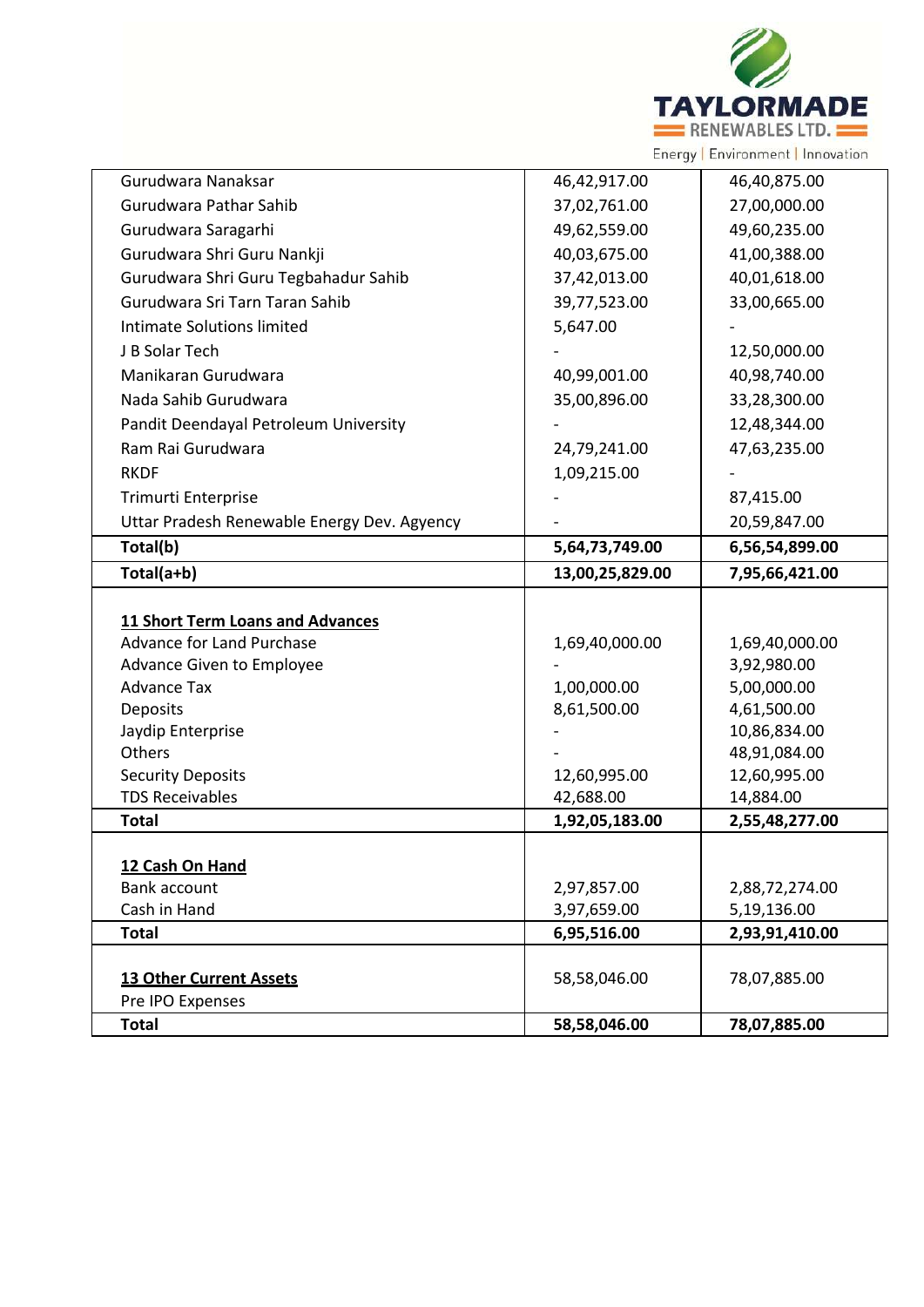

| <b>Particulars</b>                                  | <b>Figures as at</b> | <b>Figures as at</b> |
|-----------------------------------------------------|----------------------|----------------------|
|                                                     | 31.03.2020           | 31.03.2019           |
| 14. Revenue from Operation                          |                      |                      |
| Sales of Products                                   | 3,40,56,569.00       | 24,27,19,508.00      |
| Sales of Services                                   | 8,79,476.00          | 95,14,473.00         |
| <b>Total</b>                                        | 3,49,36,045.00       | 25,22,33,981.00      |
| 15. Other Income                                    |                      |                      |
| Interest On FDR's                                   | 53,359.00            | 14,458.00            |
| Other                                               | 7,97,710.00          | 3,64,485.00          |
| <b>Total</b>                                        | 8,51,069.00          | 3,78,943.00          |
| <b>16.Cost Of Material Consumed</b>                 |                      |                      |
|                                                     |                      |                      |
| (a) Raw Material and Stroes<br><b>Opening Stock</b> | 1,77,14,853.00       | 21,30,71,203.00      |
| Add: Purchase during the year                       |                      |                      |
| Less: Closing Stock                                 |                      |                      |
| Raw Material and Stores Consumed (a)                | 1,77,14,853.00       | 21,30,71,203.00      |
|                                                     |                      |                      |
| (b) Packing Materials                               |                      |                      |
| <b>Opening Stock</b>                                |                      |                      |
| Add: Purchase during the year                       |                      |                      |
| Less: Closing Stock                                 |                      |                      |
| <b>Packing Material Consumed (b)</b>                |                      |                      |
| Total (a+b)                                         | 1,77,14,853.00       | 21,30,71,203.00      |
|                                                     |                      |                      |
| 17. Changes In Inventories                          |                      |                      |
| Opening stock                                       | 4,19,38,600.00       | 4,02,64,000.00       |
| Closing stock                                       | 5,88,62,890.00       | 4,19,38,600.00       |
| Total                                               | $-1,69,24,290.00$    | $-16,74,600.00$      |
| 18. Employee Benefit Expenses                       |                      |                      |
| Salary & Wages                                      | 38,61,677.00         | 48,77,498.00         |
| <b>Bonus</b>                                        |                      | 1,82,615.00          |
| <b>Director's Remuneration</b>                      | 14,18,919.00         | 12,00,000.00         |
| <b>Total</b>                                        | 52,80,596.00         | 62,60,113.00         |
| 19. Finance Cost                                    |                      |                      |
| <b>Interest Expenses</b>                            |                      |                      |
| Bank Interest on Working Capital                    | 40,56,516.00         | 7,08,718.00          |
| Other Interest                                      |                      |                      |
| <b>Bank Charges</b>                                 |                      |                      |
| <b>Bank Charges</b>                                 | 1,00,623.00          | 3,53,261.00          |
| <b>Total</b>                                        | 41,57,139.00         | 10,61,979.00         |
| 8. Depreciation & Amortised cost                    |                      |                      |
| a.Depreciation                                      | 28,32,572.00         | 25,47,604.00         |
| <b>Total</b>                                        | 28,32,572.00         | 25,47,604.00         |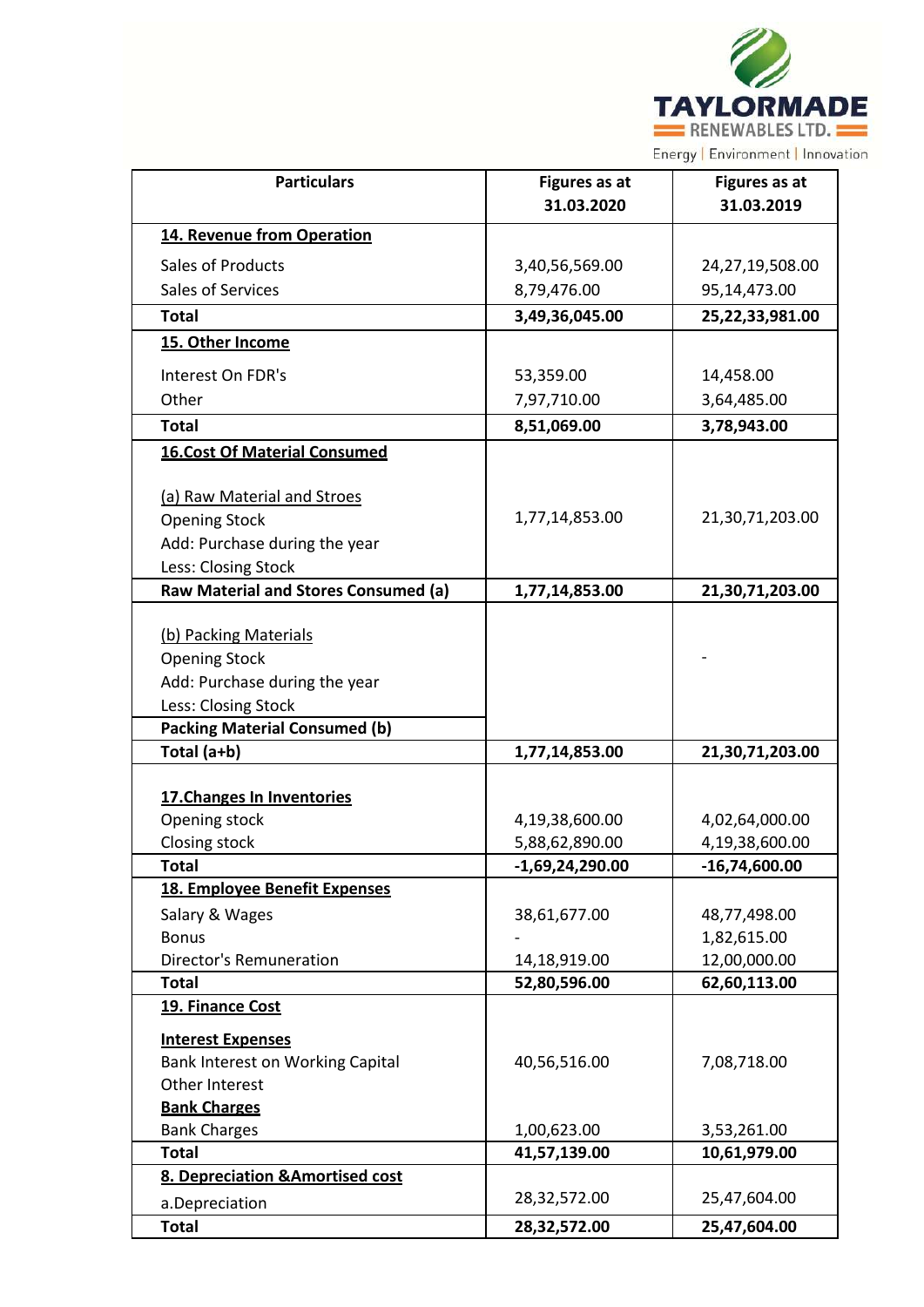

|                                                       | <b>Figures as at</b> | <b>Figures as at</b> |
|-------------------------------------------------------|----------------------|----------------------|
| <b>Particulars</b>                                    | 31.03.2020           | 31.03.2019           |
|                                                       |                      |                      |
| <b>20.Other Expense</b>                               |                      |                      |
| (a) Manufacturing (Direct) Costs Expenses             |                      |                      |
| <b>Factory Expense</b>                                | 2,88,012.00          | 1,52,701.00          |
| <b>Factory Electronic Expense</b>                     | 39,201.00            | 4,00,589.00          |
| <b>Frieght Expenses</b>                               | 17,207.00            | 44,450.00            |
| Inward / Outward Carting Expenses                     |                      | 150.00               |
| Labour Works Contract Charges paid                    | 2,48,519.00          | 22,23,356.00         |
| Loading charges                                       |                      | 5,545.00             |
| <b>Packing Charges</b>                                |                      | 1,163.00             |
| Power and Fuel                                        | 2,18,174.00          | 4,72,539.00          |
| <b>Refreshment Expenses</b>                           | 22,123.00            | 18,330.00            |
| Rent                                                  | 1,79,000.00          | 3,04,000.00          |
| <b>Site Expenses</b>                                  | 6,02,006.00          | 3,35,416.00          |
| Sub Total(a)                                          | 16,14,242.00         | 39,58,239.00         |
| (b) Administrative, Selling Distributions And General |                      |                      |
| <b>Expenses</b>                                       |                      |                      |
| <b>Audit Fees</b>                                     | 25,000.00            | 1,00,000.00          |
| Bad Debt W/off                                        | 1,30,09,500.00       |                      |
| <b>Business Development Exps.</b>                     | 23,600.00            | 1,54,688.00          |
| Commission Exps.                                      | 18,66,667.00         |                      |
| Convenyance Exp.                                      | 82,790.00            |                      |
| <b>Courier Charges</b>                                | 9,751.00             | 12,082.00            |
| Donation                                              | 25,000.00            | 50,00,000.00         |
| Insurance Exps.                                       | 4,14,092.00          | 2,59,901.00          |
| Interest On Tax                                       | 8,912.00             | 4,391.00             |
| Labour Cess                                           |                      | 28,093.00            |
| Legal Fee                                             | 1,16,204.00          | 2,48,964.00          |
| Maintenance Expenses                                  | 16,470.00            | 67,890.00            |
| <b>Municipal Tax</b>                                  | 13,781.00            | 12,235.00            |
| Office Exps.                                          | 2,17,760.00          | 2,77,270.00          |
| Postage Exps.                                         |                      | 4,470.00             |
| Professional Fees Paid                                | 5,65,768.00          | 13,93,892.00         |
| Refreshment Exps.                                     | 1,19,000.00          | 1,73,702.00          |
| Registratioin Charges                                 | 69,915.00            | 16,000.00            |
| Repairing & Maint. Exps.                              | 73,737.00            | 1,73,645.00          |
| <b>Stationary Exps.</b>                               | 12,571.00            | 47,815.00            |
| Telephone Exps.                                       | 43,166.00            | 1,13,920.00          |
| <b>Tender Fee</b>                                     |                      | 37,673.00            |
| <b>Transportation Charges</b>                         | 1,74,630.00          | 5,91,102.00          |
| Travelling Exps.                                      | 2,06,319.00          | 5,71,621.00          |
| Web Designing Exps.                                   | 6,360.00             | 11,000.00            |
| Written Off Pre Ipo Exp                               | 19,51,971.00         | 19,51,971.00         |
| Sub Total(b)                                          | 1,90,52,964.00       | 1,12,52,325.00       |
| Total $(a) + (b)$                                     | 2,06,67,206.00       | 1,52,10,564.00       |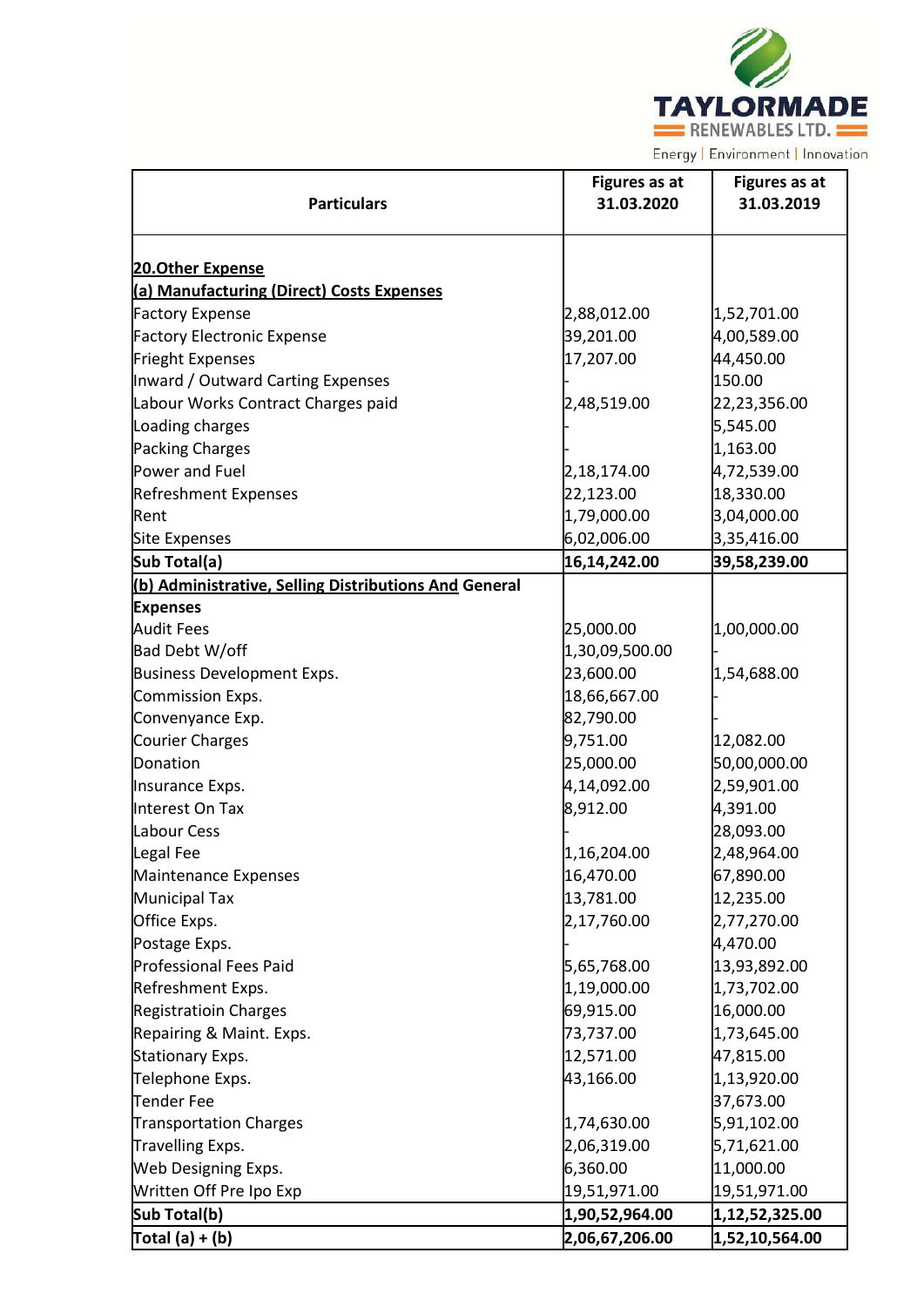

# **Notes on Accounts**

## **1. Previous Year's Figure**

Previous Year's Figures have been regrouped whenever necessary to make them confirm to this Year's classification.

# **2. Director Remuneration**

Directors have taken Remuneration of Rs. 1418919/-

# **3. Foreign Exchange Earning & Outgoing.**

The company has not made any foreign exchange earnings and out going.

## **4. Provisions**

Company has made all necessary provisions and the amount is reasonably adequate.

# **5. Confirmation of Balance /Reconciliation**

The Sundry Creditors, Sundry Debtors & Unsecured Loans, if any are subject to Confirmation & Reconciliation.

# **6. Loans & Advances**

In the opinion of the board the value on realization of loans & Advances if realized in the ordinary course of the business shall not be less than the amount, which is stated, in the current year's Balance sheet.

## **7. Amount Due to SSI Unit**

The Company has requested the suppliers to give information about the Applicability of small Scale Industries Undertaking definition to them as per clause (i) of section 3 of the Industries (development & regulation Act, 1951). In the absence of this information, Company is unable to provide the details in Sundry Creditors, regarding the dues to Small Scale Industries as per amendment to Schedule VI of the Companies Act, 1956.

## **8. Contingent Liability**

As per the explanation of the management & According to Books of Account shown to us it is Nil.

# **9. Statement of Licensed & Installed Capacity**

The Provisions of Industries (Development & Regulation) Act, 1951 relating to licensed capacity are not applicable to the company.

## **10. Excise and CENVAT Credit**

Not Applicable

## **11. Details In Respect Of Raw-Material & Finished Goods Stock**

Not Applicable

# **12. Deferred Tax Provision**

As per the Accounting Standard (As-22) on Accounting for Taxes on Income issued by Institute of Chartered Accountant of India (ICAI) the Deferred Tax Liability as at  $31<sup>st</sup>$  March 2019 comprises of the following.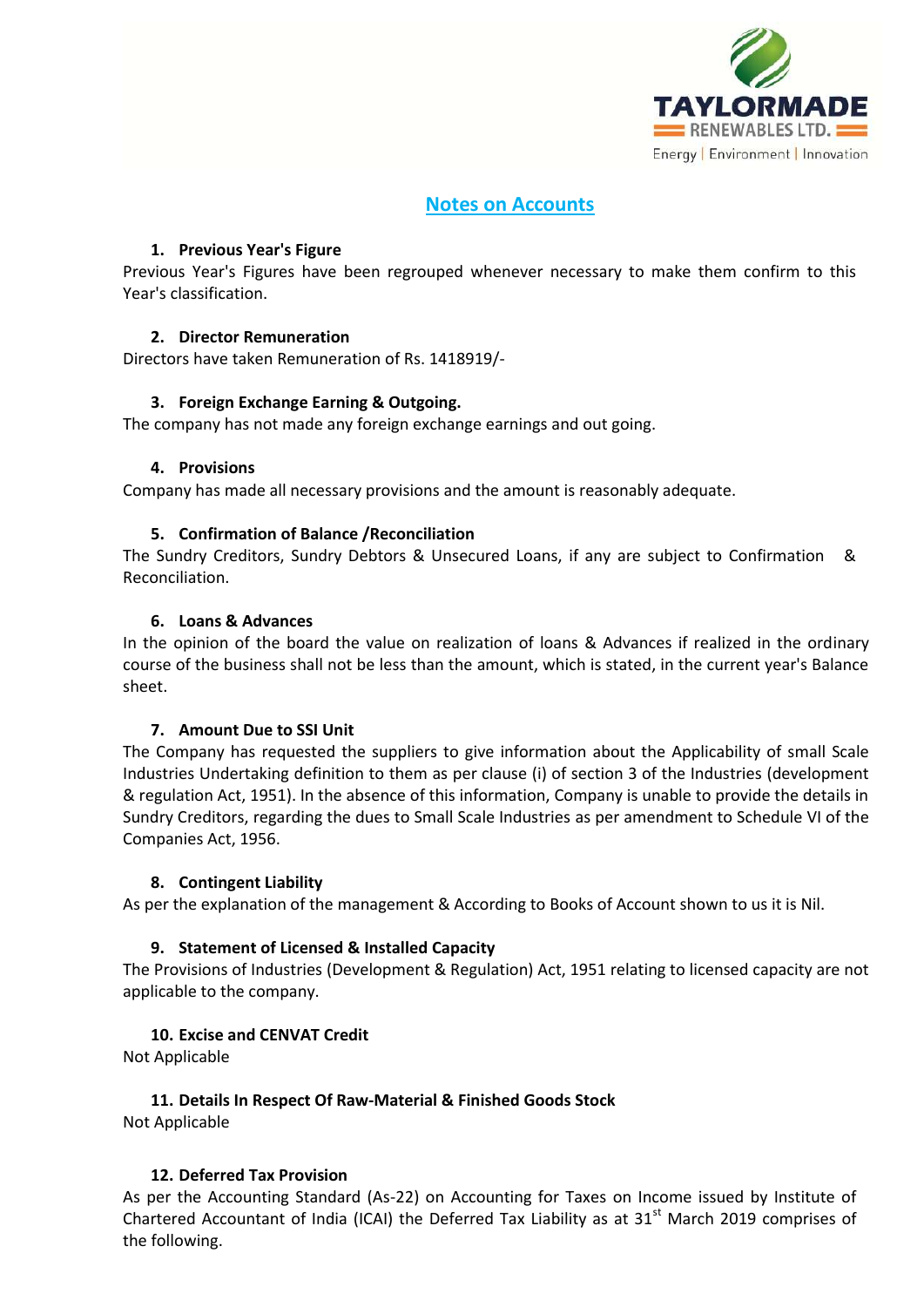

| <b>WDV</b> as on                                                                                | 31.03.2020 | 31.03.2019 |
|-------------------------------------------------------------------------------------------------|------------|------------|
| WDV as per Income Tax Act 1961                                                                  | 17572371   | 19235766   |
| WDV as per Companies Act 2013                                                                   | 16692738   | 19525309   |
| <b>Deferred Liability</b>                                                                       | -879633    | 289543     |
| Income Tax @ 25.75% - Differed Tax Liability                                                    | $-226505$  | 74557      |
| Differed Tax Liability in Previous Year                                                         | -551362    | -109932    |
| Increase/(Decrease) in Deferred Tax Liability<br>charged/(credit) to Statement of Profit & Loss | 324857     | 184490     |
| <b>Deferred Tax Liability</b>                                                                   | -226505    | 74557      |

# **13. Related Party Disclosure: -**

In Pursuance to the provision of Accounting Standard AS - 18 - "Related Party" the company has following related party transaction

### **A) Director & Key Managerial Personnel: -**

1) Dharmendra Sharad Gor

2) Neera Dharmendra Gor

3) Jayesh N. Shah

4) Avani Patel

| <b>Transaction with Related Parties: -</b>                | 31.03.2020 | 31.03.2019 |
|-----------------------------------------------------------|------------|------------|
| 1. Remuneration to Directors                              | 1418919.00 | 1200000.00 |
| 2. Salary to Relative of Key Managerial Person            |            |            |
| 3. Sales to Key Managerial Person & Associated Enterprise |            |            |
| 4. Sub Contract Charges paid to Director, Key Managerial  |            |            |
| Personnel & Relative of Key Managerial Person             |            |            |
| 5. Commission paid to Concern in which holding            |            |            |
| Substantial Interest by Key Managerial Personnel          |            |            |
| 6. Purchase from Concern in which holding Substantial     |            |            |
| Interest by Key Managerial Personnel                      |            |            |
| 7. Interest paid to Relative of Key Managerial Person     |            |            |
| <b>Total (1+7)</b>                                        | 1418919.00 | 1200000.00 |
| 8. Repayment of Borrowing of Key Managerial Person        |            |            |
| 9. Repayment of Borrowing of Relative of Key Managerial   |            | 339535.00  |
| Person                                                    |            |            |
| 10. Loan given to Relative of Key Managerial Person       |            |            |
| 11. Loan given to Key Managerial Person                   |            |            |
| 12. Loan given to Concern in which holding Substantial    |            |            |
| Interest by Key Managerial Personnel                      |            |            |
| <b>Total (8+12)</b>                                       |            | 339535.00  |
| 13. Loan accept from Key Managerial Personnel             |            | 339535.00  |
| 14. Loan accept from Relative of Key Managerial Person    |            |            |
| Total (13+14)                                             |            | 339,535.00 |